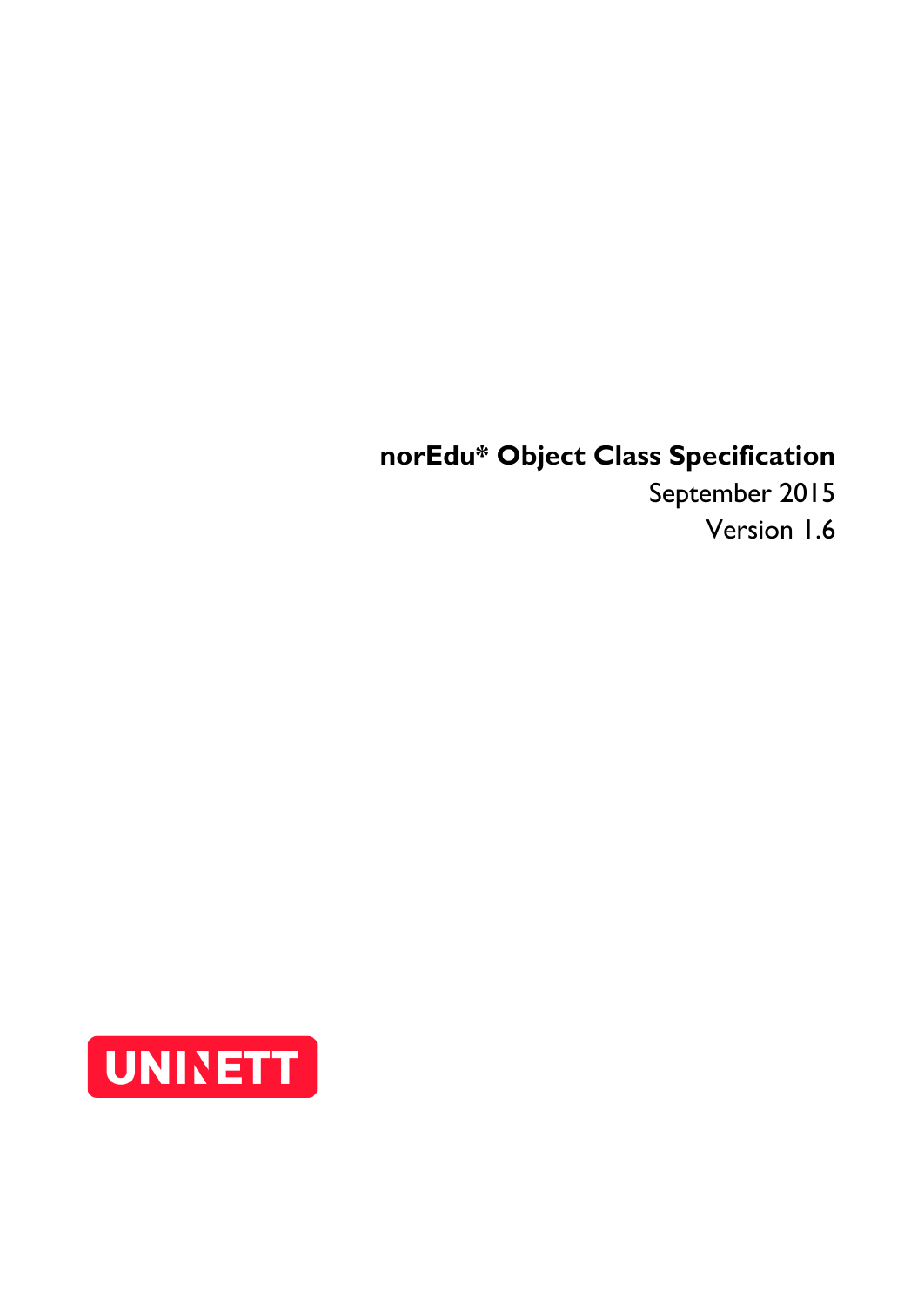# **Document History**

| <b>Version</b> | <b>Date</b>       | <b>Initials</b> | <b>Comments</b>                                                                    |
|----------------|-------------------|-----------------|------------------------------------------------------------------------------------|
|                | September<br>2015 | IPC. HV         | Added the norEduPersonServiceAuthnLevel<br>and norEduPersonAuthnMethod attributes. |

UNINETT AS Abels gate 5 – Teknobyen NO-7465 Trondheim Telephone: +47 73 55 79 00 Fax: +47 73 55 79 01 E-mail: info@uninett.no Web: www.uninett.no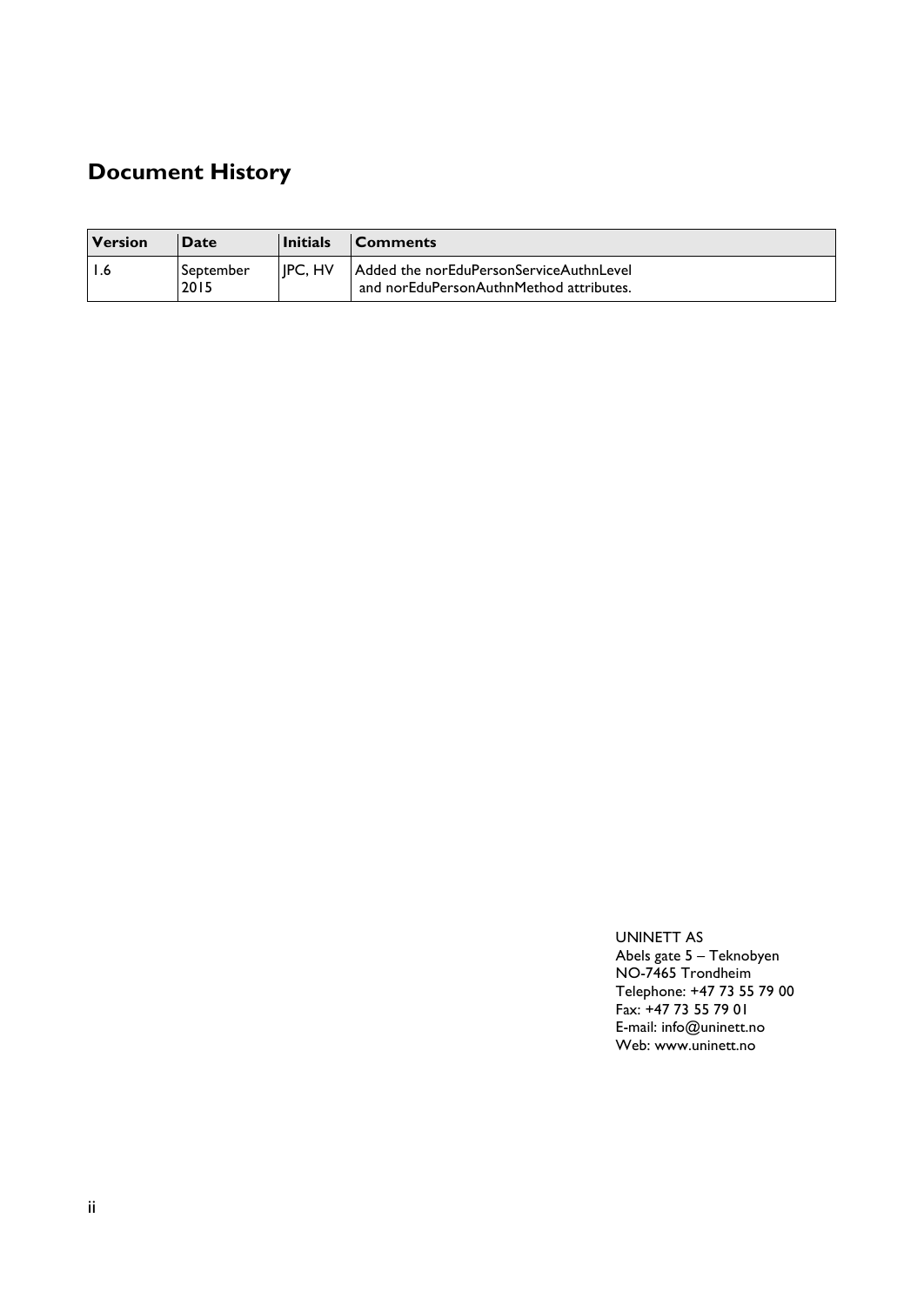# **Table of Contents**

| $\mathbf{2}$ |      |                                                      |  |
|--------------|------|------------------------------------------------------|--|
|              | 2.1  |                                                      |  |
|              | 2.2  |                                                      |  |
|              | 2.3  |                                                      |  |
| 3            |      |                                                      |  |
|              | 3. I |                                                      |  |
|              | 3.2  |                                                      |  |
|              | 3.3  |                                                      |  |
|              | 3.4  |                                                      |  |
|              | 3.5  |                                                      |  |
|              | 3.6  |                                                      |  |
|              | 3.7  |                                                      |  |
| 4            |      |                                                      |  |
|              | 4.1  |                                                      |  |
|              | 4.2  |                                                      |  |
|              | 4.3  |                                                      |  |
|              |      | Appendix A: Object classes (normative)               |  |
|              |      | <b>Appendix B: Attribute definitions (normative)</b> |  |

Appendix C: Obsolete attributes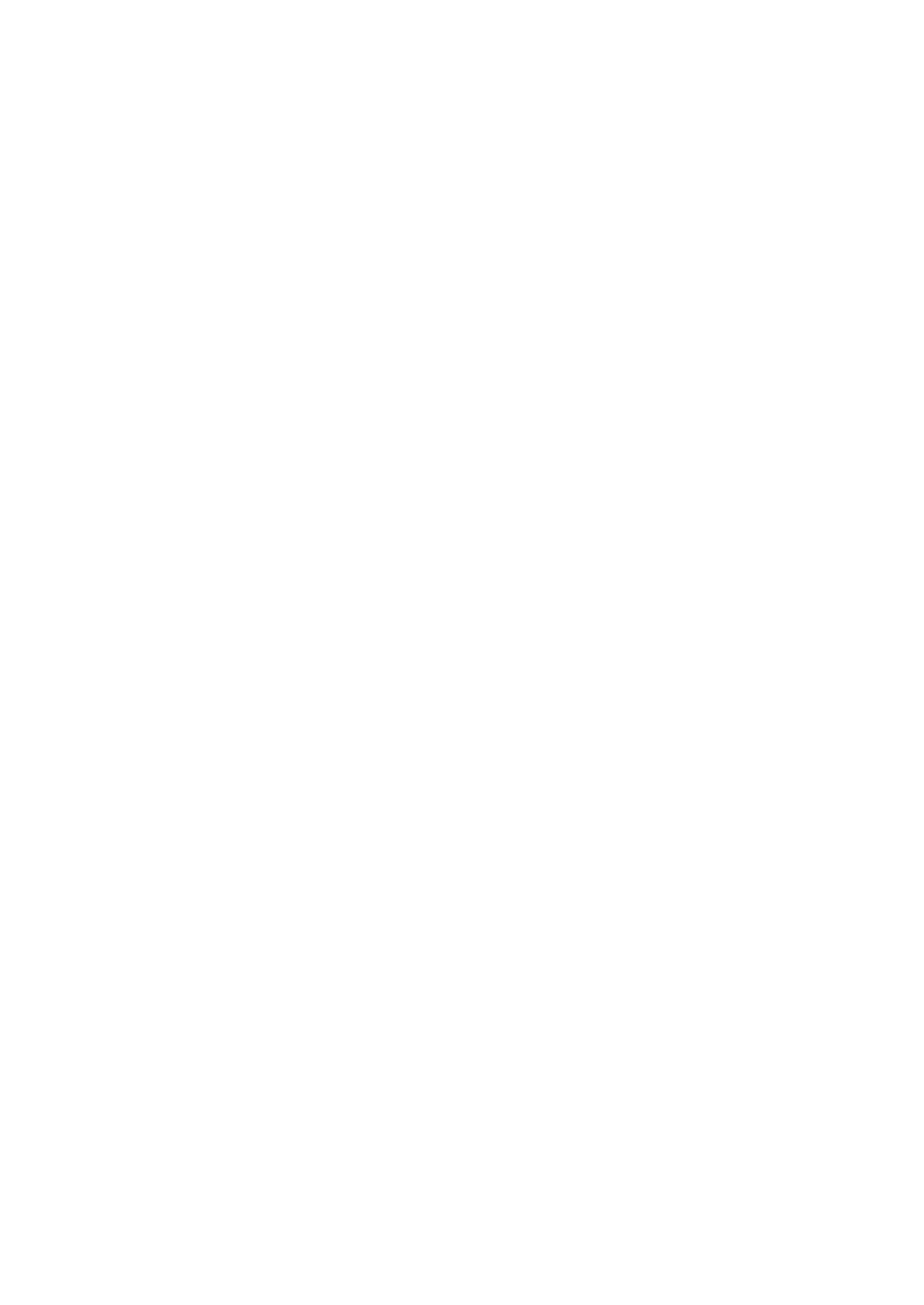# **1 Status of this document**

This document is the updated version of the norEdu\* object class specification. This version of the specification is coordinated on the Nordic level, and represents the common understanding of the Nordic academic community.

The specification is appropriate for use in enterprise directory service environments in the education sector. Please monitor www.feide.no if you are using this document.

The norEdu\* specification consists of Chapters 2, 3 and Appendix A, B of this document. Chapter 1 (this chapter), Chapter 4 and Appendix C are informative only, and are not parts of the norEdu\* specification.

New versions of the norEdu\* specification will be announced on www.feide.no.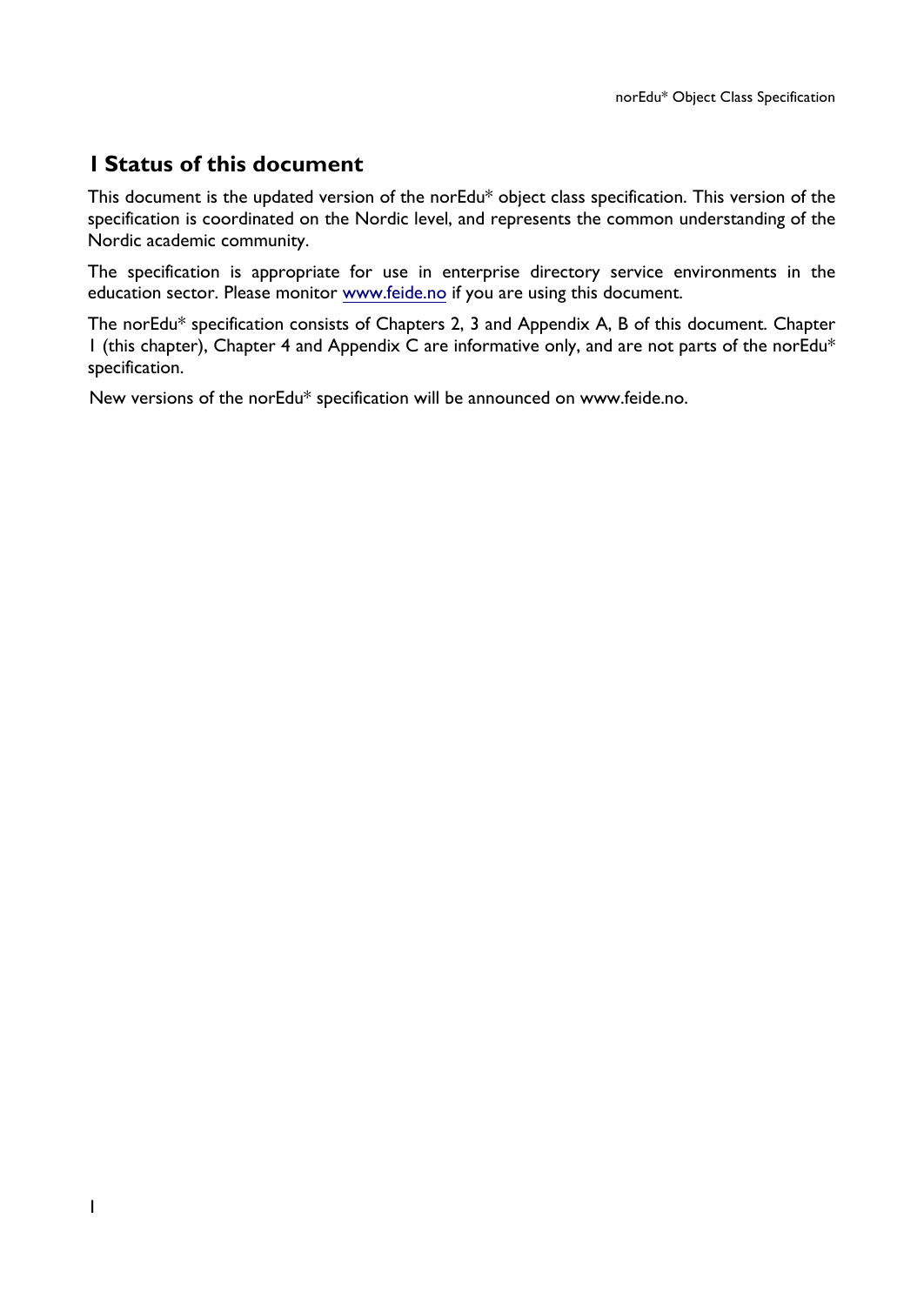# **2 Introduction**

# *2.1 Relationship to other LDAP schemas*

RFC 4519 "Lightweight Directory Access Protocol (LDAP): Schema for User Applications" adopts a selection of X.520 attributes for use in LDAP. The schema defines several object classes, most of them structural, with an extensive set of general attributes. Furthermore, RFC 4524, RFC 2798 and RFC 2079 define attributes that are not particularly aimed at a specific application area. These attributes are customarily referred to as "common attributes".

eduPerson [eduPerson201203] is defined by the Object Class Specifications by UCAID's Internet2 Middleware Architecture Committee Directory Working Group (MACE-Dir). It is designed for campus directories to facilitate communication among higher education institutions. eduPerson consists of a set of data elements or attributes about individuals within higher education, along with recommendations on the syntax and semantics of the data that may be assigned to those attributes.

eduOrg [eduOrg200210] describes attributes applicable to higher education organizations.

schac [schac] is developed and maintained by a working group in REFEDS (http://www.refeds.org), supported by the Trans-European Research and Education Networking Association (http://www.terena.org/), to supplement eduPerson/eduOrg in areas where eduPerson/eduOrg definitions are considered insufficient. It is assumed that the eduPerson/eduOrg classes are used together with schac.

The norEdu\* classes add further attributes supplementing eduPerson/eduOrg in order to satisfy the requirements of the environment of the Nordic educational community, such as support for National Identity Numbers (norEduPersonNIN) and for the educational numbering and identifier schemes.

The eduPerson, eduOrg, schac and norEdu object classes are all defined as auxiliary, because they will be used in conjunction with existing structural object classes, such as the "person" class of RFC 4519 (eduPerson, eduOrg and schac make references to the equivalent X.521 definitions). schac also references the RFC 2798 "inetOrgPerson" class.

It is assumed that norEdu\* is used together with eduPerson/eduOrg, and consequently with the structural classes of RFC 4519.

This specification cites eduPerson/eduOrg attribute descriptions, a selection of schac attribute descriptions and relevant common attributes from RFC 4519. Although the attribute definitions are not formally part of norEdu\*, norEdu\* usage rules apply directly to these attributes. So as a matter of convenience, attribute descriptions are included here together with the usage rules. To some degree, the eduPerson/eduOrg attributes have a wider scope than requested by the norEdu\* community. When used with norEdu\*, this document makes certain restrictions/requirements specified in "usage rules".

To cover national or regional needs, other educational communities have developed LDAP schemes similar to norEdu\* and schac; examples are [auEduPerson] and [funetEduPerson]. Various supplements to eduPerson/eduOrg may be overlapping and possibly conflicting in rules of usage, syntax and semantics. It is a long-term goal to unify the various schemas used by educational institutions worldwide. The norEdu\* references to schac attributes, and the Nordic cooperation for maintaining norEdu\* is part of this effort.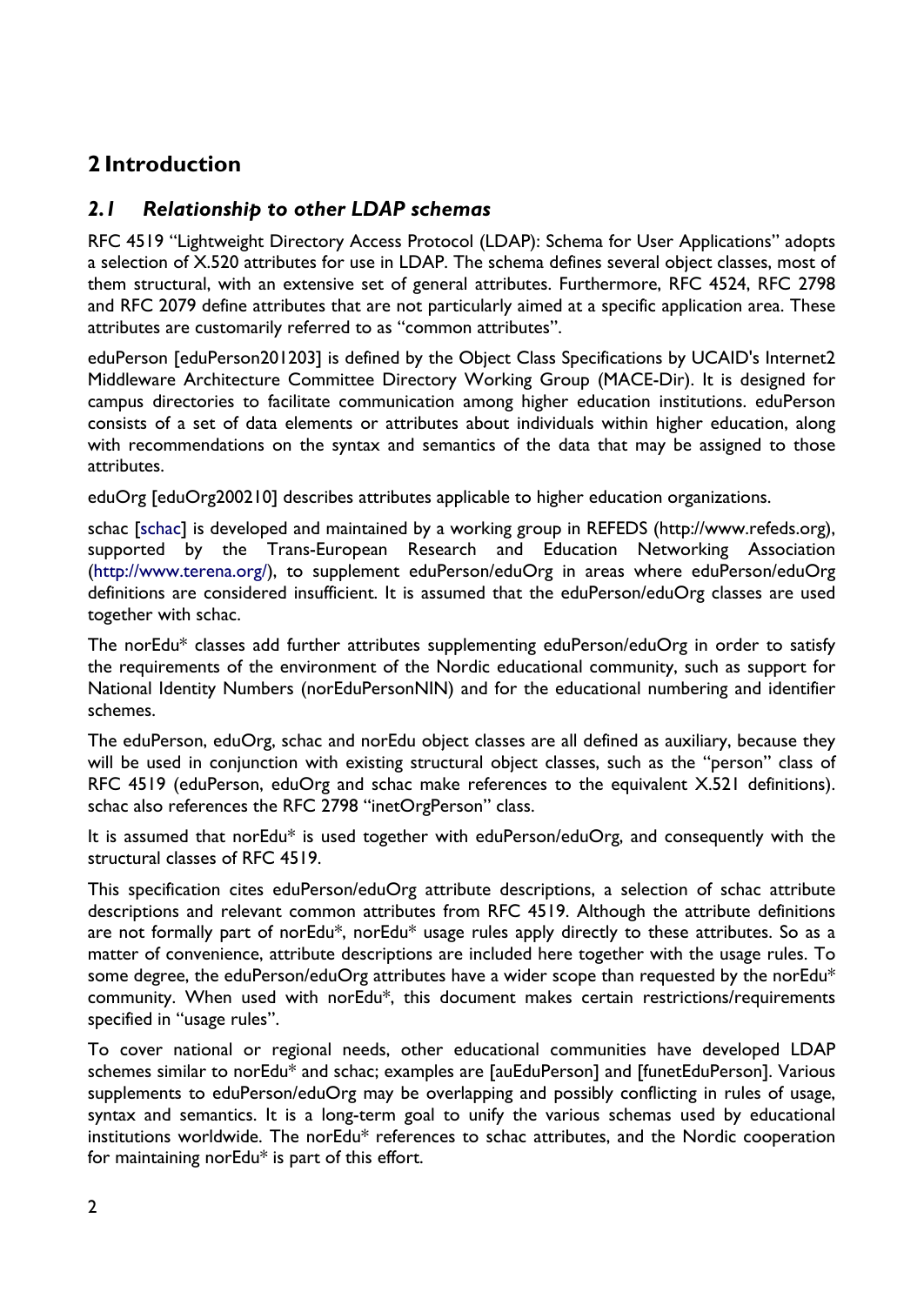# *2.2 Privacy concerns and security measures*

Information in norEduPerson, and to a certain degree norEduOrg/norEduOrgUnit, is or can be related to individuals. This means that the attribute, depending on context may be regarded as personal information. Given that something is regarded as personal information, its storage and use is regulated by national and international privacy legislation.

As a part of the documentation of every attribute, there is an assessment of that attribute's need for confidentiality, integrity and availability; see the table on page 4. Some attributes contain individual comments in the usage notes.

In addition to the assessments and comments for the individual attributes one should be aware that the need for e.g. confidentiality would rise when one puts several attributes together. Revealing a person's home address is more sensitive when one at the same time reveals that persons sex, age, name and telephone number. Since there is an enormous amount of possible combinations of different attributes, it is not feasible to analyse each possible combination.

The attributes norEduPersonNIN, norEduPersonAuthnMethod and all passwords should be protected by access controls to ensure that only authorized users or applications may access this information in the LDAP directory.

# *2.3 Variations in use of norEdu\**

Although norEdu\* represents a common Nordic effort, legal regulations, established conventions and external conditions may vary between national environments. Requirements may also vary among institutions of different educational levels. Attributes considered mandatory in one environment may be irrelevant in another. E.g. university students have individual email addresses, elementary school children don't necessarily have one.

Therefore, in the norEdu\* schema, no attributes are mandated by the schema definition. However, a given federation, such as Feide, may declare attributes as mandatory within this federation. Feide's requirements regarding each attribute are described in the document as "Feide usage". Mandatory and recommended attributes in Feide are described in the attribute documents [UHattributter] and [GO-attributter], intended for the primary and secondary education and higher education respectively. For users to be authenticated by Feide, and for the organizations these users belong to, the attributes mandated by Feide will always be present.

If users are cross-federated, i.e. authentication is done based on information in another, trusted federation, attributes may be missing. Handling of this situation is left to the service making use of the authentication service: If missing attributes are considered essential e.g. for billing or authorization purposes, the service may reject the user, even when authentication succeeds. If missing attributes are considered non-essential by the service, the user may be accepted, possibly with functional restrictions (such as email related operations being unavailable to users without an email address).

# **3 Attribute specifications (normative)**

# *3.1 Attribute survey*

The table in this chapter summarizes all norEdu\* attributes as well as the attributes of other classes that are assumed to be available. The table also provides information regarding attribute usage, such as requirements for confidentiality, data integrity and availability.

The attributes are described by the following attributes: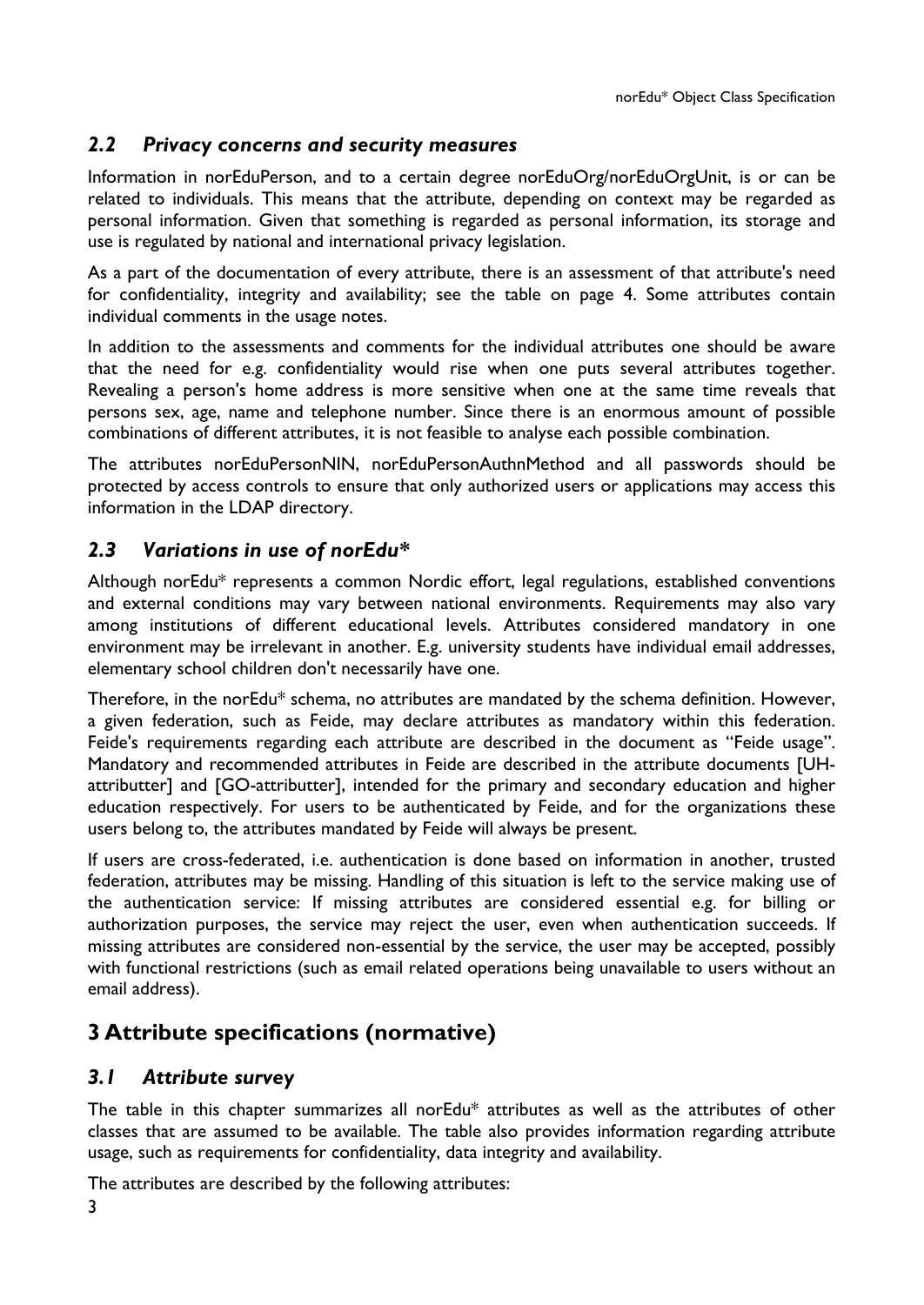Application utility class:

| Core:     | Attribute belongs to minimally useful attribute set.             |
|-----------|------------------------------------------------------------------|
| Standard: | Basic applications like white pages and some authorization data. |
| Extended: | Of use to some set of more specialized applications.             |

# Confidentiality:

| None:   | No restrictions or requirements.    |
|---------|-------------------------------------|
| Low:    | Data well known from other sources. |
| Medium: | Personal information.               |
| High:   | Special rules apply.                |

# Data integrity:

| Low:    | Values cannot be guaranteed to be up to date.                   |
|---------|-----------------------------------------------------------------|
| Medium: | Values should be up to date.                                    |
| High:   | Values are required to be up to date, maximum 24 hours latency. |

# Availability:

| Low:    | The attribute may or may not be available for relevant objects.               |
|---------|-------------------------------------------------------------------------------|
| Medium: | If the LDAP uses this attribute, it should normally be provided for relevant  |
|         | objects. Authorization may fail if no value is available.                     |
| High:   | If the LDAP uses this attribute, it should as far as possible be provided for |
|         | all relevant objects. Authorization will fail if no value is available.       |

| Attribute<br>name             | utility class<br>Application | n<br>onfidentiality | Data<br>integrity | Availability  | Des<br>n<br>ription,<br>page | <b>Grammar,</b><br>page |
|-------------------------------|------------------------------|---------------------|-------------------|---------------|------------------------------|-------------------------|
| norEduOrgAcronym              | Standard                     | Low                 | Medium            | Medium        | 7                            | 50                      |
| norEduOrgNIN                  | Standard                     | None                | Medium            | <b>Medium</b> | 7                            | 51                      |
| norEduOrgSchemaVersion        | Standard                     | None                | Medium            | <b>Medium</b> | 7                            | 50                      |
| norEduOrgUniqueIdentifier     | Standard                     | None                | <b>Medium</b>     | Medium        | 8                            | 50                      |
| norEduOrgUnitUniqueIdentifier | Standard                     | None                | Medium            | Medium        | 8                            | 51                      |
| norEduPersonBirthDate         | Standard                     | Low                 | Low               | Medium        | 9                            | 50                      |
| norEduPersonLegalName         | Standard                     | Low                 | Medium            | Medium        | 10                           | 49                      |
| norEduPersonLIN               | Standard                     | Medium              | <b>High</b>       | Medium        | 10                           | 50                      |
| norEduPersonNIN               | Core                         | Medium              | <b>High</b>       | High          | $\mathbf{I}$                 | 49                      |
| norEduPersonServiceAuthnLevel | <b>Extended</b>              | High/Medi<br>um     | High              | Medium        | 12                           | 51                      |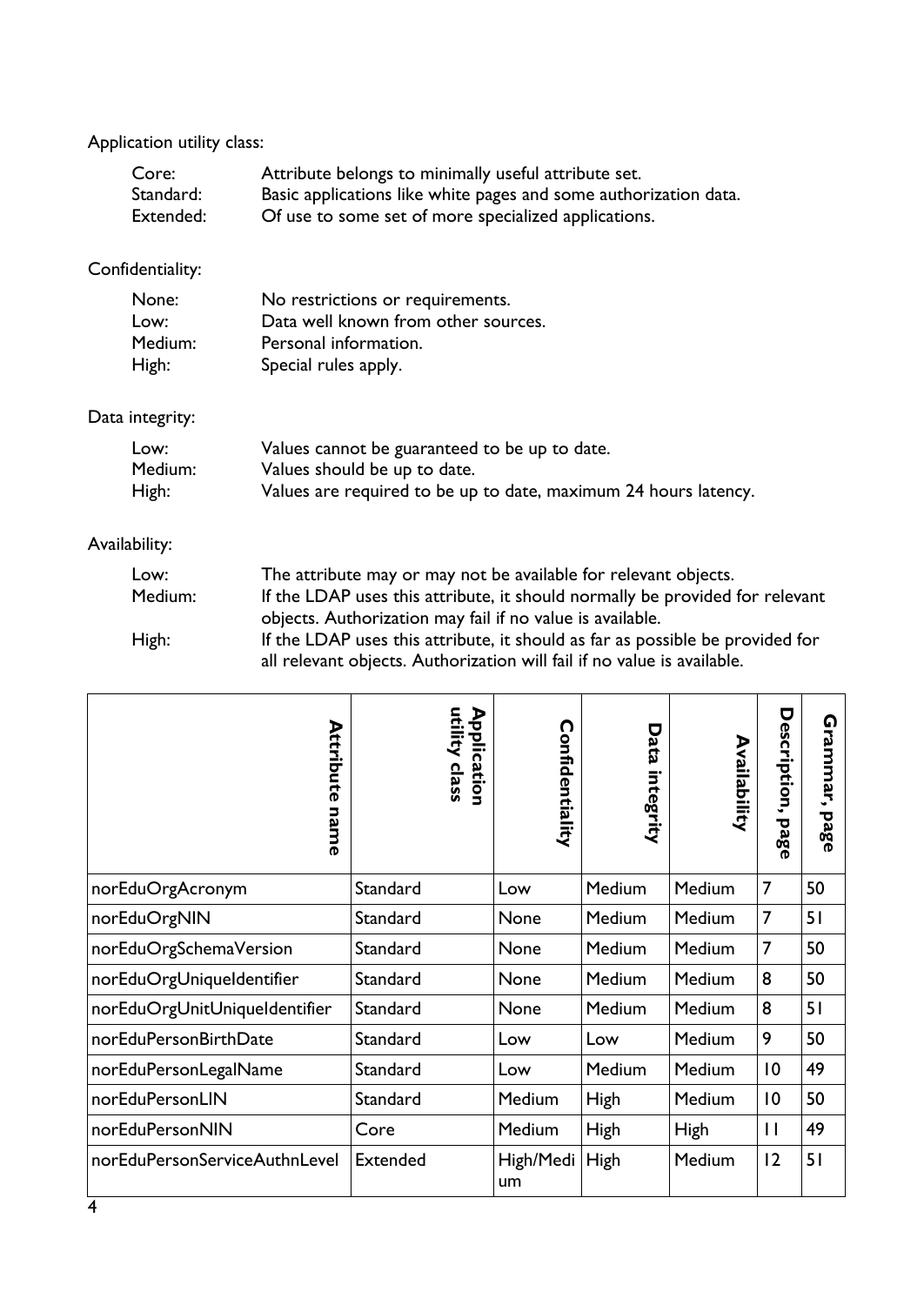| <b>Attribute name</b>        | utility class<br>Application | Confidentiality      | Data integrity | Availability | Description, page | Grammar,<br>pag<br>൹ |
|------------------------------|------------------------------|----------------------|----------------|--------------|-------------------|----------------------|
| norEduPersonAuthnMethod      | <b>Extended</b>              | High/Medi High<br>um |                | Medium       | 12                | 51                   |
| schacHomeOrganization        | Standard                     | Low                  | Medium         | Medium       | 13                | 52                   |
| eduOrgIdentityAuthNPolicyURI | Standard                     | Low                  | <b>High</b>    | High         | 25                | 54                   |
| eduOrgHomePageURI            | Standard                     | Low                  | Low            | Low          | 24                | 54                   |
| eduOrgLegalName              | Standard                     | Low                  | High           | Medium       | 25                | 54                   |
| eduOrgWhitePagesURI          | Standard                     | Low                  | Medium         | Low          | 26                | 54                   |
| eduPersonAffiliation         | Standard                     | Low                  | Medium         | Medium       | 4                 | 52                   |
| eduPersonAssurance           | Extended                     | Low                  | Medium         | Medium       | 23                | 53                   |
| eduPersonEntitlement         | Extended                     | Low                  | Medium         | Medium       | 16                | 52                   |
| eduPersonNickname            | Standard                     | Low                  | Medium         | Medium       | 16                | 52                   |
| eduPersonOrgDN               | Core                         | Low                  | Medium         | Medium       | 17                | 52                   |
| eduPersonOrgUnitDN           | Standard                     | Low                  | Medium         | Medium       | 17                | 53                   |
| eduPersonPrimaryAffiliation  | Standard                     | Low                  | Medium         | Medium       | 8                 | 53                   |
| eduPersonPrimaryOrgUnitDN    | <b>Extended</b>              | Low                  | Medium         | Medium       | 9                 | 53                   |
| eduPersonPrincipalName       | Standard                     | Low                  | <b>High</b>    | High         | 9                 | 53                   |
| eduPersonScopedAffiliation   | Standard                     | Low                  | Medium         | Medium       | 20                | 53                   |
| eduPersonTargetedID          | <b>Extended</b>              | Low                  | Medium         | Medium       | 21                | 53                   |
| cn                           | Core                         | Low                  | Medium         | Medium       | 26                |                      |
| dc                           | Standard                     | None                 | Low            | Low          | 27                |                      |
| displayName                  | Standard                     | Low                  | Medium         | Medium       | 28                |                      |
| facsimileTelephoneNumber     | Extended                     | Low                  | Medium         | Medium       | 28                |                      |
| givenName                    | Standard                     | Low                  | Medium         | Medium       | 29                |                      |
| homePhone                    | Extended                     | Medium               | Low            | Medium       | 29                |                      |
| homePostalAddress            | Extended                     | <b>High</b>          | Low            | Medium       | 30                |                      |
| jpegPhoto                    | Extended                     | <b>High</b>          | Low            | Medium       | 30                |                      |
| I (localityName)             | Extended                     | Low                  | Low            | Medium       | 31                |                      |
| labeledURI                   | Extended                     | Low                  | Medium         | Low          | 31                |                      |
| mail                         | Standard                     | Medium               | <b>High</b>    | Medium       | 32                |                      |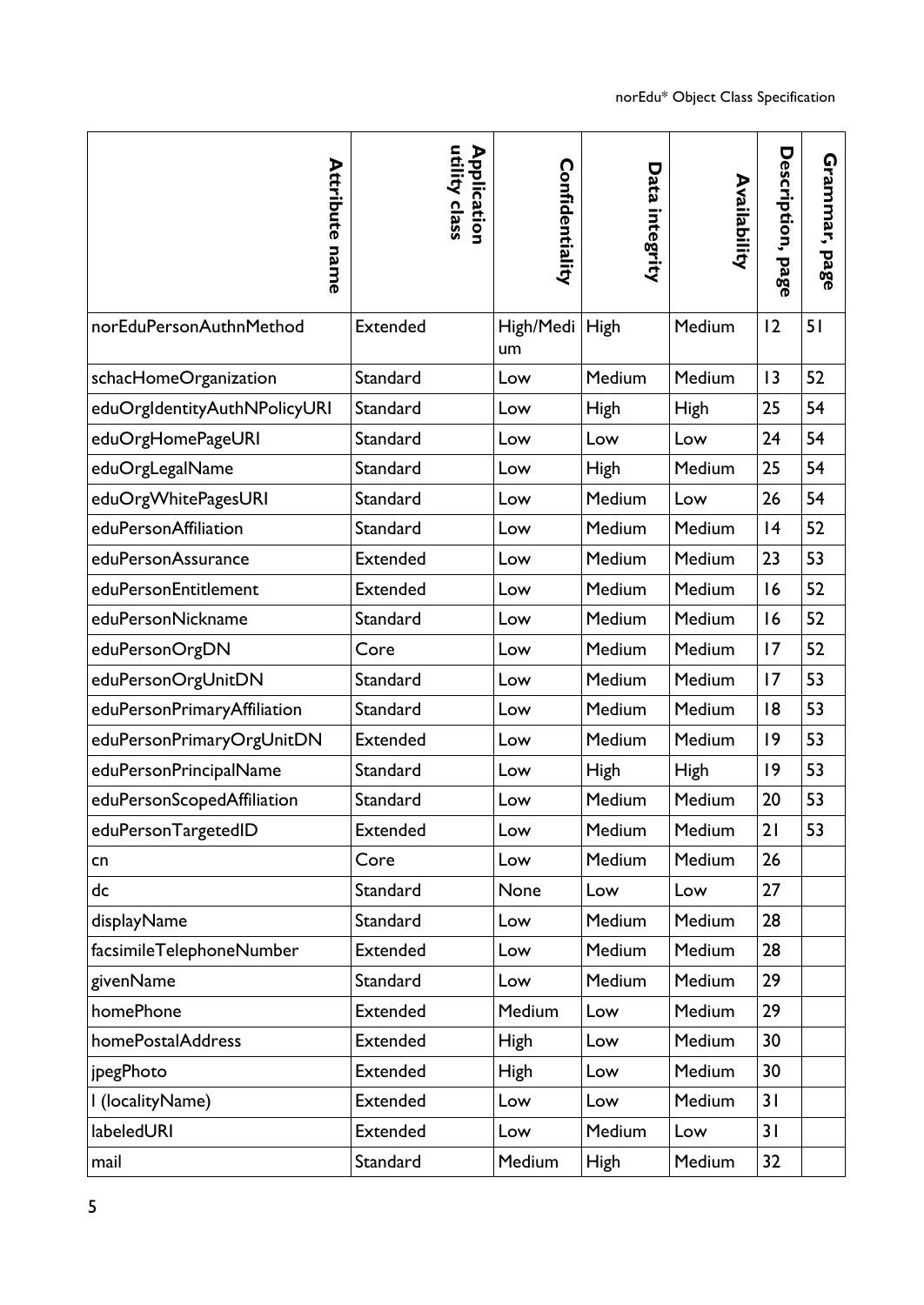| <b>Attribute name</b> | utility class<br>Application | Confidentiality | Data integrity | Availability | Description,<br>page | Grammar,<br>page |
|-----------------------|------------------------------|-----------------|----------------|--------------|----------------------|------------------|
| manager               | <b>No</b><br>recommendation  | Low             | Medium         | Low          | 33                   |                  |
| mobile                | <b>Extended</b>              | Low             | Medium         | Medium       | 33                   |                  |
| o                     | Standard                     | Low             | High           | <b>High</b>  | 34                   |                  |
| ou                    | Standard                     | Low             | <b>High</b>    | <b>High</b>  | 34                   |                  |
| postalAddress         | <b>Extended</b>              | Low             | Medium         | Medium       | 35                   |                  |
| postalCode            | <b>Extended</b>              | Low             | Medium         | Medium       | 35                   |                  |
| postOfficeBox         | <b>Extended</b>              | Low             | Medium         | Medium       | 36                   |                  |
| preferredLanguage     | <b>Extended</b>              | Medium          | Medium         | Medium       | 36                   |                  |
| sn                    | Core                         | Medium          | <b>High</b>    | High         | 37                   |                  |
| street                | <b>Extended</b>              | Low             | Medium         | Low          | 38                   |                  |
| telephoneNumber       | Standard                     | Medium          | Medium         | Medium       | 38                   |                  |
| title                 | <b>Extended</b>              | Low             | Medium         | Medium       | 39                   |                  |
| uid                   | Standard                     | Low             | <b>High</b>    | <b>High</b>  | 39                   |                  |
| userCertificate       | <b>Extended</b>              | Low             | High           | High         | 40                   |                  |
| userPassword          | <b>Extended</b>              | <b>High</b>     | High           | High         | 4 <sub>1</sub>       |                  |
| userSMIMECertificate  | <b>Extended</b>              | Medium          | <b>High</b>    | <b>High</b>  | 42                   |                  |

# *3.2 Attribute list*

This section gives a detailed description of all norEdu\* attributes as well as the attributes of other classes that are assumed to be available.

Attributes from the several non-educational object classes are listed. The purpose of listing them is primarily as a convenience to enterprise directory designers, but in some cases notes are added to clarify aspects of meaning or usage in the education community beyond what can be found in the original standards documents.

The following format for attribute description is used:

| Name           | <attribute name=""></attribute>                                                                                            |
|----------------|----------------------------------------------------------------------------------------------------------------------------|
|                | Description   < short description of what the attribute describes>                                                         |
| $\sf {Format}$ | <given 4517="" attribute="" for="" in="" name="" oid="" rfc="" rules="" syntax="" text,="" the="" transcribing=""></given> |
| $\#$ of values | $\le$ 'single' or 'multi'>                                                                                                 |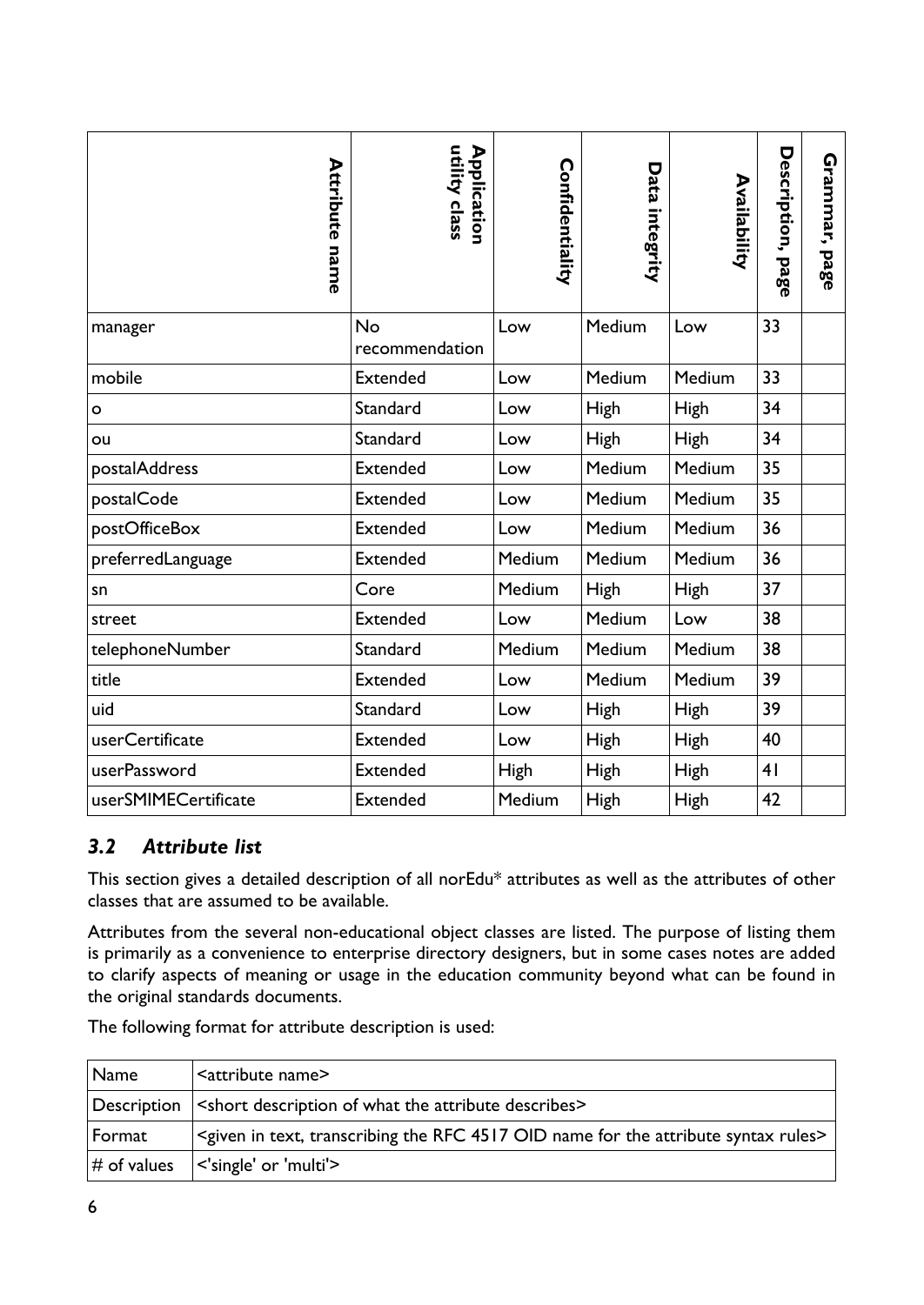| References | <reference or="" rfc="" similar="" standard,="" to=""></reference> |
|------------|--------------------------------------------------------------------|
| <b>OID</b> | <unique attribute="" identification="" of="" the=""></unique>      |
| Examples   | Sone or more examples of attribute definition (LDIF fragment) $>$  |

# *3.3 norEduPerson, norEduOrg and norEduOrgUnit attributes*

### **3.3.1 norEduOrgAcronym**

| Name            | norEduOrgAcronym                                           |
|-----------------|------------------------------------------------------------|
| Description     | Acronym for the educational institution or similar object. |
| Format          | DirectoryString                                            |
| $\#$ of values  | Multi                                                      |
| <b>OID</b>      | 1.3.6.1.4.1.2428.90.1.6                                    |
| <b>Examples</b> | norEduOrgAcronym: USIT                                     |

#### *Usage notes*

To be used with the norEduOrg and norEduOrgUnit object classes.

The system that is the source of the institutions' organizational structure should also be the source of authoritative acronyms for the institution and its parts.

## **3.3.2 norEduOrgNIN**

| Name            | norEduOrgNIN                                                                                |
|-----------------|---------------------------------------------------------------------------------------------|
| Description     | The organization number assigned by the public authorities, prefixed with a<br>country code |
| Format          | DirectoryString                                                                             |
| $#$ of values   | Single                                                                                      |
| <b>OID</b>      | 1.3.6.1.4.1.2428.90.1.12                                                                    |
| <b>Examples</b> | norEduOrgNIN: NO987747323                                                                   |

*Usage notes*

Not relevant for persons.

In Norway, organization identifiers are assigned by the Norwegian Register of Business Enterprises (Brønnøysundregistrene, Foretaksregisteret). The identifier consists of an "NO" country code prefix, followed by 9 digits; the last one is a check digit.

In Sweden, the VAT number is used, consisting of an "SE" country code prefix, followed by 12 digits; the last two are check digits. No hyphens are used.

## **3.3.3 norEduOrgSchemaVersion**

| Name<br>norEduOrgSchemaVersion |  |  |  |
|--------------------------------|--|--|--|
|--------------------------------|--|--|--|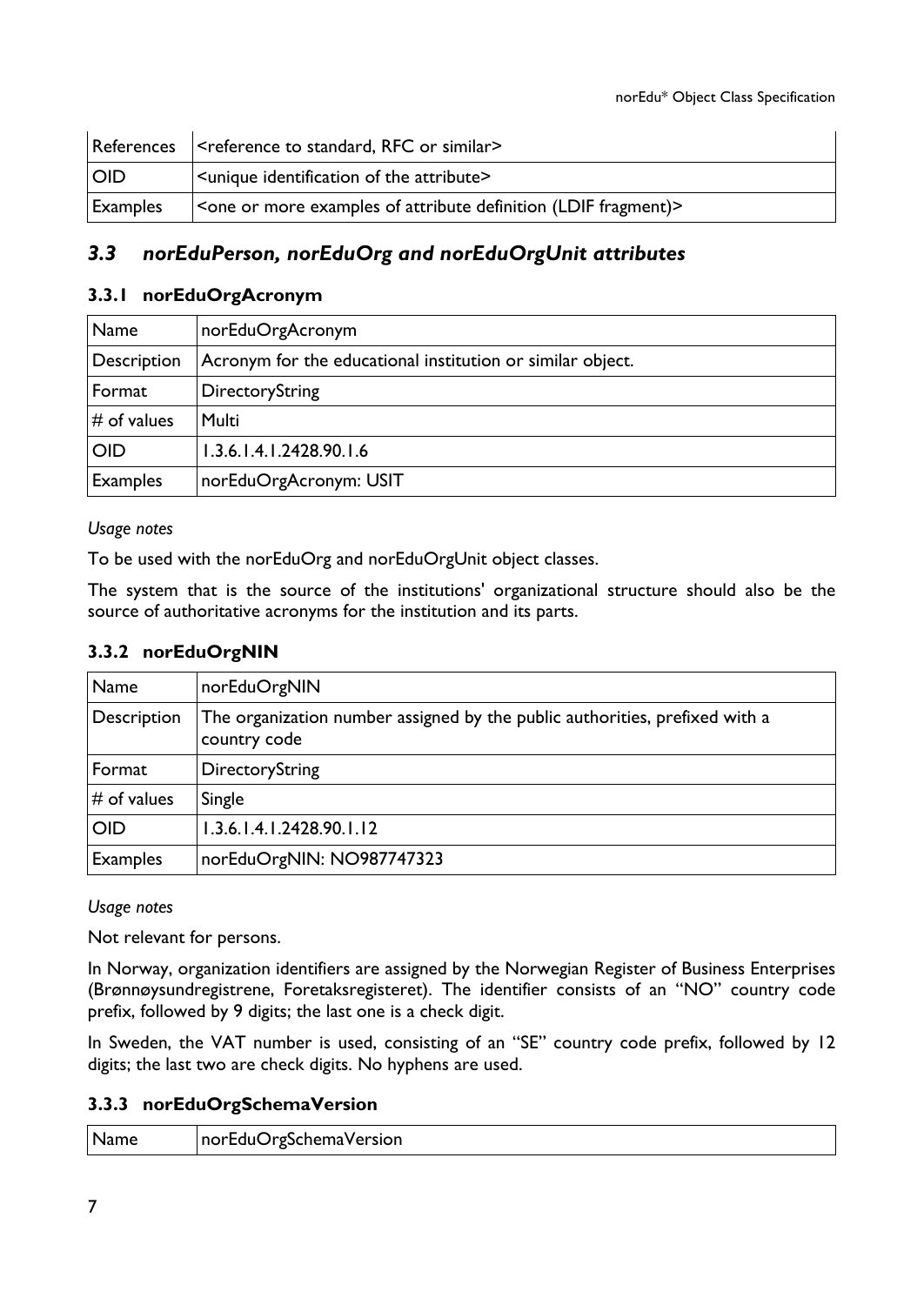| Description     | LDAP schema information for the federation. Version number of the norEdu*<br>specification in use. |
|-----------------|----------------------------------------------------------------------------------------------------|
| Format          | DirectoryString                                                                                    |
| $#$ of values   | Single                                                                                             |
| <b>OID</b>      | 1.3.6.1.4.1.2428.90.1.11                                                                           |
| <b>Examples</b> | norEduOrgSchemaVersion: 1.6                                                                        |

Not relevant for persons, to be used at the organization directory server.

This attribute obsoletes the federationFeideSchemaVersion introduced in norEdu\* 1.3.

*Example applications for which this attribute would be useful:*

Any application that needs to control which version of attribute definition is in use at the identity provider's directory server.

| Name            | norEduOrgUniqueIdentifier                                                                                                         |
|-----------------|-----------------------------------------------------------------------------------------------------------------------------------|
| Description     | The number assigned the higher educational institution by Universities and<br>Colleges Admission Service ("Samordna opptak", SO). |
| Format          | DirectoryString                                                                                                                   |
| $#$ of values   | Single                                                                                                                            |
| <b>OID</b>      | 1.3.6.1.4.1.2428.90.1.7                                                                                                           |
| <b>Examples</b> | norEduOrgUniqueIdentifier: 00000185                                                                                               |

## **3.3.4 norEduOrgUniqueIdentifier**

*Usage notes*

Not relevant for persons. Format is 3 digits country code (000 for Norway) and 5 digits institution number. Most Norwegian universities and colleges have 5 leading zeros in this number.

See also norEduOrgNIN.

*Feide usage note*

Note that this is not the organization number assigned by the public authorities such as those assigned by the Norwegian Register of Business Enterprises (Brønnøysundregistrene).

#### **3.3.5 norEduOrgUnitUniqueIdentifier**

| Name          | norEduOrgUnitUniqueIdentifier                     |
|---------------|---------------------------------------------------|
| Description   | The identifier describing an organizational unit. |
| Format        | DirectoryString                                   |
| $#$ of values | Single                                            |
| <b>OID</b>    | 1.3.6.1.4.1.2428.90.1.8                           |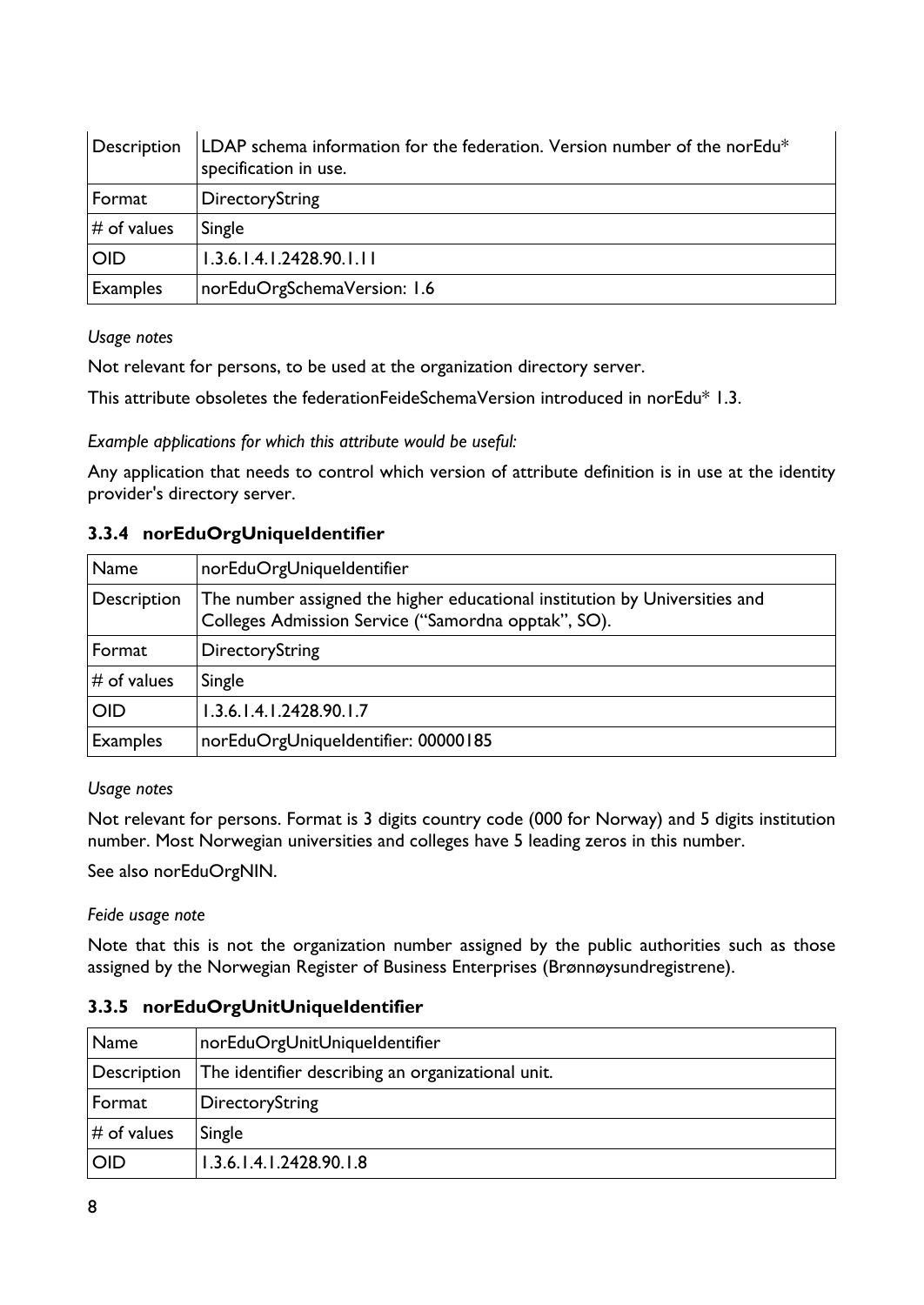## Examples | norEduOrgUnitUniqueIdentifier: 332244

#### *Usage notes*

Not relevant for persons.

For institutions in higher education, this is locally assigned. Local uniqueness should be assured.

#### *Feide usage notes*

For primary and secondary education, the organization number, or an underlying company number, assigned by the Norwegian Register of Business Enterprises (Brønnøysundregistrene) is used.

The institutions in higher education establish their own organizational structure and describe it using location codes ("stedkoder"). This is done as an integral part of FS, but the institutions may make corresponding definitions relating to employee registries or accounting systems. One way to use this is to contain a six-digit number of the form XXYYZZ where XX is organizational unit ("enhet"), YY is section ("seksjon") and ZZ is group ("gruppe").

*Example applications for which this attribute would be useful:*

Door locks, physical access control, web portals.

#### **3.3.6 norEduPersonBirthDate**

| Name            | norEduPersonBirthDate                                               |
|-----------------|---------------------------------------------------------------------|
|                 | Description The date of birth for the subject it is associated with |
| Format          | NumericString                                                       |
| $#$ of values   | Single                                                              |
| <b>OID</b>      | 1.3.6.1.4.1.2428.90.1.3                                             |
| <b>Examples</b> | norEduPersonBirthDate: 19660412                                     |

#### *Usage notes:*

The string has the format YYYYMMDD, using 4 digits for year, 2 digits for month and 2 digits for day as described in RFC 3339 but without the dashes.

A person's birth date is not sensitive data. There are few possibilities for misuse of this data without combining with several other data, and even then the damage that can be done with a person's birth date it is very limited.

#### *Feide usage notes:*

The attribute is obtained from the institution's employee, school or student registries.

The first 6 digits of norEduPersonNIN and the birth date for a person may be different. This is more likely to occur with short-lived NINs.

*Example applications for which this attribute would be useful:*

Portals with age-relevant classes of content.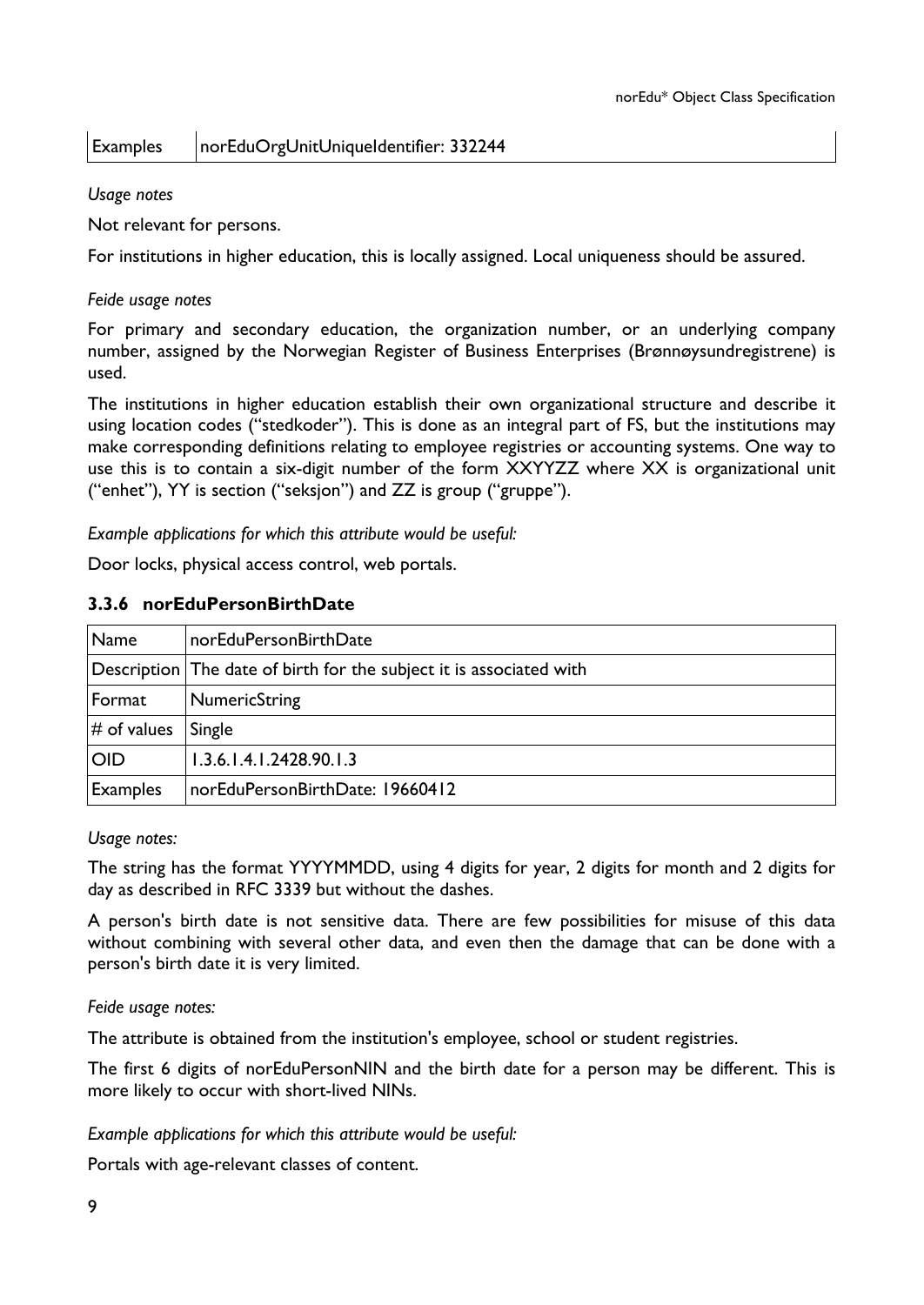## **3.3.7 norEduPersonLegalName**

| Name            | norEduPersonLegalName                                                                      |
|-----------------|--------------------------------------------------------------------------------------------|
|                 | Description The legal name for the subject it is associated with                           |
| Format          | DirectoryString                                                                            |
| $#$ of values   | Single                                                                                     |
| <b>OID</b>      | 1.3.6.1.4.1.2428.90.1.10                                                                   |
| <b>Examples</b> | norEduPersonLegalName: Walter Martin Tveter<br>norEduPersonLegalName: Jack Peter Dougherty |

*Usage notes*

The person's full formal name as registered by public authorities.

## *Feide usage notes*

The person's name as registered in "Det Sentrale Folkeregister" is used as norEduPersonLegalName.

The attribute is obtained from the institution's employee, school or student registries and possibly registries for non-employee affiliated persons.

*Example applications for which this attribute would be useful:*

For applications with high formal requirements the full formal name might be required.

## **3.3.8 norEduPersonLIN**

| Name            | norEduPersonLIN                                                        |
|-----------------|------------------------------------------------------------------------|
| Description     | Local identity number, for instance student number or employee number. |
| Format          | DirectoryString                                                        |
| $\#$ of values  | Multiple                                                               |
| <b>OID</b>      | 1.3.6.1.4.1.2428.90.1.4                                                |
| <b>Examples</b> | norEduPersonLIN: uninett.no:employee:035016                            |

## *Usage notes*

This identifier may also be used for scoped identity numbers, provided that the issuer prepends the identifier with a realm for the issuing authority. Another use is similar to the attribute eduPersonTargetedID. A given value is intended only for consumption by a specific requester.

When guaranteed global uniqueness is required, eduPersonPrincipalName should be preferred over norEduPersonLIN. norEduPersonLIN is not guaranteed to be unique across several enterprise directory servers (the same locally assigned norEduPersonLIN may be issued to several persons), unless these are coordinated e.g. through use of a unique prefix.

## *Feide usage notes*

The format consists of a prefix to ensure global uniqueness, and a string in a locally defined format.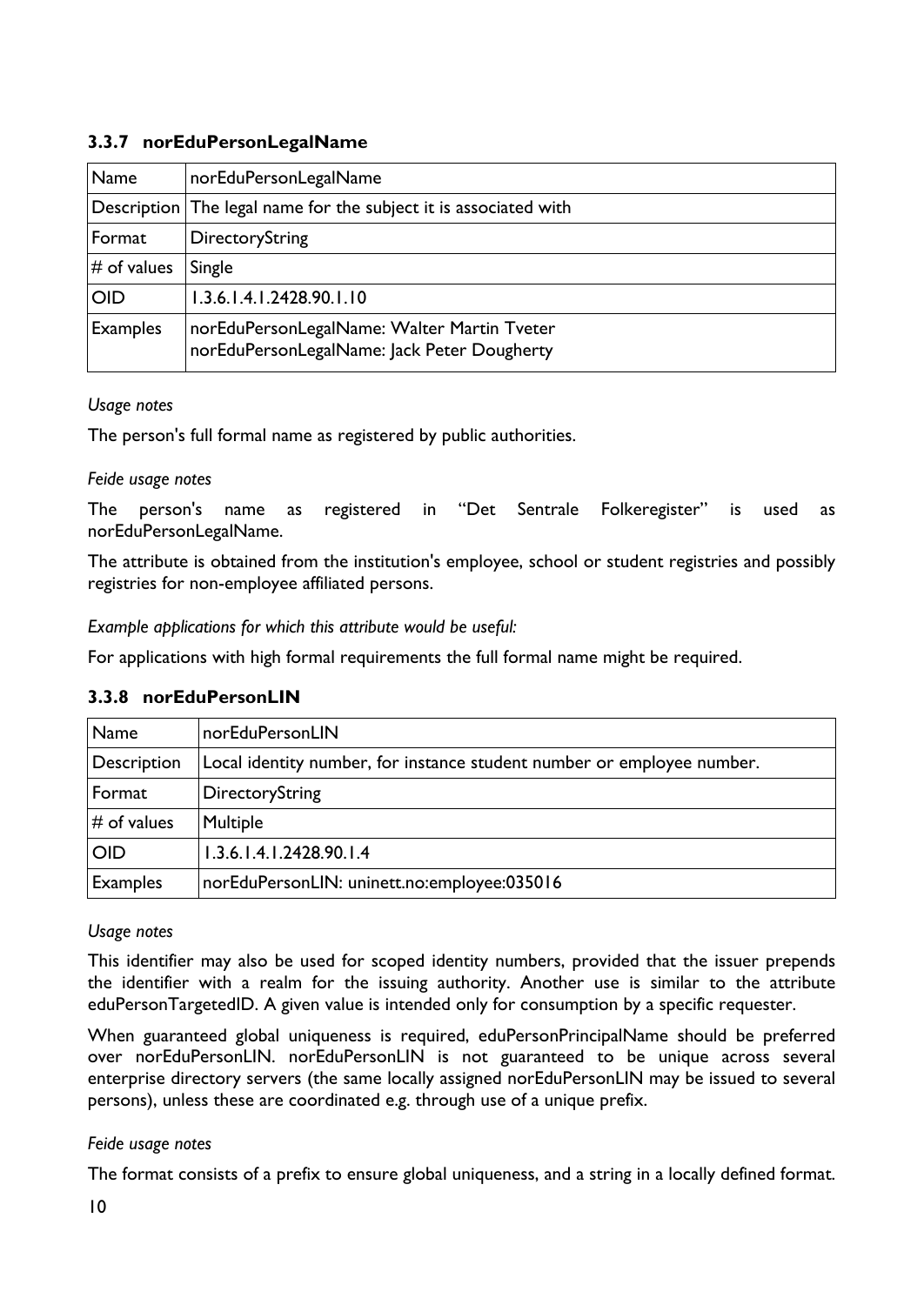In Feide, the realm part of the eduPersonPrincipalName (i.e. the string to the right of the ' $\omega$ ') should be used as a prefix.

The attribute is obtained from the institution's employee, school or student registries. It is mostly added for backwards compatibility with legacy systems.

#### *Example applications for which this attribute would be useful:*

Library systems, legacy payroll systems, targets with need to maintain a persistent but opaque identifier for a given user for purposes of personalization or record-keeping.

#### **3.3.9 norEduPersonNIN**

| Name            | norEduPersonNIN                                                                    |
|-----------------|------------------------------------------------------------------------------------|
| Description     | National Identity Number, a unique, officially assigned, personal identity number. |
| Format          | DirectoryString                                                                    |
| $\#$ of values  | Single                                                                             |
| <b>OID</b>      | 1.3.6.1.4.1.2428.90.1.5                                                            |
| <b>Examples</b> | norEduPersonNIN: 16090211111                                                       |

#### *Usage notes*

In some countries, among them Norway, the national identity number is purely numeric. Other countries may include non-numeric characters in the identifier assigned by the official authorities, so string support is needed.

#### *Feide usage notes*

The Norwegian "fødselsnummer" is used as NIN. This is assigned by "folkeregisteret" in the local municipality and registered in the central "DSF" ("Det Sentrale Folkeregister") for all individuals living more than 3 months in Norway. The format is ddmmyynnncc: The first six digits are the date, month and year of birth, the following three act as unique identifier-part including a gender indicator, and the two last digits form a checksum. However, short lived NINs (fake or real) are assigned internally in some systems, and these may indicate both wrong birth date and wrong gender. The institutions assigning NINs are responsible for ensuring uniqueness of NINs within the entire scope where these NINs are visible.

The Norwegian Data Inspectorate ("Datatilsynet") considers the "fødselsnummer " non-sensitive information. This is not in agreement with the views of the general public, to which we make some concessions. Accordingly, the attribute is not to be made available to parties other than those approved by the holder. Applications that need the attribute must log on to the LDAP server acting as the user. This should not be done without the user being informed.

The attribute is obtained from the institution's employee, school or student registries and possibly registries for non-employee affiliated persons.

#### *Example applications for which this attribute would be useful:*

All applications in which identification of the person is paramount: BIBSYS, Frida, StudWeb.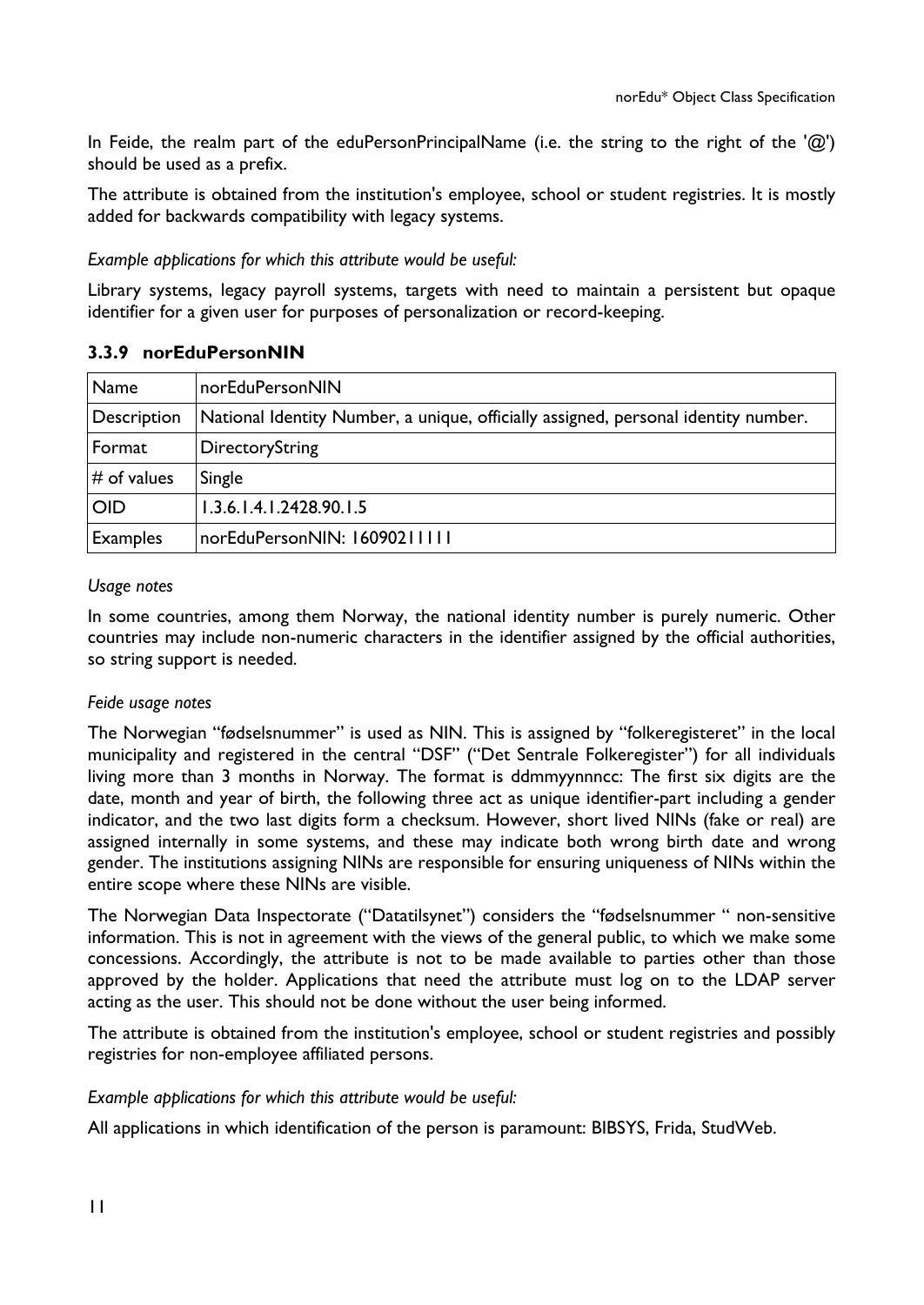## **3.3.10 norEduPersonServiceAuthnLevel**

| Name            | norEduPersonServiceAuthnLevel                                                                                                                                                                            |
|-----------------|----------------------------------------------------------------------------------------------------------------------------------------------------------------------------------------------------------|
| Description     | Authentication level enforcement policies related to services the subject has access<br>to.                                                                                                              |
| Format          | DirectoryString                                                                                                                                                                                          |
| $#$ of values   | Multiple                                                                                                                                                                                                 |
| <b>OID</b>      | 1.3.6.1.4.1.2428.90.1.13                                                                                                                                                                                 |
| <b>Examples</b> | norEduPersonServiceAuthnLevel: urn:mace:feide.no:spid:12345<br>urn:mace:feide.no:auth:level:fad08:3<br>norEduPersonServiceAuthnLevel: urn:mace:feide.no:spid:all<br>urn:mace:feide.no:auth:level:fad08:3 |

#### *Usage notes*

To be used by authentication systems implementing more than one authentication level. This attribute defines the enforcement policies regarding authentication levels that should be applied to the subject. This attribute should be appropriately protected to avoid subjects being able to edit it themselves.

No controlled vocabulary, may contain anything. Formatting and contents of this attribute are therefore left to each particular implementation making use of them.

See also norEduPersonAuthnMethod.

#### *Feide usage notes*

The attribute can contain either an uri identifying the service for which a specific authentication level must be performed combined with an uri identifying the authentication level required, or the fixed string 'urn:mace:feide.no:spid:all' combined with an uri identifying the authentication level required, indicating that the specific authentication level must be enforced regardless of the service asking for authentication. See also [UH-attributter], [GO-attributter].

#### **3.3.11 norEduPersonAuthnMethod**

| <b>Name</b>     | norEduPersonAuthnMethod                                                                                                                                                           |
|-----------------|-----------------------------------------------------------------------------------------------------------------------------------------------------------------------------------|
| Description     | Authentication methods that can be used by the subject to enable multi-factor<br>authentication.                                                                                  |
| Format          | DirectoryString                                                                                                                                                                   |
| $\#$ of values  | Multiple                                                                                                                                                                          |
| <b>OID</b>      | 1.3.6.1.4.1.2428.90.1.14                                                                                                                                                          |
| <b>Examples</b> | norEduPersonAuthnMethod: urn:mace:wayf.dk:two-factor:method:yubikey<br>0123456789<br>norEduPersonAuthnMethod: urn:mace:feide.no:auth:method:sms +4712345678<br>label=Work%20phone |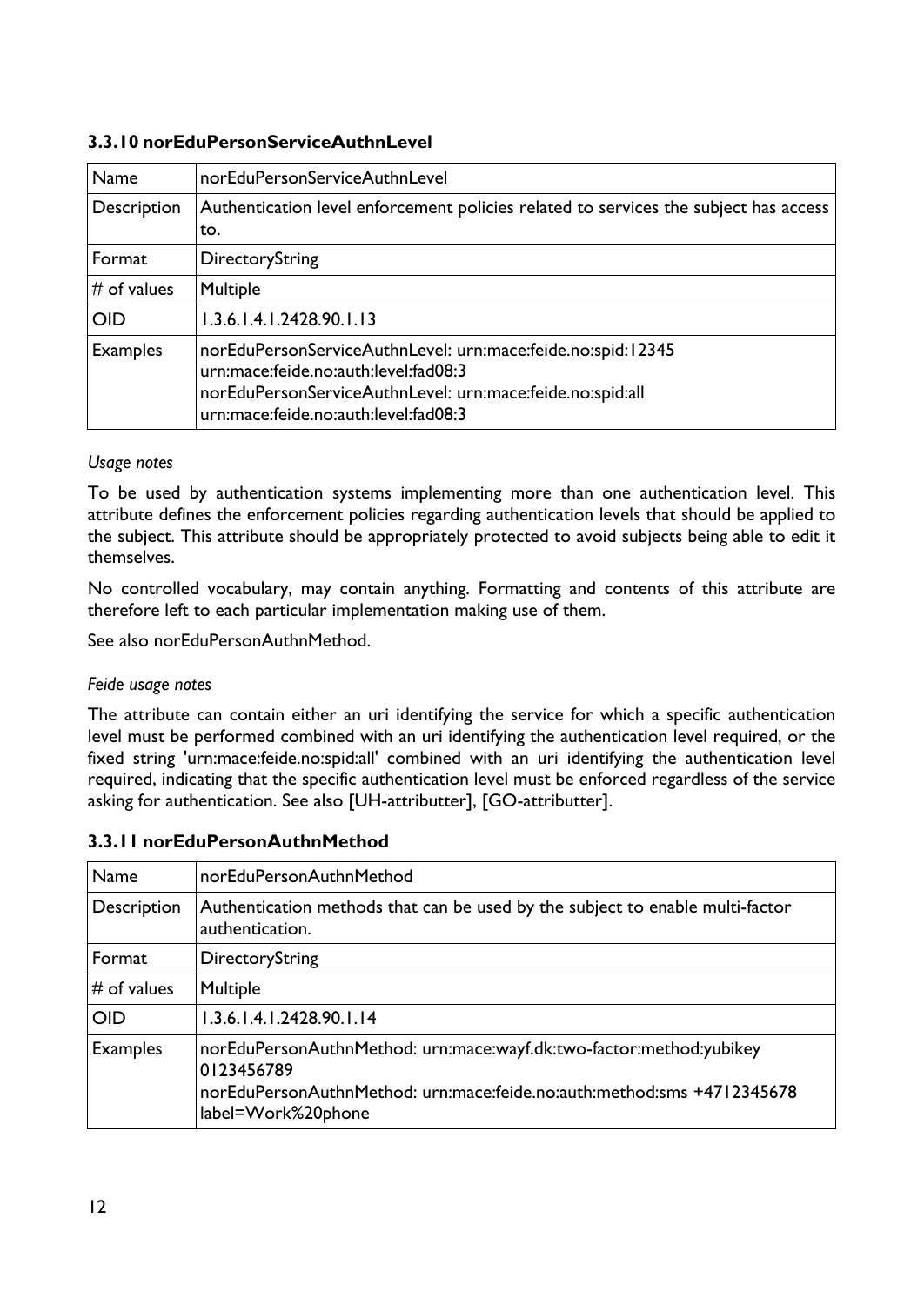To be used by authentication systems implementing multiple authentication levels. This attribute defines the list of authentication methods available for the subject that can be used to perform multi-factor authentication, plus the information required for that purpose. Its value should be appropriately protected to avoid subjects being able to edit it themselves.

This attribute contains three parts separated by a single space. The first part must contain a method identifier, which takes the form of a URN. Valid identifiers should be univocally linked to a particular implementation of the multi-factor method they refer to. The second part of the attribute contains a string of data whose semantics are specific to the indicated method, with all spaces as well as percent and equal signs being percent encoded according to [RFC3986]. Finally, an optional third part might be available, including parameters separated by single spaces, where the name and the value of each parameter are separated by an equal sign and any spaces, percent or equal signs are also percent encoded.

See also norEduPersonServiceAuthnLevel.

#### *Feide usage notes*

The attribute contains as many values as different authentication methods that can be used to authenticate the subject. Its values consist of the prefix 'urn:mace:feide.no:auth:method:' concatenated with an identifier of the method, a method-specific value whose semantics depend on the method itself, and optional parameters also depending on the method. See also [UHattributter], [GO-attributter].

## *3.4 Attributes from schac*

## **3.4.1 schacHomeOrganization**

| Name            | schacHomeOrganization                                                                         |
|-----------------|-----------------------------------------------------------------------------------------------|
|                 | Description Specifies a person's home organization using the domain name of the organization. |
| Format          | Domain name according to RFC 1035                                                             |
| $#$ of values   | Single                                                                                        |
|                 | References   RFC 1035 - Domain names - implementation and specification                       |
| <b>OID</b>      | 1.3.6.1.4.1.25178.1.2.9                                                                       |
| <b>Examples</b> | schacHomeOrganization: uio.no                                                                 |

#### *Usage notes:*

This attribute applies to the person entry. Other organization attributes are found in the organization entry.

# *3.5 Attributes from eduPerson*

Description and Usage notes for eduPerson attributes are, for the most part, direct citation of text in [eduPerson201203, eduPerson200210, eduPerson200312, eduPerson200604, eduPerson200712 and eduPerson200806]. There may be some stylistic differences between the eduPerson and norEdu\* descriptions.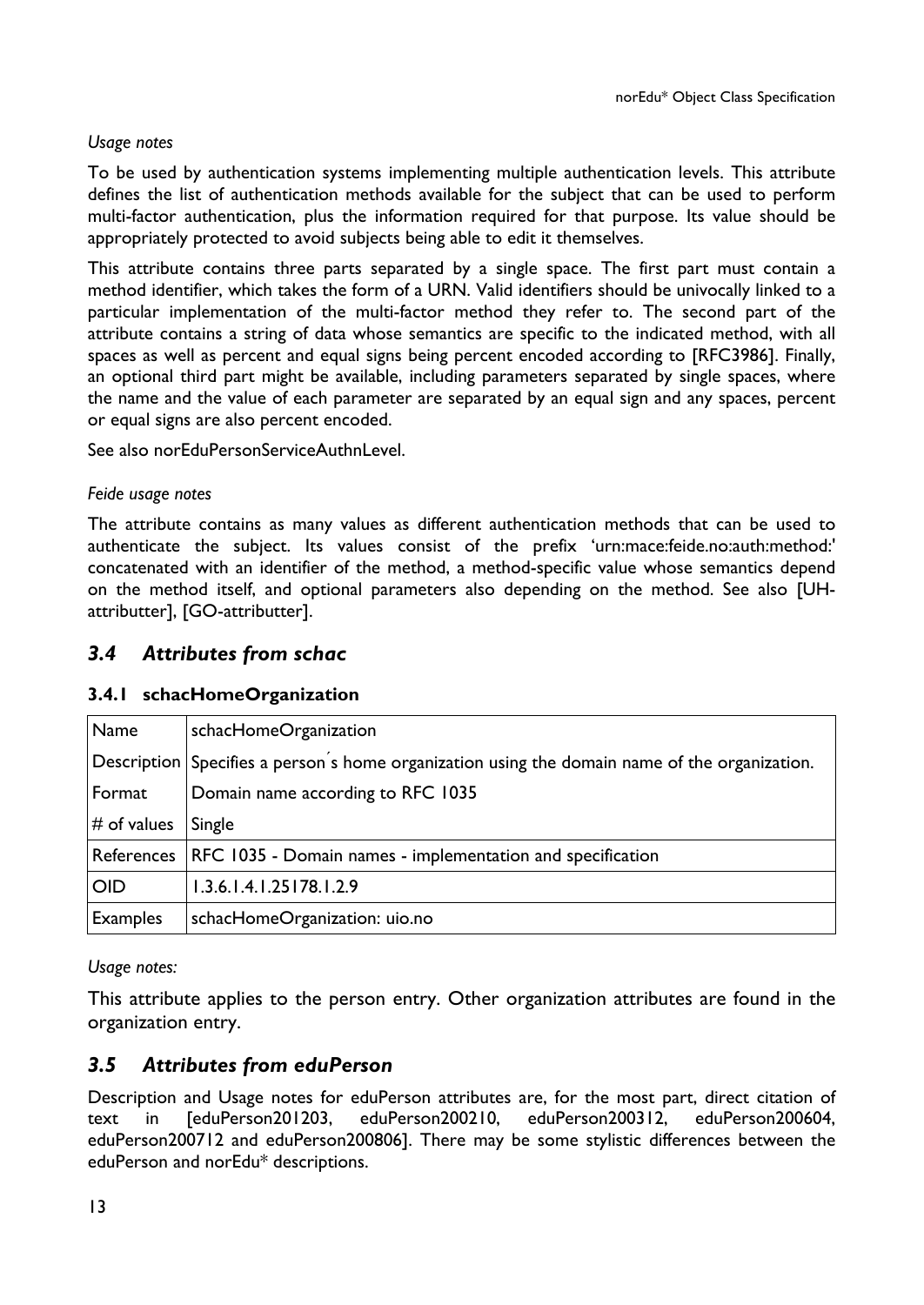Note that some usage restrictions may apply when eduPerson/eduOrg is used with norEdu<sup>\*</sup>, in particular when used in the Feide federation. Such restrictions are noted following the general Usage notes below.

| <b>Name</b>     | eduPersonAffiliation                                                                                                                                                  |
|-----------------|-----------------------------------------------------------------------------------------------------------------------------------------------------------------------|
|                 | Description Specifies the person's relationship(s) to the institution in broad categories such as<br>student, faculty, staff, alum, etc. (See controlled vocabulary). |
| Format          | DirectoryString                                                                                                                                                       |
| values          | Permissible   faculty, student, staff, alum, member, affiliate, employee, library walk-in                                                                             |
| $#$ of values   | Multi                                                                                                                                                                 |
| <b>OID</b>      | 1.3.6.1.4.1.5923.1.1.1.1                                                                                                                                              |
| <b>Examples</b> | eduPersonAffiliation: faculty                                                                                                                                         |

### **3.5.1 eduPersonAffiliation**

#### *Usage notes*

If there is a value in eduPersonPrimaryAffiliation, that value MUST be asserted here as well.

The primary intended purpose of eduPersonAffiliation is to convey broad-category affiliation assertions between members of an identity federation. Given this inter-institutional context, only values of eduPersonAffiliation with broad consensus in definition and practice will have any practical value. The list of allowed values in the current version of the object class is certainly incomplete, especially in terms of local institutional use. The editors felt that any additional values should come out of discussions with the stakeholder communities. Any agreed-upon additional values will be included in later versions of eduPerson.

"Member" is intended to include faculty, staff, student, and other persons with a basic set of privileges that go with membership in the university community (e.g., they are given institutional calendar privileges, library privileges and/or vpn accounts). It could be glossed as "member in good standing of the university community."

The "member" affiliation MUST be asserted for people carrying one or more of the following affiliations:

faculty or staff or student or employee

Note: Holders of the affiliation "alum" are not typically "members" since they are not eligible for the full set of institutional privileges enjoyed by faculty, staff and students.

Cautionary note: There are significant differences in practice between identity providers in the way they define faculty, staff and employee and the logical relationships between the three. In particular there are conflicting definitions of "staff" and "employee" from country to country that make those values particularly unreliable in any international context.

The "affiliate" value for eduPersonAffiliation indicates that the holder has some definable affiliation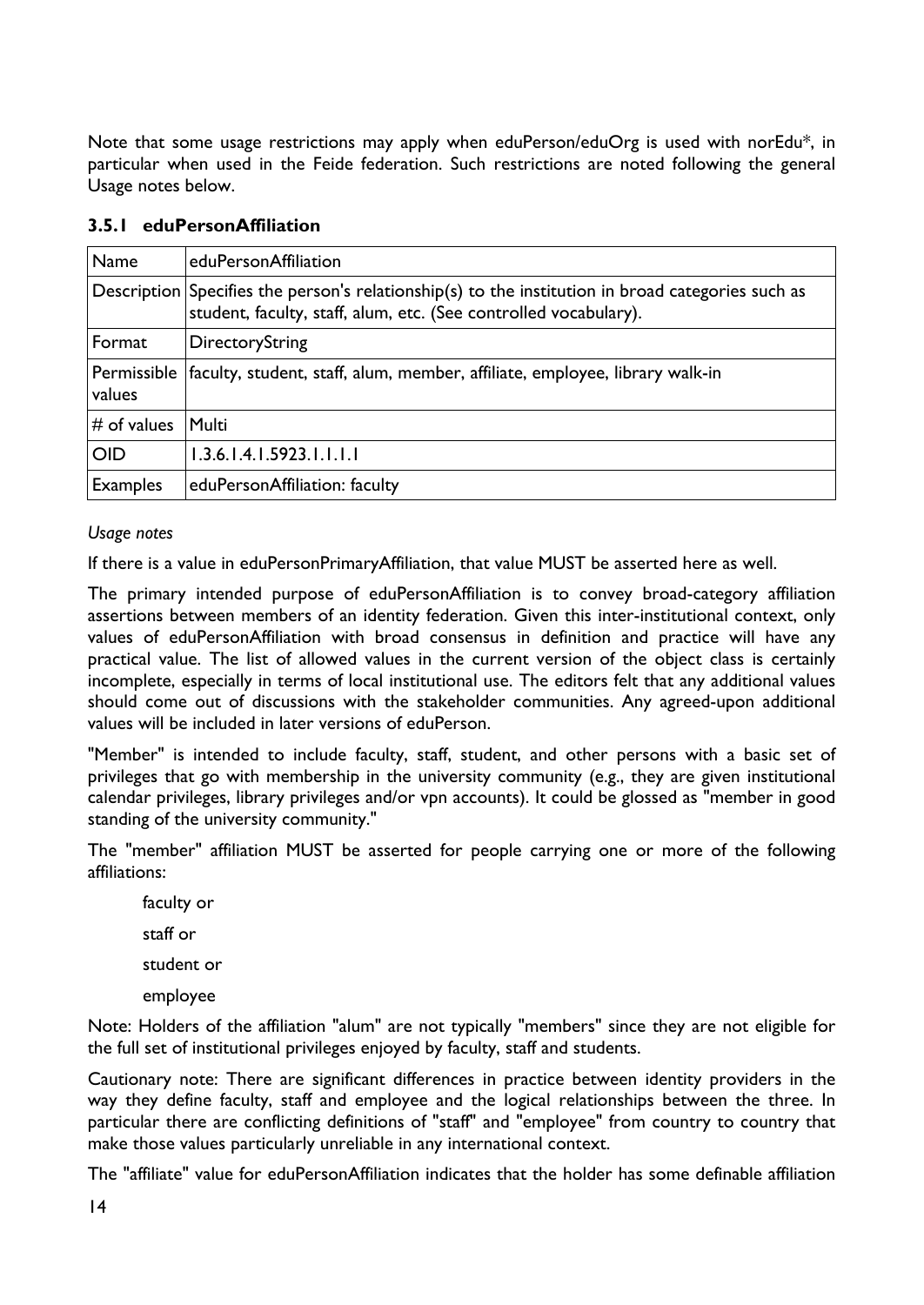to the university NOT captured by any of faculty, staff, student, employee, alum and/or member. Typical examples might include event volunteers, parents of students, guests and external auditors. There are likely to be widely varying definitions of "affiliate" across institutions. Given that, "affiliate" is of dubious value in federated, inter-institutional use cases.

For the sake of completeness, if for some reason the institution carries digital identity information for people with whom it has no affiliation according to the above definitions, the recommendation is simply not to assert eduPersonAffiliation values for those individuals.

"Library-walk-in:" This term was created to cover the case where physical presence in a library facility grants someone access to electronic resources typically licensed for faculty, staff and students. In recent years the library walk-in provision has been extended to cover other cases such as library users on the campus network, or those using on-campus workstations. Licensed resource providers have often been willing to interpret their contracts with licensees to accept this broader definition of "library-walk-in," though specific terms may vary. For a more direct way of using eduPerson attributes to express library privilege information, see the eduPersonEntitlement value "urn:mace:dir:entitlement:common-lib-terms" as defined in the MACE-Dir Registry of eduPersonEntitlement values http://middleware.internet2.edu/urn-mace/urn-macedir-entitlement.html.

The presence of other affiliation values neither implies nor precludes the affiliation "library-walkin."

It is not feasible to attempt to reach broad-scale, precise and binding inter-institutional definitions of affiliations such as faculty and students. Organizations have a variety of business practices and institutional specific uses of common terms. Therefore each institution will decide the criteria for membership in each affiliation classification. What is desirable is that a reasonable person should find an institution's definition of the affiliation plausible.

#### *Semantics*

Each institution decides the criteria for membership in each affiliation classification.

A reasonable person should find the listed relationships plausible.

#### *Feide usage notes*

The following values are used for affiliation:

- Student The person is an active pupil or student. He or she is entitled to a school place or to participate in a study program in which he or she attends courses. All students have the additional value of member.
- Faculty The person is employed with a job code that belongs to the main category 'Faculty' ("Vitenskapelig") (according to Norwegian legislation ("Universitetslovens elector gruppe vitenskapelig tilsatte")). For primary and secondary education, this value should be used for all educational employees. All faculty has the additional values of employee and member.
- Staff The person is employed with a job code, which does not belong to the main category 'Faculty'. All staff has the additional values of employee and member.
- Employee The union of 'Faculty', 'Staff' and other persons on the institution's payroll.
- Alum Persons that are included in the organization's alumni arrangements.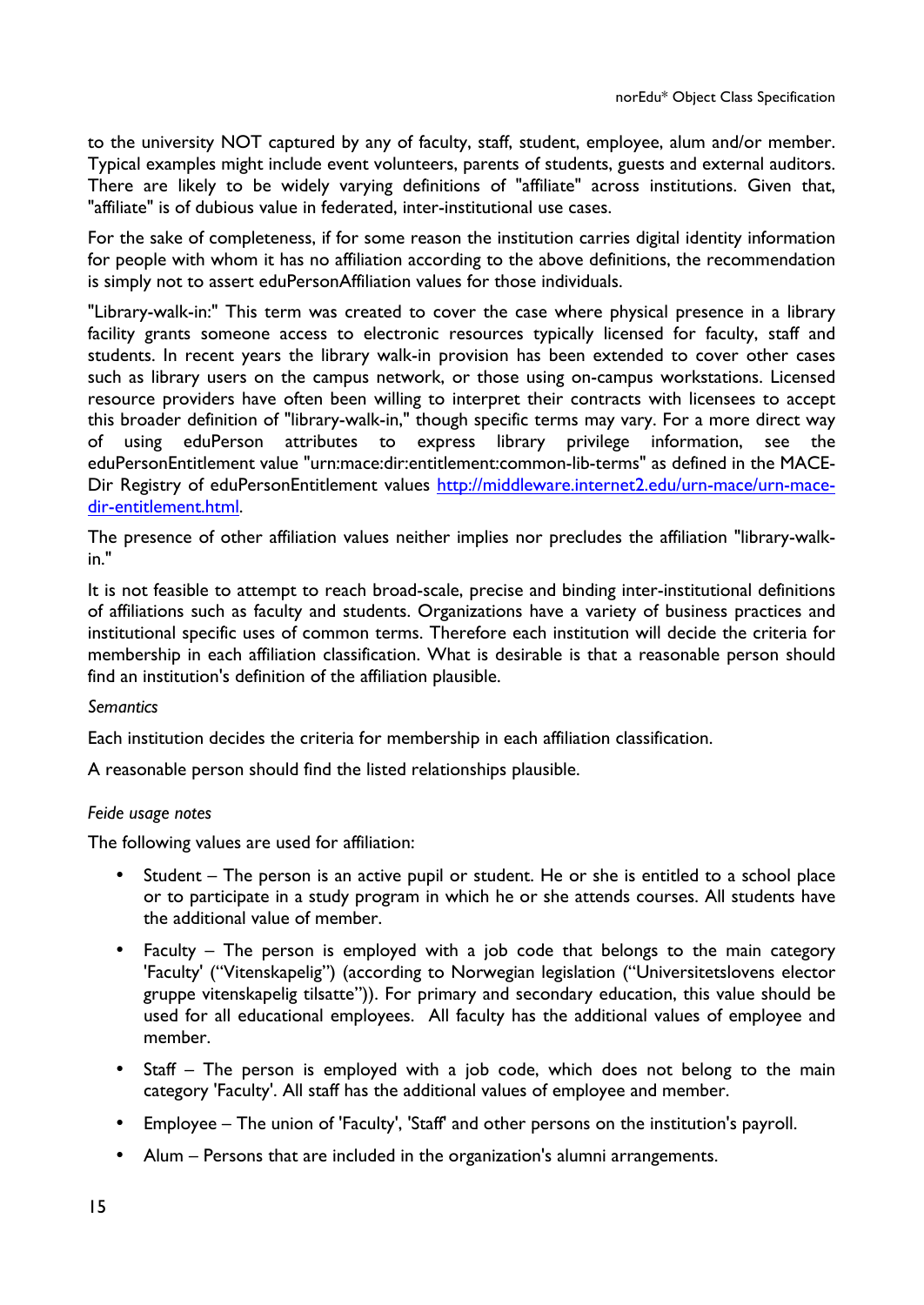Affiliation is extracted from information contained in the institution's employee, school or student registries and access control system (where available).

*Example applications for which this attribute would be useful:*

White pages, controlling access to resources.

#### **3.5.2 eduPersonEntitlement**

| Name            | eduPersonEntitlement                                                                                                                                            |
|-----------------|-----------------------------------------------------------------------------------------------------------------------------------------------------------------|
| Description     | URI (either URN or URL) that indicates a set of rights to specific resources.                                                                                   |
| Format          | DirectoryString                                                                                                                                                 |
| $#$ of values   | Multi                                                                                                                                                           |
| <b>OID</b>      | 1.3.6.1.4.1.5923.1.1.1.7                                                                                                                                        |
| <b>Examples</b> | eduPersonEntitlement: http://xstor.com/contracts/HEd123<br>eduPersonEntitlement:<br>urn:mace:feide.no:go:grep:http://psi.udir.no/laereplan/aarstrinn/aarstrinn6 |

#### *Usage notes*

A simple example would be a URL for a contract with a licensed resource provider. When a principal's home institutional directory is allowed to assert such entitlements, the business rules that evaluate a person's attributes to determine eligibility are evaluated there. The target resource provider does not learn characteristics of the person beyond their entitlement. The trust between the two parties must be established out of band.

URN values correspond to a set of rights to resources based on an agreement across the relevant community. MACE (Middleware Architecture Committee for Education) affiliates may opt to register with MACE as a naming authority, enabling them to create their own URN values.

The driving force behind the definition of this attribute has been the MACE Shibboleth project. Shibboleth defines an architecture for inter-institutional sharing of web resources subject to access controls. For further details, see the project's web pages at http://shibboleth.internet2.edu/.

#### *Feide usage notes*

Trust between parties is established by contractual relationships.

The name space urn:mace:feide.no has been delegated to Feide, see http://www.feide.no/urn/.

*Example applications for which this attribute would be useful:*

Controlling access to resources.

#### **3.5.3 eduPersonNickname**

| $\sqrt{\frac{1}{2}}$ Name | eduPersonNickname                                                                    |
|---------------------------|--------------------------------------------------------------------------------------|
| Description               | Person's nickname, or the informal name by which they are accustomed to be<br>hailed |
| $ $ Format                | <b>DirectoryString</b>                                                               |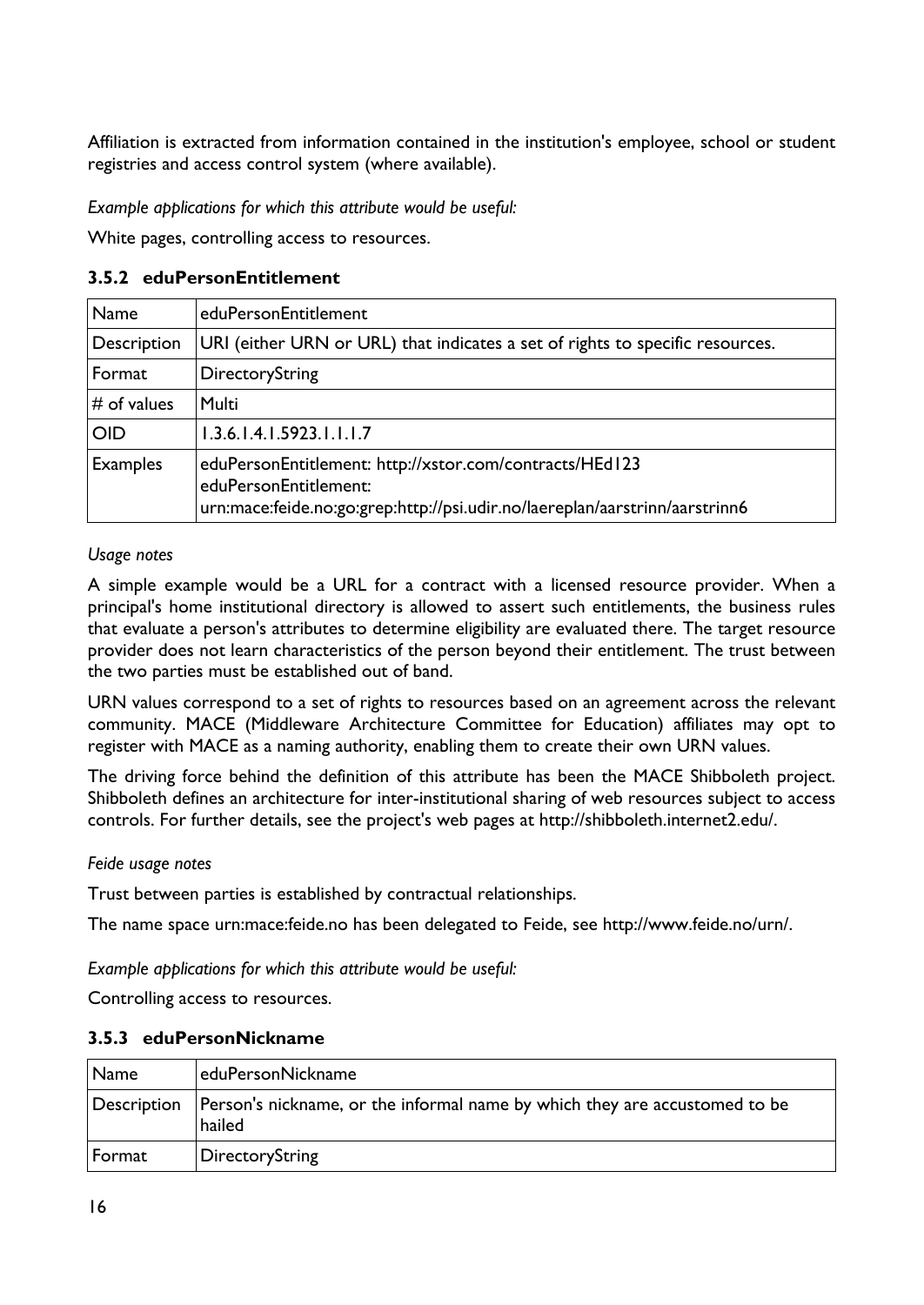| $#$ of values | Multi                    |
|---------------|--------------------------|
| <b>OID</b>    | 1.3.6.1.4.1.5923.1.1.1.2 |
| Examples      | eduPersonNickname: Spike |

Most often a single name, as opposed to displayName, which often consists of a full name. Useful for user-friendly search by name. As distinct from the cn (common name) attribute, the eduPersonNickname attribute is intended primarily to carry the person's preferred nickname(s). E.g., Jack for John, Woody for Durwood, JR for Joseph Robert.

Carrying this in a separate attribute makes it relatively easy to make this a self-maintained attribute. If it were merely one of the multiple values of the cn attribute, this would be harder to do. A review step by a responsible adult is advisable to help avoid institutionally embarrassing values being assigned to this attribute by would-be malefactors!

Application developers can use this attribute to make directory search functions more "user friendly."

*Example applications for which this attribute would be useful:*

White pages.

#### **3.5.4 eduPersonOrgDN**

| Name            | eduPersonOrgDN                                                                                                          |
|-----------------|-------------------------------------------------------------------------------------------------------------------------|
| Description     | The distinguished name (DN) of the directory entry representing the institution<br>with which the person is associated. |
| Format          | DistinguishedName                                                                                                       |
| $#$ of values   | Single                                                                                                                  |
| <b>OID</b>      | 1.3.6.1.4.1.5923.1.1.1.3                                                                                                |
| <b>Examples</b> | eduPersonOrgDN: o=Hogwarts, dc=hsww, dc=wiz                                                                             |

#### *Usage notes*

With a distinguished name, the client can do an efficient lookup in the institution's directory to find out more about the organization with which the person is associated.

cn (common name), sn (surname, family name) and this attribute, eduPersonOrgDN, are the three attributes satisfying the "core" application utility class of eduPerson.

The directory entry pointed to by this dn should be represented in the X.521(2001) "organization" object class

*Example applications for which this attribute would be useful:*

Directory of directories, white pages.

#### **3.5.5 eduPersonOrgUnitDN**

| Name<br>eduPersonOrgUnitDN |  |
|----------------------------|--|
|----------------------------|--|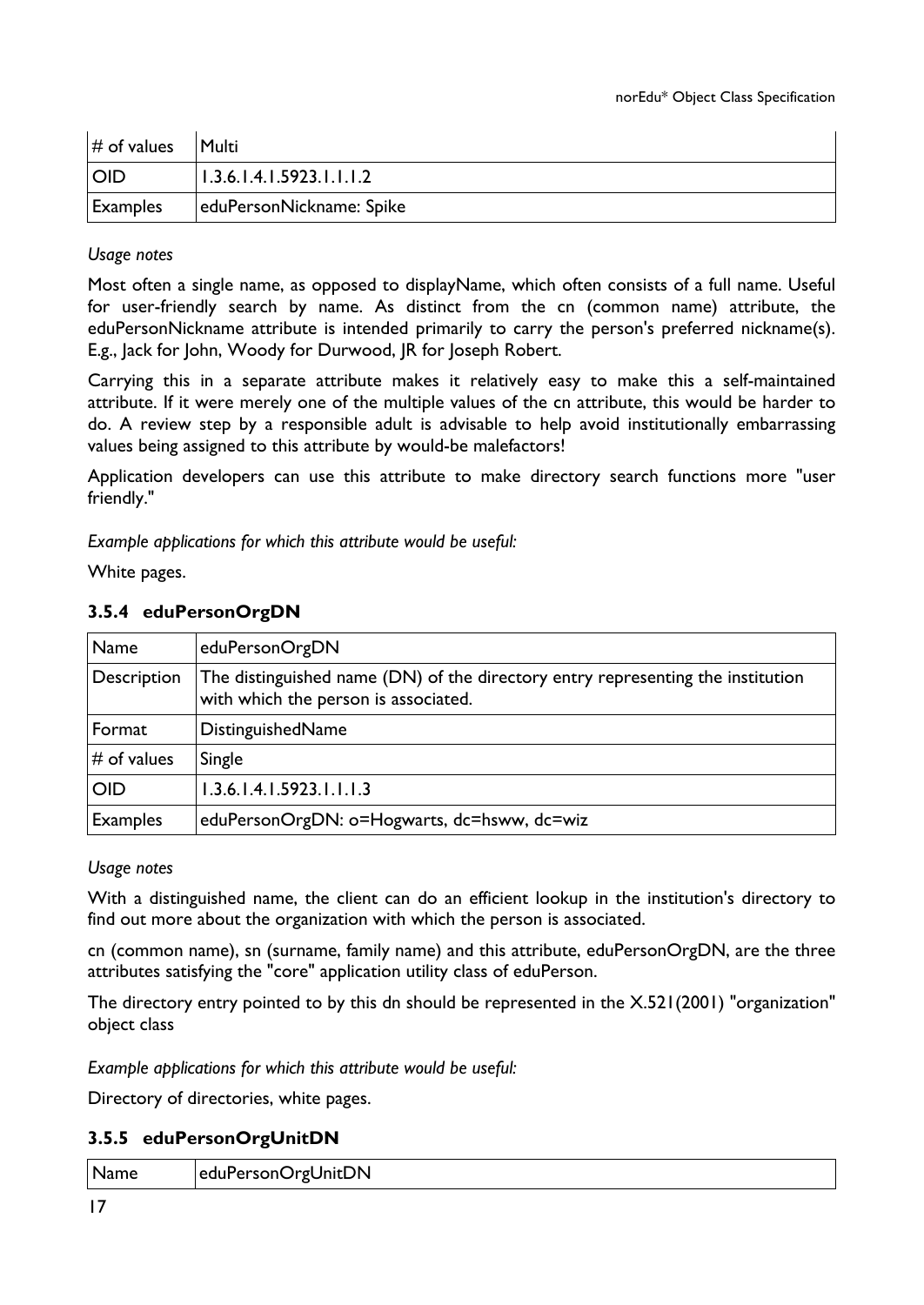| Description     | The distinguished name(s) (DN) of the directory entries representing the person's<br>Organizational Unit(s). |
|-----------------|--------------------------------------------------------------------------------------------------------------|
| Format          | DistinguishedName                                                                                            |
| $#$ of values   | Multi                                                                                                        |
| <b>OID</b>      | 1.3.6.1.4.1.5923.1.1.1.4                                                                                     |
| <b>Examples</b> | eduPersonOrgUnitDN: ou=Potions, o=Hogwarts, dc=hsww, dc=wiz                                                  |

May be multivalued, as for example, in the case of a faculty member with appointments in multiple departments or a person who is a student in one department and an employee in another.

With a distinguished name, the client can do an efficient lookup in the institution's directory for information about the person's organizational unit(s).

The directory entry pointed to by this dn should be represented in the X.521(2001) "organizational unit" object class. In addition to organizationalUnitName, this object class has the same optional attribute set as the organization object class.

#### *Feide usage notes*

Source is the institution's employee and student management systems. The attribute may contain a listing of DNs to the locations to which a person has some relation independent of "affiliation".

*Example applications for which this attribute would be useful:*

Directory of directories, white pages.

#### **3.5.6 eduPersonPrimaryAffiliation**

| Name                  | eduPersonPrimaryAffiliation                                                                                                                                    |
|-----------------------|----------------------------------------------------------------------------------------------------------------------------------------------------------------|
| Description           | Specifies the person's primary relationship to the institution in broad categories<br>such as student, faculty, staff, alum, etc. (See controlled vocabulary). |
| Format                | DirectoryString                                                                                                                                                |
| Permissible<br>values | faculty, student, staff, alum, member, affiliate, employee, library walk-in                                                                                    |
| $#$ of values         | Single                                                                                                                                                         |
| <b>OID</b>            | 1.3.6.1.4.1.5923.1.1.1.5                                                                                                                                       |
| <b>Examples</b>       | eduPersonPrimaryAffiliation: student                                                                                                                           |

#### *Usage notes*

Appropriate if the person carries at least one of the defined eduPersonAffiliations. The choices of values are the same as for that attribute.

Think of this as the affiliation one might put on the nametag if this person were to attend a general institutional social gathering. Note that the single-valued eduPersonPrimaryAffiliation attribute assigns each person in the directory into one and only one category of affiliation. There are application scenarios where this would be useful.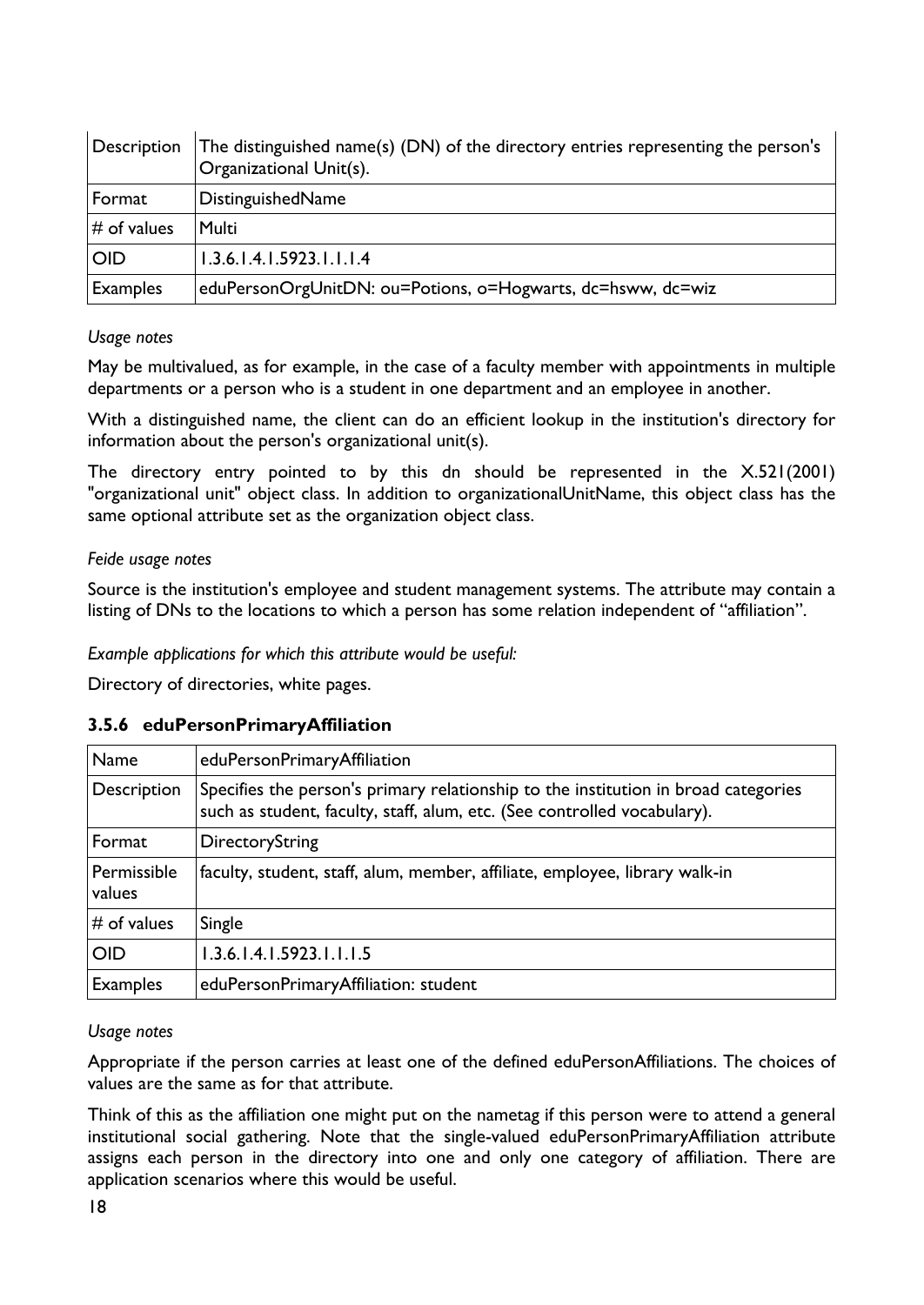See eduPersonAffiliation for further details.

#### *Feide usage notes*

The source is the institution's employee and student management systems. It is not readily apparent that it will be possible to agree on an algorithm to determine which of a person's affiliations is the primary affiliation. This raises little or no dangers from a privacy viewpoint.

*Example applications for which this attribute would be useful:*

Controlling access to resources.

## **3.5.7 eduPersonPrimaryOrgUnitDN**

| Name            | eduPersonPrimaryOrgUnitDN                                                                                    |
|-----------------|--------------------------------------------------------------------------------------------------------------|
| Description     | The distinguished name (DN) of the directory entry representing the person's<br>primary Organizational Unit. |
| Format          | DistinguishedName                                                                                            |
| $#$ of values   | Single                                                                                                       |
| <b>OID</b>      | 1.3.6.1.4.1.5923.1.1.1.8                                                                                     |
| <b>Examples</b> | eduPersonPrimaryOrgUnitDN: ou=Music Department, o=Notre Dame, dc=nd,<br>$dc = edu$                           |

#### *Usage notes*

Appropriate if the person carries at least one of the defined eduPersonOrgUnitDN. The choices of values are the same as for that attribute.

Each institution populating this attribute decides the criteria for determining which organization unit entry is the primary one for a given individual.

The source is the institution's employee and student management systems. It is not readily apparent that it will be possible to agree on an algorithm to decide which OU is the primary one for a given person.

*Example applications for which this attribute would be useful:*

Directory of directories, white pages.

## **3.5.8 eduPersonPrincipalName**

| Name          | eduPersonPrincipalName                                                                                                                                                                                                                                                                                                                                                                                                                          |
|---------------|-------------------------------------------------------------------------------------------------------------------------------------------------------------------------------------------------------------------------------------------------------------------------------------------------------------------------------------------------------------------------------------------------------------------------------------------------|
| Description   | A scoped identifier for a person. It should be represented in the form<br>"user@scope" where 'user' is a name-based identifier for the person and where<br>'scope' defines a local security domain. Each value of 'scope' defines a namespace<br>within which the assigned identifiers MUST be unique. Given this rule, if two<br>eduPersonPrincipalName (ePPN) values are the same at a given point in time, they<br>refer to the same person. |
| Format        | DirectoryString                                                                                                                                                                                                                                                                                                                                                                                                                                 |
| $#$ of values | Single                                                                                                                                                                                                                                                                                                                                                                                                                                          |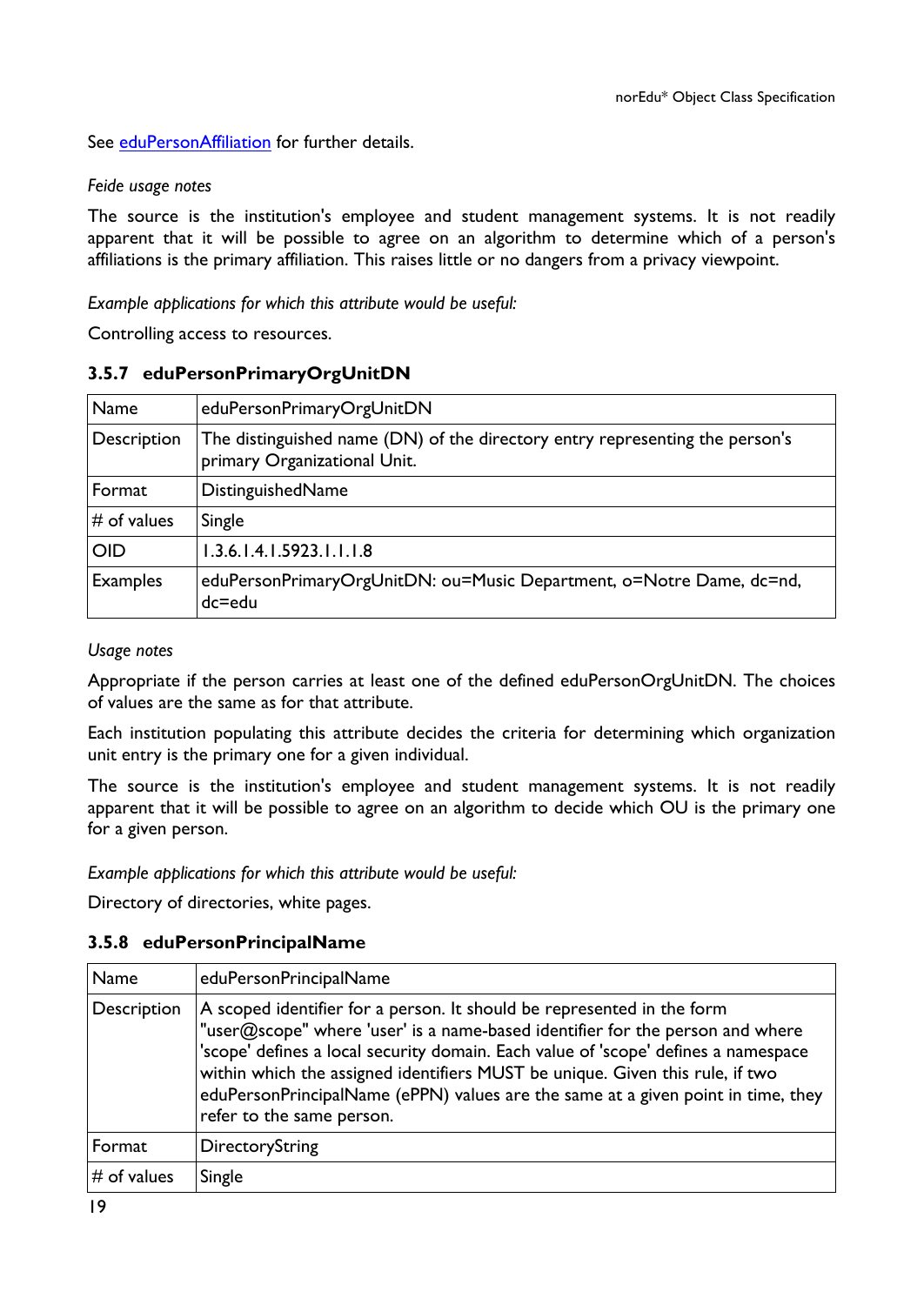| <b>OID</b>      | 1.3.6.1.4.1.5923.1.1.1.6                 |
|-----------------|------------------------------------------|
| <b>Examples</b> | eduPersonPrincipalName: hputter@hsww.wiz |

Syntactically, ePPN looks like an email address but is not intended to be a person's published email address or be used as an email address. In general, name-based identifiers tend to be subject to some degree of expected change and/or reassignment.

Values of eduPersonPrincipalName are often, but not required to be, human-friendly, and may change as a result of various business processes. They may also be reassigned after a locallydefined period of dormancy. Applications that require a guarantee of non-reassignment and more stability, but can tolerate values unfriendly (and unknown) to humans should refer to the eduPersonTargetedID attribute.

#### *Feide usage notes*

An eduPersonPrincipalName should never be reassigned to another person; lifelong learning must be kept in mind. The organization assigning principal names must ensure uniqueness among active values. If the organization chooses to reassign a principal name, which is not in active use, it is responsible for doing this in a way that will not cause problems. E.g. it should be considered that when a principal name has been exposed externally, it might have been used as a database primary key by others.

A person may be assigned a new principal name.

It is worth noting that this id, being related to the national identity number (NIN), ought to have the same confidentiality as the NIN. This should be taken into consideration, however, eduPersonPrincipalName has to be accessible to applications that want to grant a person certain rights connected to the person.

The values to the right of the " $@$ " sign should be a dotted string which is the Feide realm of the organization with which the user is affiliated.

The value to the left of the "@" sign should be identical to the "uid" value.

By definition eduPersonPrincipalName is not case sensitive. Because of differences in LDAP implementations, it is still recommended to use only lower case letters in this attribute.

*Example applications for which this attribute would be useful:*

Controlling access to resources and other cases where a human friendly identifier is needed.

| Name                  | eduPersonScopedAffiliation                                                                                                                |
|-----------------------|-------------------------------------------------------------------------------------------------------------------------------------------|
| Description           | Specifies the person's affiliation within a particular security domain in broad<br>categories such as student, faculty, staff, alum, etc. |
| Format                | DirectoryString                                                                                                                           |
| Permissible<br>values | See controlled vocabulary for eduPersonAffiliation; only these values are allowed<br>to the left of the $@$ sign.                         |

#### **3.5.9 eduPersonScopedAffiliation**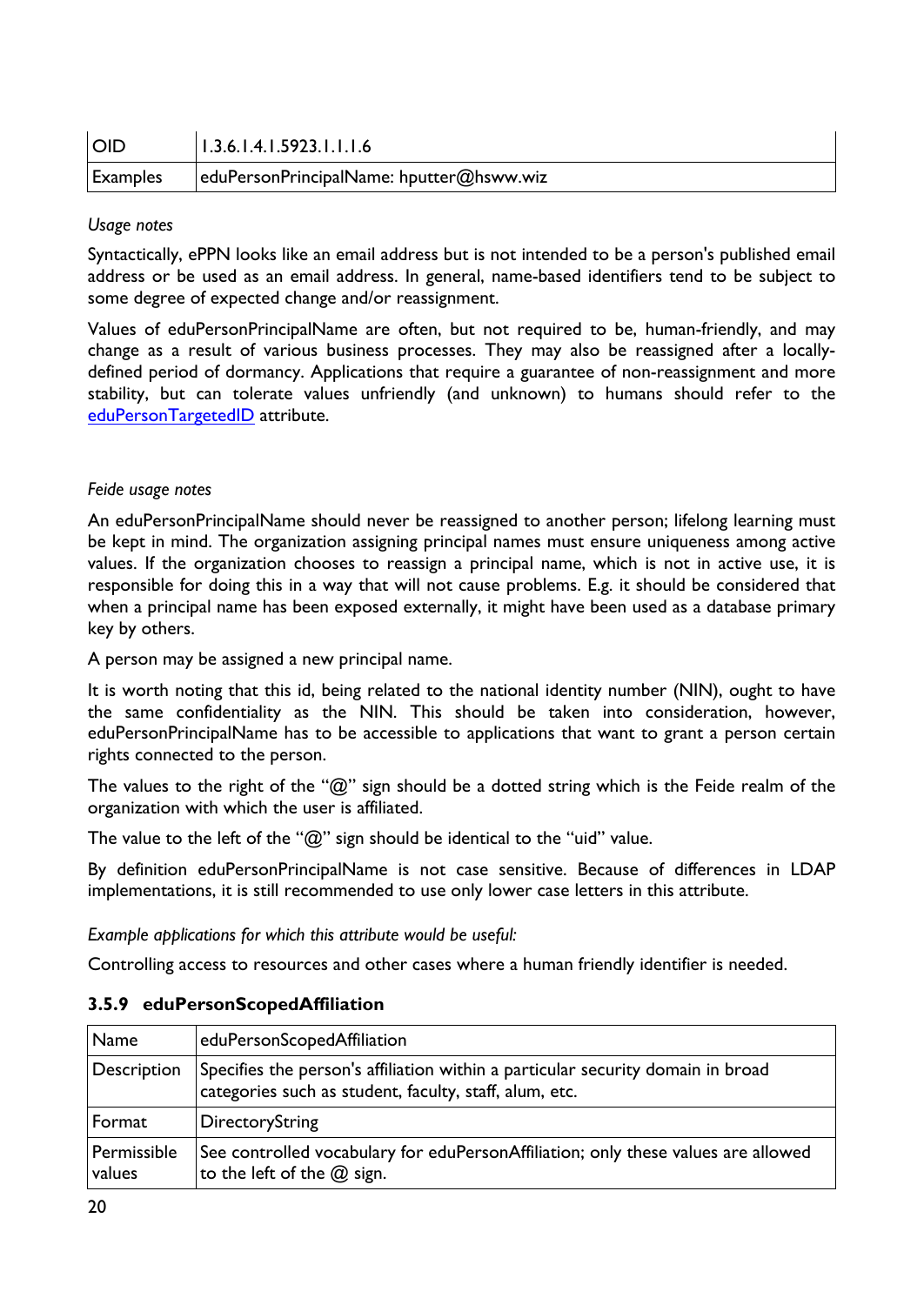| $\#$ of values  | Multi                                                                                                |
|-----------------|------------------------------------------------------------------------------------------------------|
| <b>OID</b>      | 1.3.6.1.4.1.5923.1.1.1.9                                                                             |
| <b>Examples</b> | eduPersonScopedAffiliation: member@uninett.no<br>eduPersonScopedAffiliation: employee@112233.ntnu.no |

The values consist of a left and right component separated by an " $@$ " sign. The left component is one of the values from the eduPersonAffiliation controlled vocabulary. The right-hand side syntax of eduPersonScopedAffiliation intentionally matches that used for the right-hand side values for eduPersonPrincipalName since both identify a security domain.

Consumers of eduPersonScopedAffiliation will have to decide whether or not they trust values of this attribute. In the general case, the directory carrying the eduPersonScopedAffiliation is not the ultimate authoritative speaker for the truth of the assertion. Trust must be established out of band with respect to exchanges of this attribute value.

An eduPersonScopedAffiliation value of " $x@y$ " is to be interpreted as an assertion that the person in whose entry this value occurs holds an affiliation of type "x" within the security domain "y."

#### *Feide usage notes*

The values to the right of the " $@$ " should either be the realm part of the user's eduPersonPrincipalName, or this value prefixed with the norEduOrgUnitUniqueIdentifier to which the affiliation applies, separated by a full stop. The second example above illustrates the use of a norEduOrgUnitUniqueIdentifier part for a Feide user at ntnu.no who is an employee in the unit with the (locally) unique identifier 112233.

*Example applications for which this attribute would be useful:*

White pages, controlling access to resources.

## **3.5.10 eduPersonTargetedID**

| Name            | eduPersonTargetedID                                                          |
|-----------------|------------------------------------------------------------------------------|
| Description     | A persistent, non-reassigned, privacy-preserving identifier for a principal. |
| Format          | DirectoryString                                                              |
| $\#$ of values  | Multi                                                                        |
| <b>OID</b>      | 1.3.6.1.4.1.5923.1.1.1.10                                                    |
| <b>Examples</b> | eduPersonTargetedID: 24d66f51ac1c0b140e617af335b9abb4b8d88a5b                |

#### *Usage notes*

eduPersonTargetedID is an abstracted version of the SAML V2.0 Name Identifier format of "urn:oasis:names:tc:SAML:2.0:nameid-format:persistent" (see http://www.oasisopen.org/committees/download.php/35711). In SAML, this is an XML construct consisting of a string value inside a <saml:NameID> element along with a number of XML attributes, of most significance NameQualifier and SPNameQualifier, which identify the source and intended audience of the value. It is left to specific profiles to define alternate syntaxes, if any, to the standard XML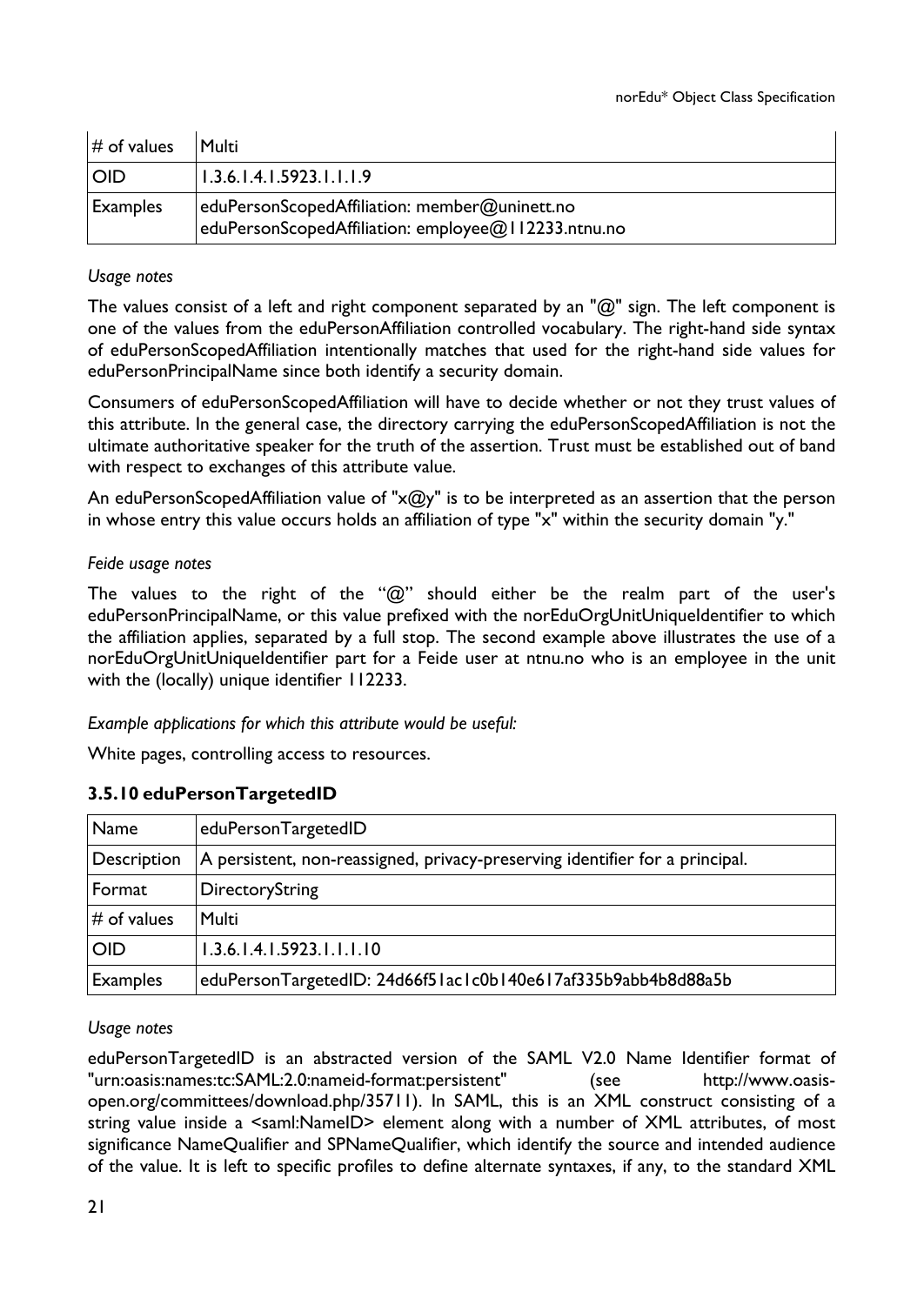representation used in SAML.

In abstract terms, an eduPersonTargetedID value is a tuple consisting of an opaque identifier for the principal, a name for the source of the identifier, and a name for the intended audience of the identifier. The source of the identifier is termed an identity provider and the name of the source takes the form of a SAML V2.0 entityID, which is an absolute URI. The name of the intended audience also takes the form of an absolute URI, and may refer to a single service provider or a collection of service providers (for which SAML V2.0 uses the term "Affiliation", not to be confused with the ordinary eduPerson use of the term).

Per the SAML format definition, the identifier portion MUST NOT exceed 256 characters, and the source and audience URI values MUST NOT exceed 1024 characters.

In SAML, a service provider is an abstract designation and may or may not refer to a single application or physical system. As a result, and because service providers may be grouped arbitrarily into "Affiliations" for policy purposes, the intended audience of an eduPersonTargetedID may be (and often is) limited to a single "target" application, or may consist of a large number of related applications. This is at the discretion of the identity provider. The value of the principal identifier SHOULD be different for different "audience" values, but this is also at the discretion of the identity provider.

This attribute may or may not be stored in a typical Directory Service because of its potential variance by relying party, but it is defined here for use in other service contexts such as Security Assertion Markup Language (SAML) assertions. It is typically used in federated scenarios in which more typical opaque identifiers lack appropriate uniqueness guarantees across multiple identity providers.

More specific requirements and guidance follows.

#### **Persistence**

As defined by SAML, eduPersonTargetedID values are not required to have a specific lifetime, but the association SHOULD be maintained longer than a single user interaction and long enough to be useful as a key for consuming services. Protocols might also be used to refresh (or "roll-over") an identifier by communicating such changes to service providers to avoid a loss of service. (SAML V2.0 includes one such example.) This may be needed in the event that the association between the principal and the identifier becomes public, if privacy requirements are involved.

#### *Privacy*

This attribute is designed in part to aid in the preservation of user privacy. It is therefore REQUIRED to be opaque, having no particular relationship to the principal's other identifiers, such as a local username. It MAY be a pseudorandom value generated and stored by the identity provider, or MAY be derived from some function over the audience's identity and other principalspecific input(s), such as a serial number or UUID assigned by the identity provider.

This attribute is also designed to inhibit, when appropriate, the ability of multiple unrelated services to correlate user activity by comparing values. This is achieved when desired by varying the identifier based on the intended audience.

In other words, there is no guarantee of non-correlation, but there is an assumption of noncorrelation from the relying party's perspective outside of explicitly arranged "Affiliations" of relying parties and cooperating identity providers prepared to recognize them.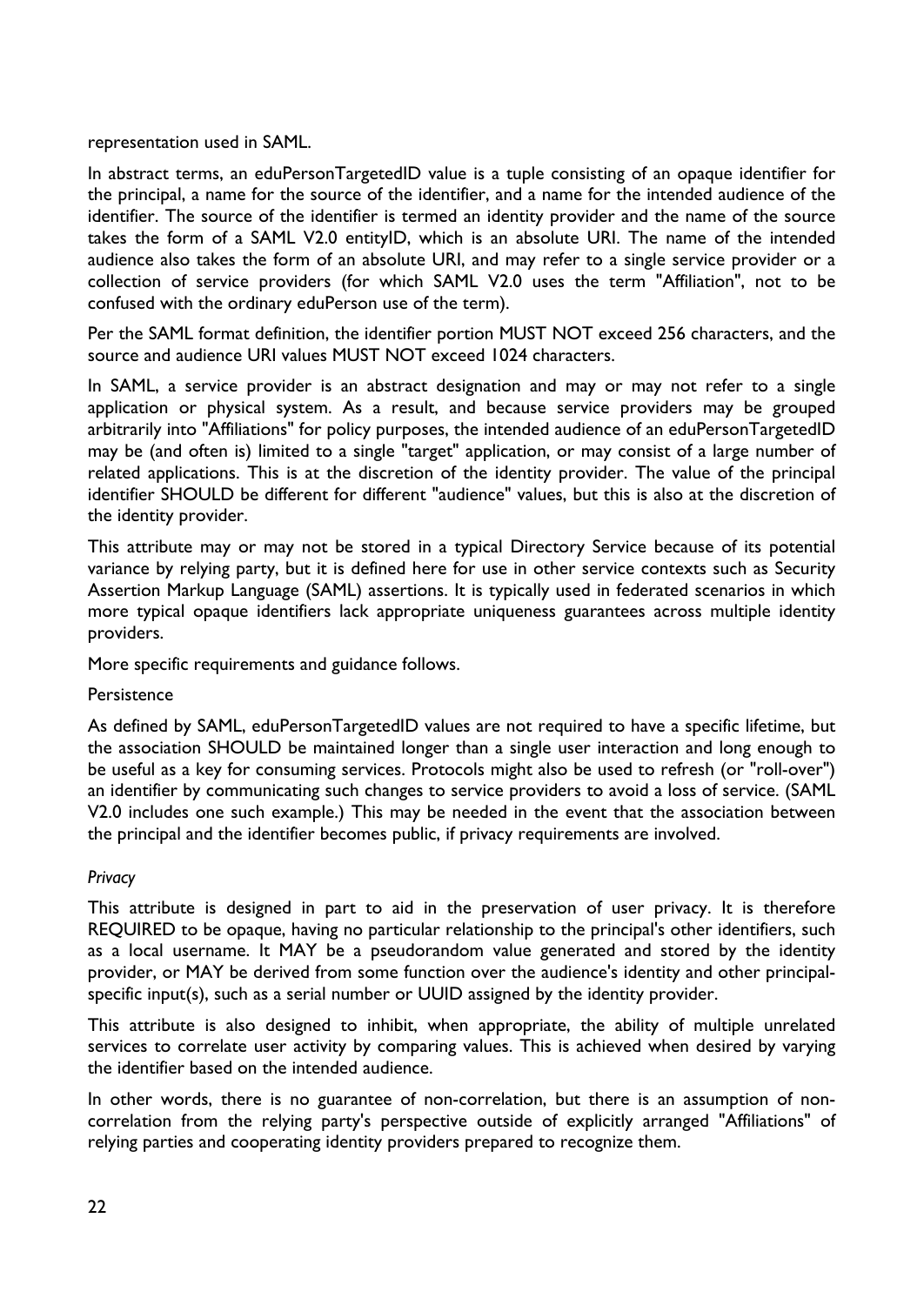#### *Uniqueness*

A value of this attribute is intended only for consumption by a specific audience of services (often a single one). Values of this attribute therefore MUST be unique within the namespace of the identity provider and the namespace of the service provider(s) for whom the value is created. The value is "qualified" by these two namespaces and need not be unique outside them; the uniqueness of the identifier therefore depends on all three pieces of information.

#### *Reassignment*

A distinguishing feature of this attribute inherited from SAML is that it prohibits re-assignment. Since the values are opaque, there is no meaning attached to any particular value beyond its identification of the principal. Therefore particular values created by an identity provider MUST NOT be re-assigned such that the same value given to a particular service provider refers to two different principals at different points in time. It is allowable (though perhaps confusing) for a given value to refer to two or more different principals when scoped to different audiences.

#### *Human Palatability*

This attribute does not meet requirements for human palatability or readability. It is ill-suited for display to end users or administrators, and is not useful for provisioning accounts ahead of initial access by users since the value will rarely be known by users or administrators. It may be accompanied by other attributes more suited to such purposes, in which case its privacy properties are presumably of no interest, but the lack of reassignment often is.

#### *Feide usage notes*

This attribute is defined for use with Shibboleth, but may be used in other contexts as well.

Note that the attribute is not stored in the LDAPs of host organizations, but in the login service.

#### *Example applications for which this attribute would be useful*

Service providers or directory-enabled applications with the need to maintain a persistent but opaque identifier for a given user for purposes of personalization or record-keeping.

Identity or service providers or directory-enabled applications with the need to link an external account to an internal account maintained within their own system. This attribute is often used to represent a long-term account linking relationship between an identity provider and service provider(s) (or other identity/attribute provider).

| Name          | eduPersonAssurance                                                                                        |
|---------------|-----------------------------------------------------------------------------------------------------------|
| Description   | Set of URIs that asserts compliance with specific standards for identity assurance.                       |
| Format        | DirectoryString                                                                                           |
| $#$ of values | Multi                                                                                                     |
| <b>OID</b>    | 1.3.6.1.4.1.5923.1.1.1.11                                                                                 |
| Examples      | eduPersonAssurance: urn:mace:incommon:IAQ:sample<br>eduPersonAssurance: http://idm.example.org/LOA#sample |

#### **3.5.11 eduPersonAssurance**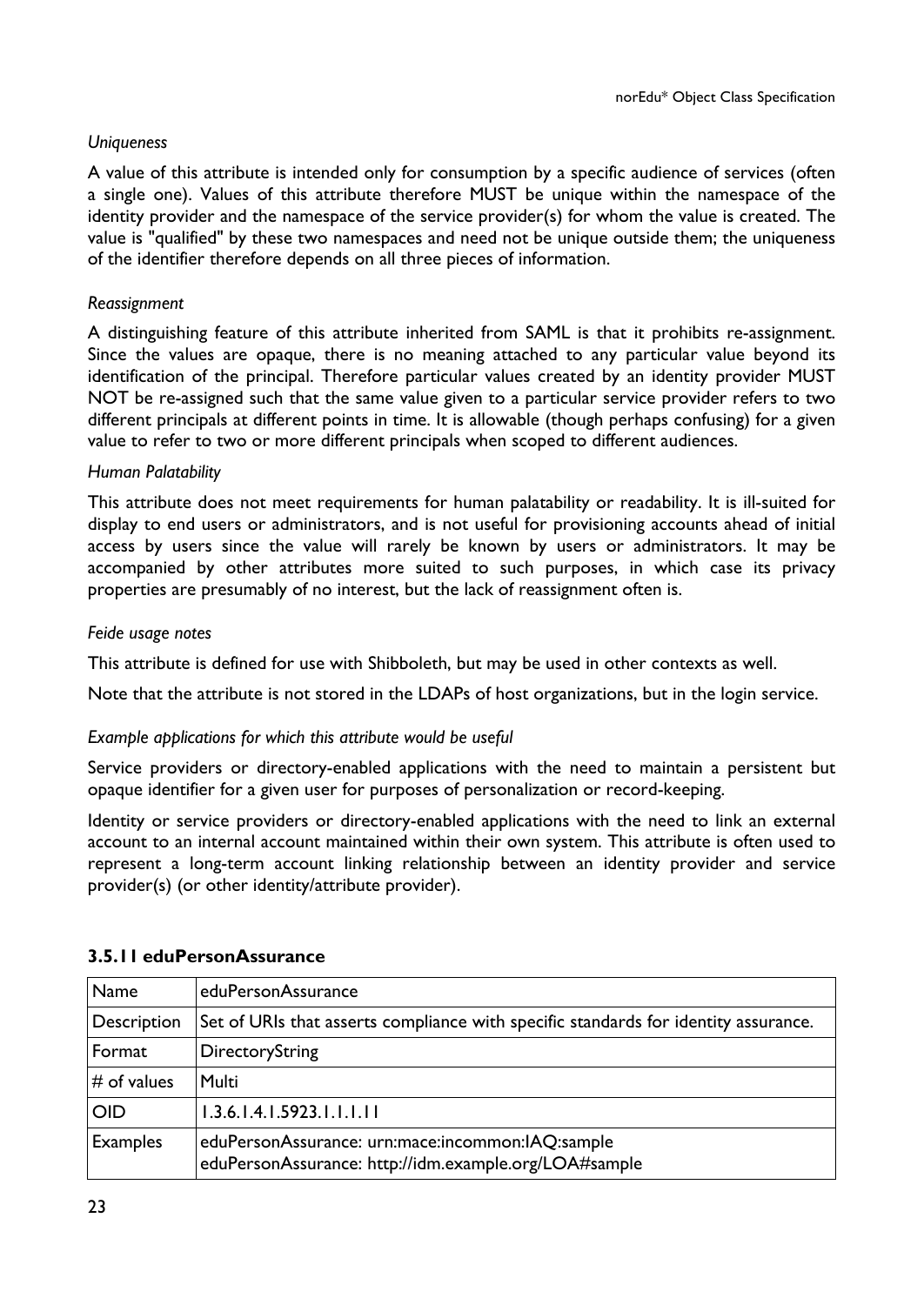This multi-valued attribute represents identity assurance profiles (IAPs), which are the set of standards that are met by an identity assertion, based on the Identity Provider's identity management processes, the type of authentication credential used, the strength of its binding, etc. An example of such a standard is the InCommon Federation's proposed IAPs.

Those establishing values for this attribute should provide documentation explaining the semantics of the values.

As a multi-valued attribute, relying parties may receive multiple values and should ignore unrecognized values.

The driving force behind the definition of this attribute is to enable applications to understand the various strengths of different identity management systems and authentication events and the processes and procedures governing their operation and to be able to assess whether or not a given transaction meets the requirements for access.

#### *Example applications for which this attribute would be useful*

Determining strength of asserted identity for on-line transactions, especially those involving more than minimal institutional risk resulting from errors in authentication.

A system supporting access to grants management in order to provide assurance for financial transactions.

# *3.6 Attributes from eduOrg*

The attributes in the following section are copied from eduOrg with minor compatibility changes.

Description and Usage notes for eduOrg attributes are, for the most part, direct citation of text in [eduOrg200210]. Rather than rewriting the text to incorporate norEdu\*/Feide considerations, separate norEdu\*/Feide usage notes have been added as separate paragraphs. There may be some stylistic differences between the eduPerson and norEdu\* descriptions.

| Name            | eduOrgHomePageURI                                   |
|-----------------|-----------------------------------------------------|
| Description     | The URL for the organization's top level home page. |
| Format          | DirectoryString                                     |
| $\#$ of values  | Multi                                               |
| <b>OID</b>      | 1.3.6.1.4.1.5923.1.2.1.2                            |
| <b>Examples</b> | eduOrgHomePageURI: http://www.uio.edu               |

## **3.6.1 eduOrgHomePageURI**

#### *Usage notes*

Most useful in a search by name of institutions in a directory of directories. Among other things, a way to remove the guesswork around the institution's second-level domain name: www.???.edu.

Note that this is the root of the information tree, not a pointer to a student union or similar.

It is recommended that this value be copied to labeledURI for the organization.

Example applications for which this attribute would be useful: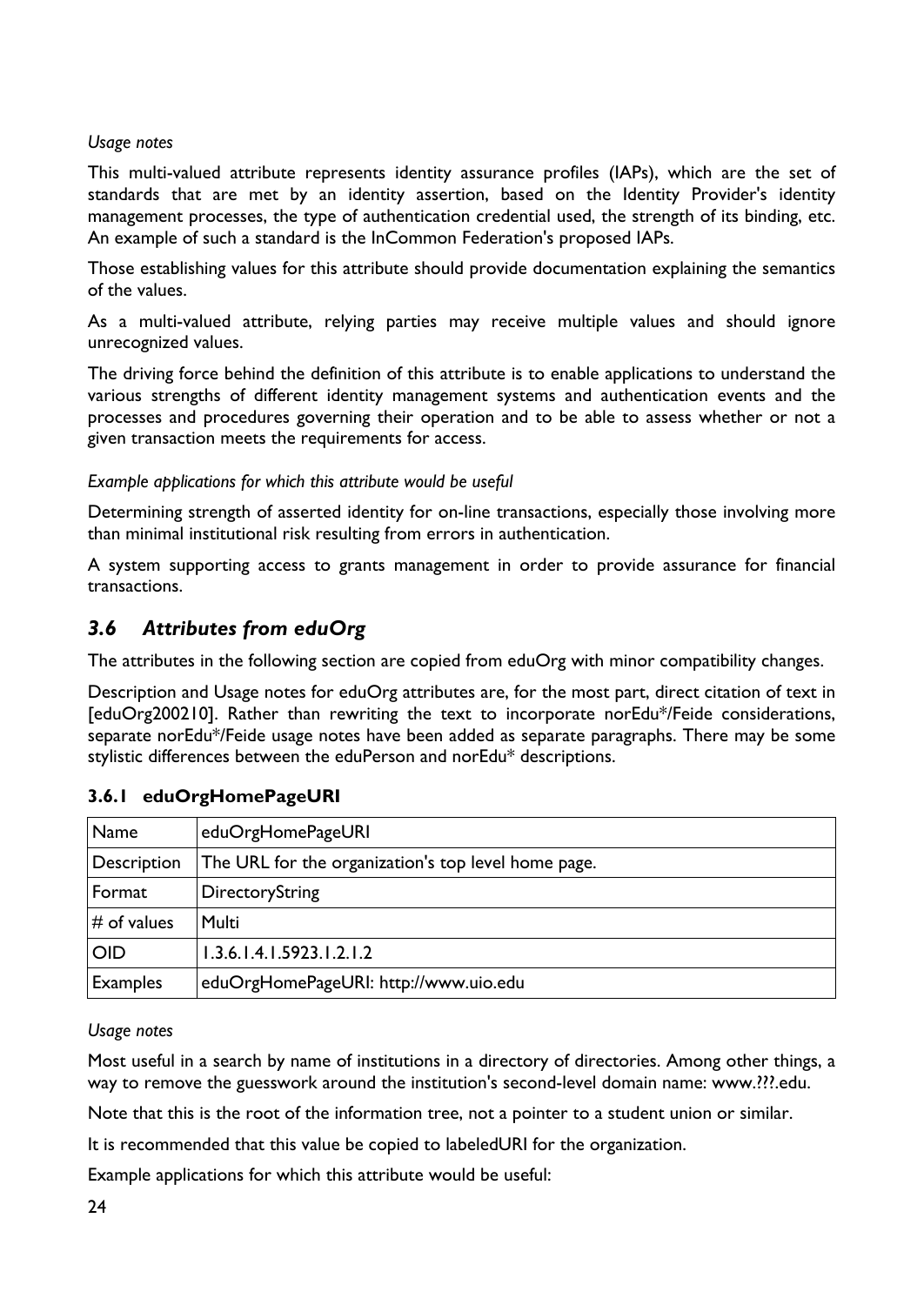Directory of directories, white pages.

## **3.6.2 eduOrgIdentityAuthNPolicyURI**

| Name            | eduOrgIdentityAuthNPolicyURI                                                                                                                                                                                                                        |
|-----------------|-----------------------------------------------------------------------------------------------------------------------------------------------------------------------------------------------------------------------------------------------------|
| Description     | A URI pointing to the location of the organization's policy regarding identification<br>and authentication (the issuance and use of digital credentials). Most often a URL,<br>but with appropriate resolution mechanisms in place, could be a URN. |
| Format          | DirectoryString                                                                                                                                                                                                                                     |
| $#$ of values   | <b>Multi</b>                                                                                                                                                                                                                                        |
| <b>OID</b>      | 1.3.6.1.4.1.5923.1.2.1.3                                                                                                                                                                                                                            |
| <b>Examples</b> | eduOrgIdentficationAuthNPolicyURI: http://www.uchicago.edu/security/IA-<br>Policy.html                                                                                                                                                              |

#### *Usage notes*

Primarily useful as a pointer to information relevant to judgment of risks in participating in interinstitutional resource sharing arrangements.

Used in connection with certificates. Obtained from the certification policy of the relevant CA (CP).

*Example applications for which this attribute would be useful:*

Digital signatures, smart cards.

#### **3.6.3 eduOrgLegalName**

| Name            | eduOrgLegalName                                  |
|-----------------|--------------------------------------------------|
| Description     | The organization's legal corporate name.         |
| Format          | DirectoryString                                  |
| $#$ of values   | Multi                                            |
| <b>OID</b>      | 1.3.6.1.4.1.5923.1.2.1.4                         |
| <b>Examples</b> | eduOrgLegalName: Georgia Institute of Technology |

#### *Usage notes*

Directory implementers should check with the institution's legal counsel to determine the proper value for this attribute.

This value should be copied to the "o" attribute, to facilitate searches.

*Example applications for which this attribute would be useful:*

Directory of directories, white pages.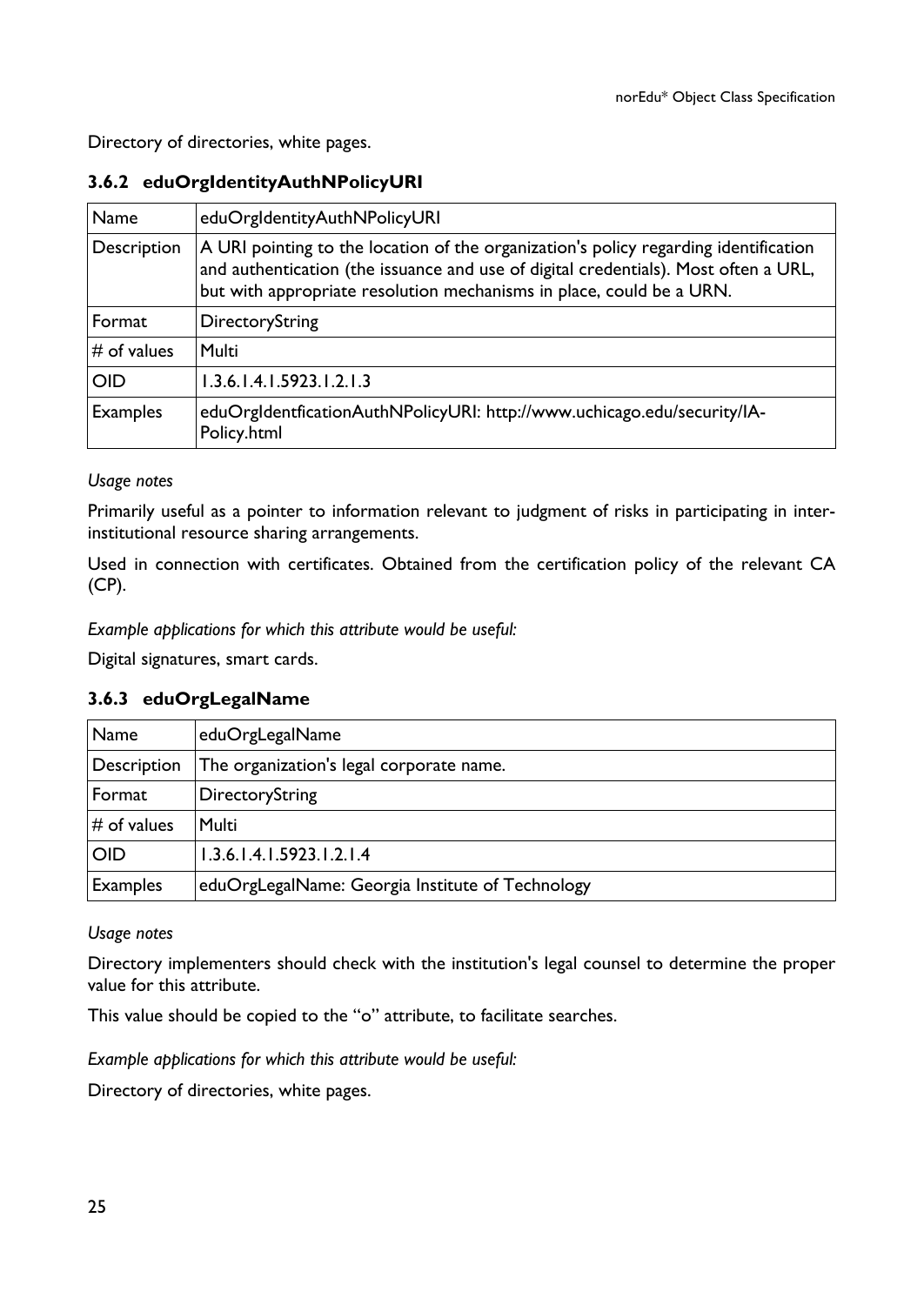## **3.6.4 eduOrgWhitePagesURI**

| Name            | eduOrgWhitePagesURI                                                                                     |
|-----------------|---------------------------------------------------------------------------------------------------------|
| Description     | The URL of the open white pages directory service for the university,<br>predominantly LDAP these days. |
| Format          | DirectoryString                                                                                         |
| $#$ of values   | Multi                                                                                                   |
| <b>OID</b>      | 1.3.6.1.4.1.5923.1.2.1.6                                                                                |
| <b>Examples</b> | eduOrgWhitePagesURI: Idap://wpage1.uwrf.edu                                                             |

#### *Usage notes*

The URL of the open white pages directory service for the university, predominantly LDAP these days.

*Example applications for which this attribute would be useful:*

Directory of directories, white pages.

# *3.7 Common attributes*

The attributes in the following section are from other standard object classes or attribute definitions; most of them originated in the X.520 recommendation, later adopted by RFC 4519, or from the RFC 4524schema. This specification does not include descriptions of all RFC 4519 or RFC 4524attributes, but in any case where the eduPerson working group or norEdu\* editors considered that some comment was needed to clarify the meaning or utility of an attribute, it can be found here.

For details on the syntax and other aspects of these attributes, see the appropriate standards documents.

Note that for several attributes adopted from X.520, the attribute syntax is described using the same name as in X.520, but the formal RFC 4519 grammar specifies an OID defined by RFC 4517. In most cases, this will be of minor concern except possibly if schema definitions are ported between X.500 (DAP) and LDAP directories, if the software involved makes consistency checks based on OIDs.

| Name           | <b>cn</b>       |
|----------------|-----------------|
| Description    | Common name     |
| Format         | DirectoryString |
| $\#$ of values | Multi           |
| References     | X.520, RFC 4519 |
| <b>OID</b>     | 2.5.4.3         |

**3.7.1 cn**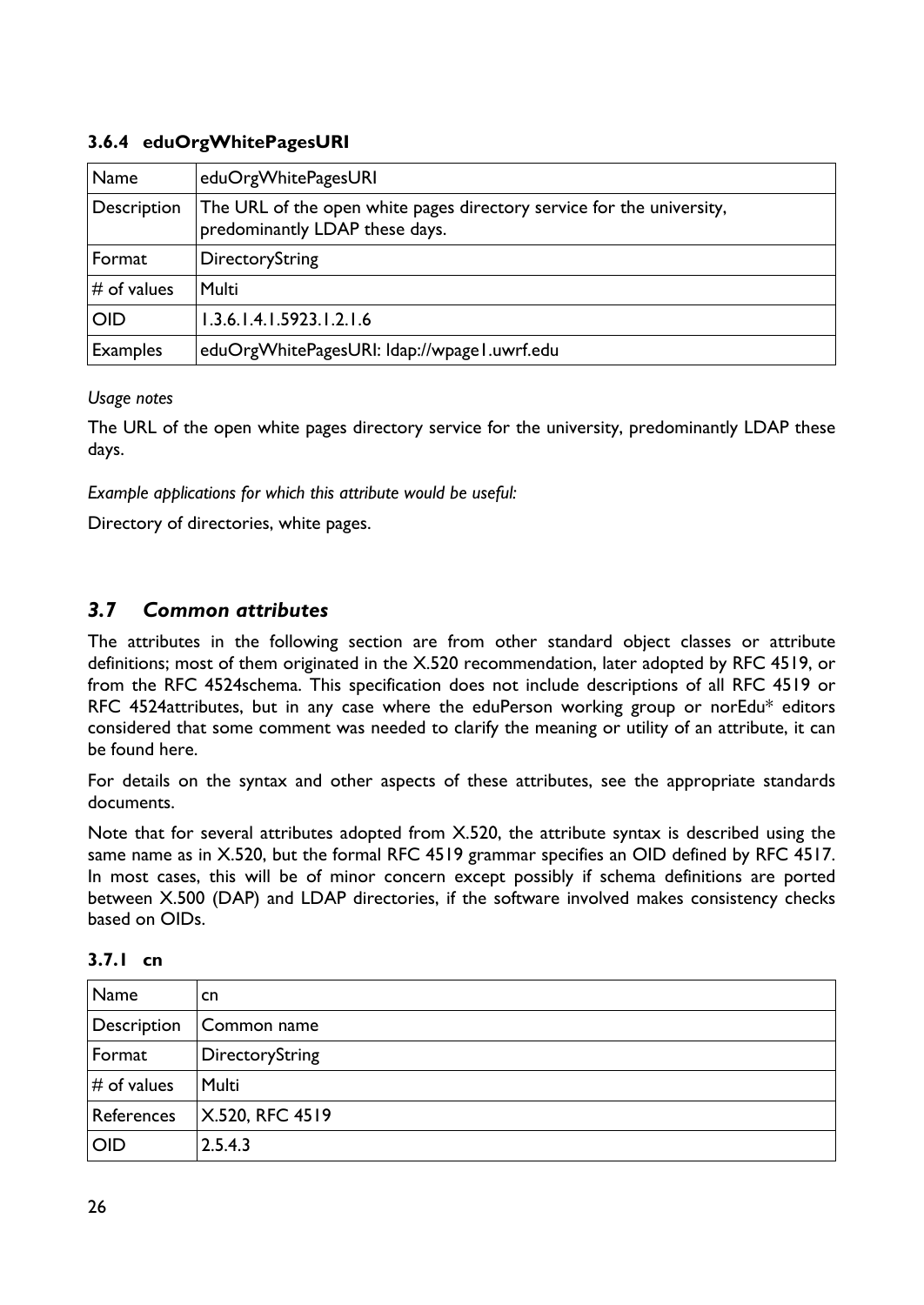| <b>Examples</b> | ∣cn: Universitetet i Oslo<br>cn: Universitas Osloensis<br>cn: University of Oslo<br>cn: UiO<br>cn: Walter Martin Tveter<br>cn: Walter M. Tveter |
|-----------------|-------------------------------------------------------------------------------------------------------------------------------------------------|
|                 | cn: Walter Tveter                                                                                                                               |

The 'cn' ('commonName' in X.500) attribute type contains names of an object. Each name is one value of this multi-valued attribute. If the object corresponds to a person, it is typically the person's full name

#### Organization:

All the names that identify the institution, including acronyms.

Person:

Full name as obtained from the employee or student management system. May contain variants of the person's name.

Required. One of the two required attributes in the person object class (the other is sn). As such it is one of three recommended "core application utility" attributes. The third is eduPersonOrgDN. With eduPersonOrgDN and cn, the client knows the person's name and the distinguished name of the organization with which he/she is associated. The latter could help them find a directory entry for the person's organization.

#### *Feide usage notes*

This attribute will not be a problem as long as the person does not have special needs for anonymity. In such cases all name related attributes must be protected or pseudonyms used.

*Example applications for which this attribute would be useful:*

All.

| Name            | dc                                                                           |
|-----------------|------------------------------------------------------------------------------|
| Description     | A string holding one component, a label, of a DNS domain name naming a host. |
| Format          | IA5 String                                                                   |
| $\#$ of values  | Single                                                                       |
| References      | RFC 4519, RFC 1123, RFC 2181                                                 |
| <b>OID</b>      | 2.16.840.1.113730.3.1.241                                                    |
| <b>Examples</b> | dc: uninett                                                                  |

#### **3.7.2 dc**

#### *Usage notes*

Valid values include "example" and "com" but not "example.com". The latter is invalid as it contains multiple domain components.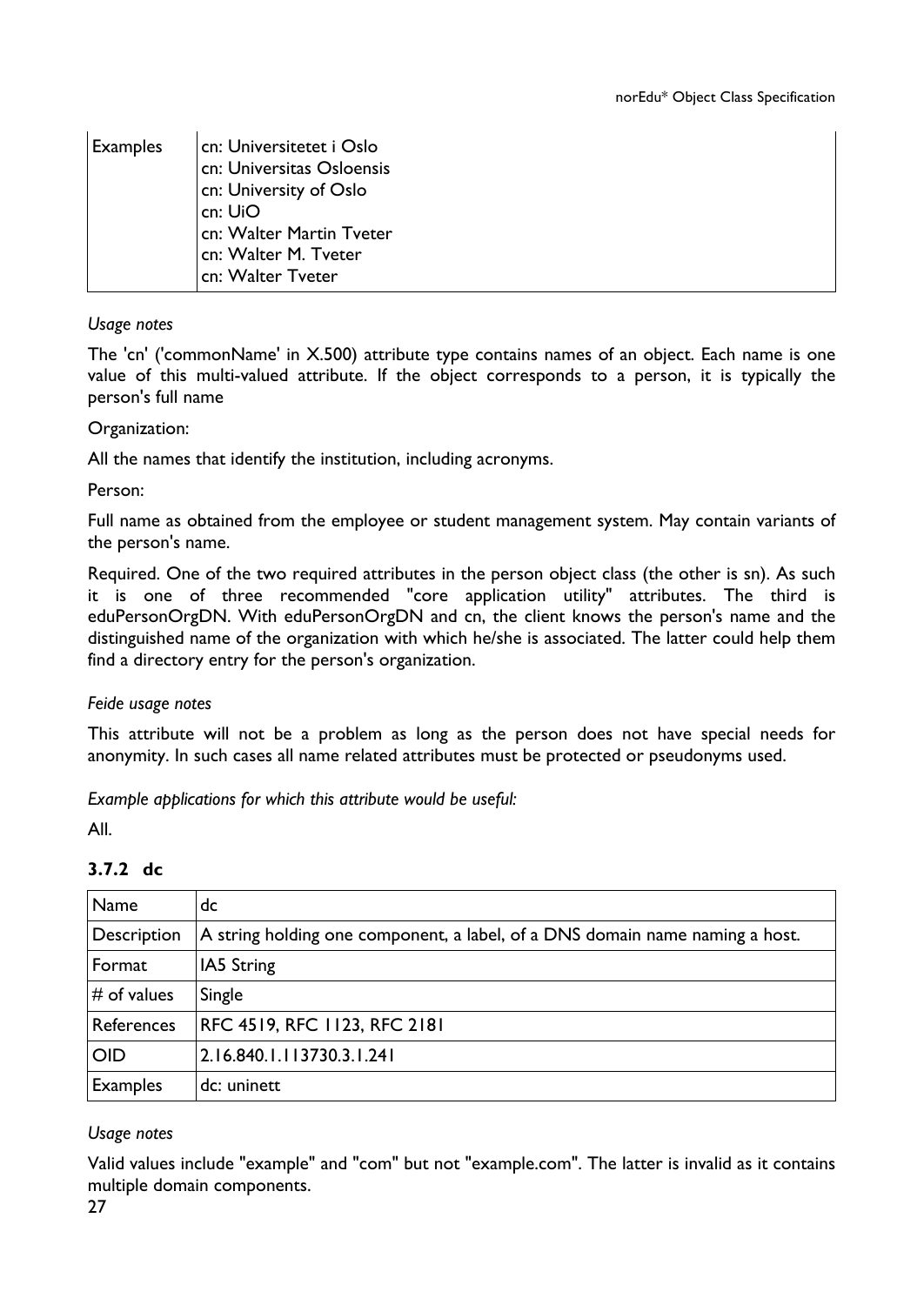It is noted that the directory service will not ensure that values of this attribute conform to the host label restrictions. It is the client's responsibility to ensure that the labels it stores this attribute are appropriately restricted.

Directory applications supporting International Domain Names SHALL use the ToASCII method [RFC3490] to produce the domain component label. The special considerations discussed in Section 4 of RFC3490 should be taken, depending on whether the domain component is used for "stored" or "query" purposes.

*Example applications for which this attribute would be useful:*

Directory of directories, white pages, email client.

#### **3.7.3 displayName**

| Name            | displayName                                                                                                                                       |
|-----------------|---------------------------------------------------------------------------------------------------------------------------------------------------|
| Description     | The name(s) that should appear in white-pages-like applications for this person;<br>preferred name of a person to be used when displaying entries |
| Format          | DirectoryString                                                                                                                                   |
| $#$ of values   | Single                                                                                                                                            |
| References      | <b>RFC 2798</b>                                                                                                                                   |
| <b>OID</b>      | 2.16.840.1.113730.3.1.241                                                                                                                         |
| <b>Examples</b> | displayName: Jack Dougherty<br>displayName: Walter Tveter                                                                                         |

#### *Usage notes*

Since other attribute types such as cn (commonName) are multi-valued, displayName is a better candidate for use in white pages and configurable email clients.

If the institution's employee and student management systems support this, the attribute may be used.

*Example applications for which this attribute would be useful:*

Directory of directories, white pages, email client.

#### **3.7.4 facsimileTelephoneNumber**

| Name           | facsimileTelephoneNumber                                                                                                                    |
|----------------|---------------------------------------------------------------------------------------------------------------------------------------------|
| Description    | A fax number for the directory entry. Attribute values should comply with the ITU<br>Recommendation E.123 [E.123]: i.e., "+44 71 123 4567." |
| Format         | FacsimileTelephoneNumber                                                                                                                    |
| $\#$ of values | <b>Multi</b>                                                                                                                                |
| References     | <b>RFC 4519</b>                                                                                                                             |
| <b>OID</b>     | 2.5.4.23                                                                                                                                    |
| Examples       | facsimileTelephoneNumber: +47 73557901                                                                                                      |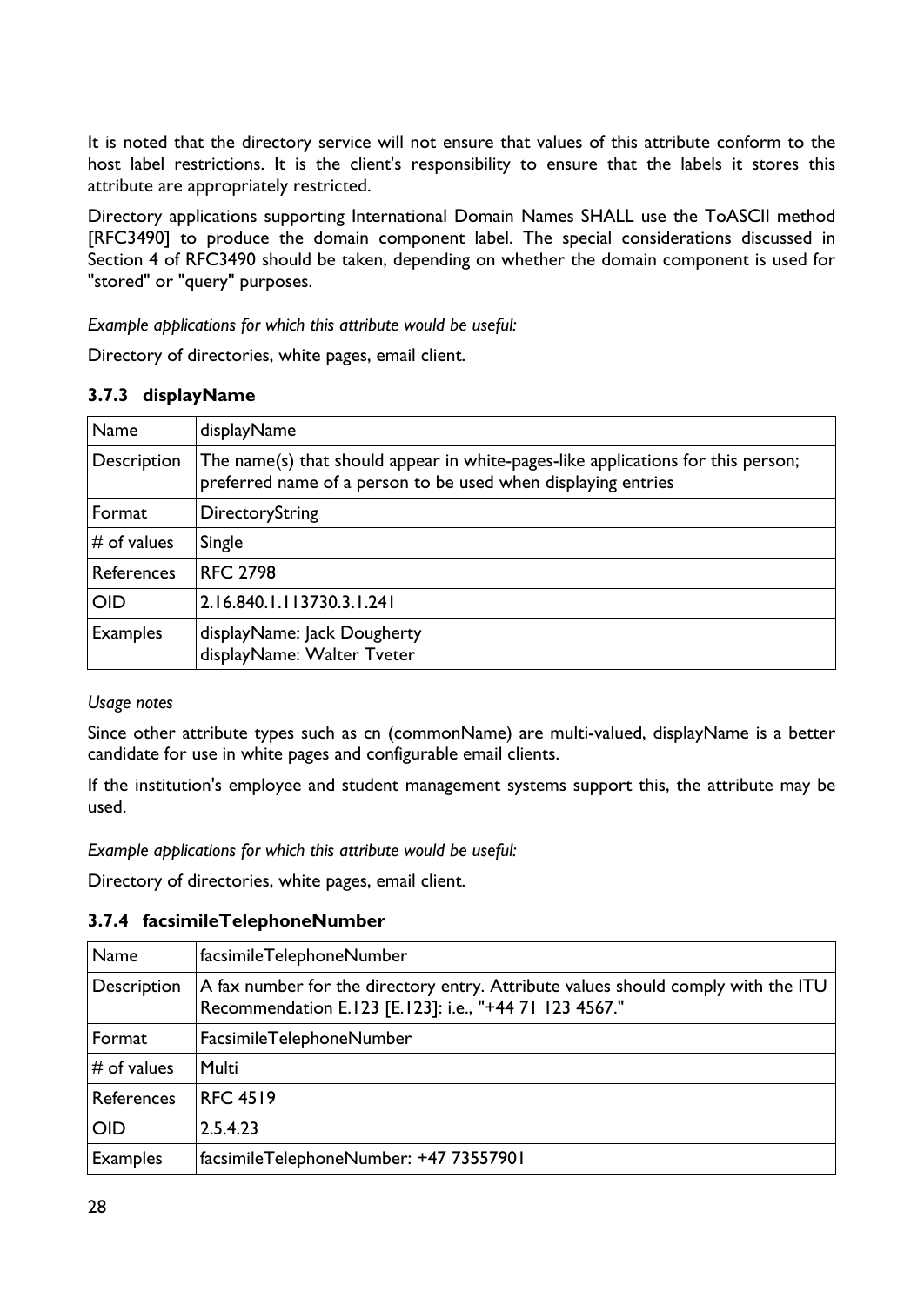According to RFC 4519: "The 'facsimileTelephoneNumber' attribute type contains telephone numbers (and, optionally, the parameters) for facsimile terminals. Each telephone number is one value of this multi-valued attribute.

Normally used for employees only, where the value is stored in the employee payroll system.

*Example applications for which this attribute would be useful:*

Directory of directories, white pages.

#### **3.7.5 givenName**

| Name            | givenName                                                                                |
|-----------------|------------------------------------------------------------------------------------------|
| Description     | Contains name strings that are the part of a person's name that is not their<br>surname. |
| Format          | DirectoryString                                                                          |
| $#$ of values   | <b>Multi</b>                                                                             |
| References      | <b>RFC 4519</b>                                                                          |
| <b>OID</b>      | 2.5.4.42                                                                                 |
| <b>Examples</b> | givenName: Walter Martin<br>givenName: Walter                                            |

#### *Usage notes*

The given name of the person, obtained from the employee management system or the student registry. The attribute may have multiple values. If it does have multiple values they represent the alternative renderings of the given name.

#### *Feide usage*

All questions regarding the use of given names, middle names and surnames, are to be referred to the Norwegian naming legislation [navneloven].

#### **3.7.6 homePhone**

| Name            | homePhone                                                                                                                                               |
|-----------------|---------------------------------------------------------------------------------------------------------------------------------------------------------|
| Description     | A home telephone number associated with a person. Attribute values should<br>comply with the ITU Recommendation E.123 [E.123]: i.e., "+44 71 123 4567." |
| Format          | <b>TelephoneNumber</b>                                                                                                                                  |
| $#$ of values   | Multi                                                                                                                                                   |
| References      | RFC 2798, RFC 4524                                                                                                                                      |
| <b>OID</b>      | 0.9.2342.19200300.100.1.20                                                                                                                              |
| <b>Examples</b> | homePhone: +47 23456789                                                                                                                                 |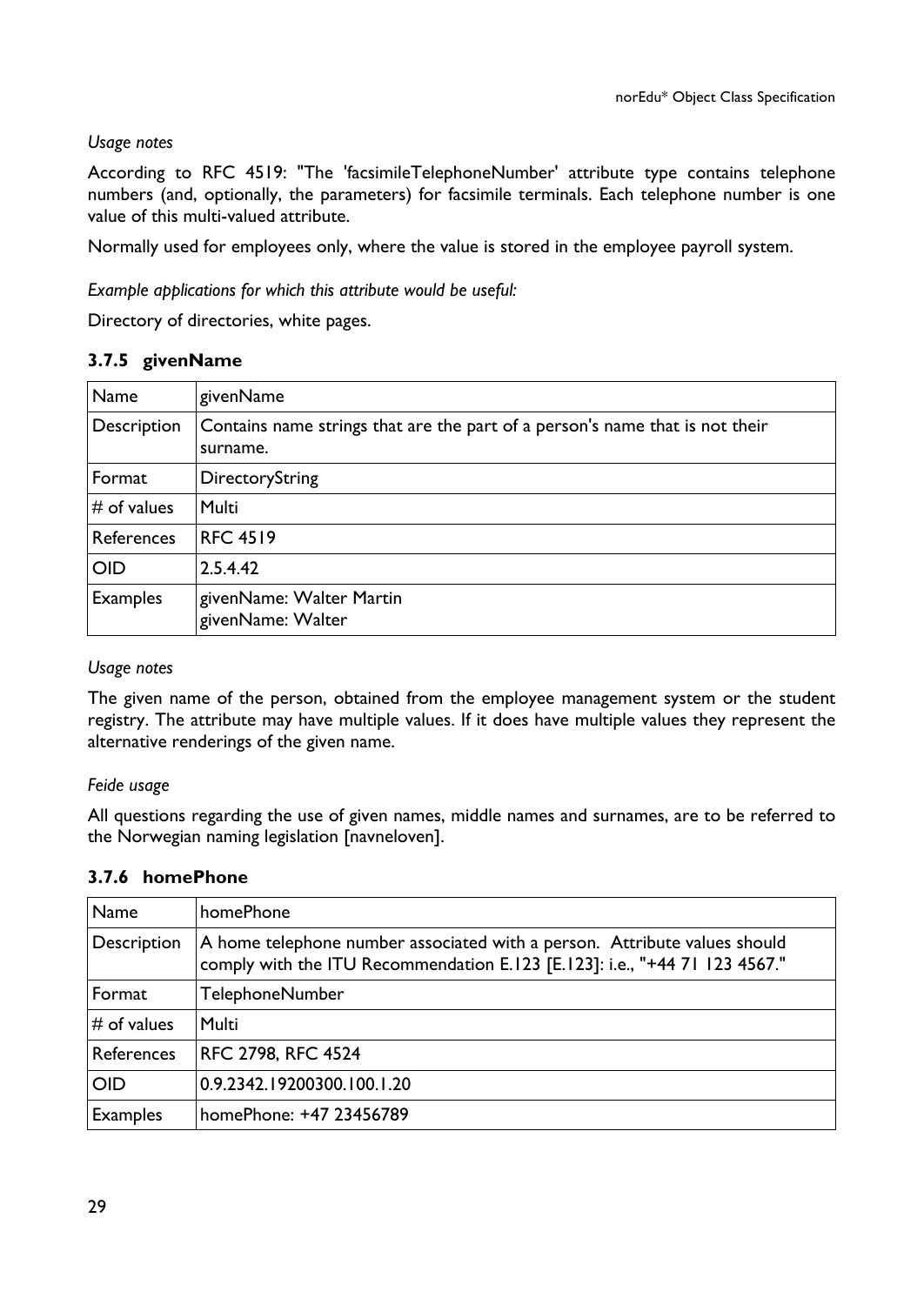The home phone number is not really different from the office phone number, in as much as it is not listed with a (home) address. If this is the case then it will reveal a personal (and unprotected) location where one can reach such individuals. Therefore such telephone numbers should probably be listed only with the billing address - that of the university.

#### *Feide usage notes*

The value is obtained form the institution's employee management system. It should be used only when the institution pays for the telephone subscription or the telephone is used for purposes related to the person's employment.

*Example applications for which this attribute would be useful:*

Directory of directories, white pages.

#### **3.7.7 homePostalAddress**

| Name            | homePostalAddress                                     |
|-----------------|-------------------------------------------------------|
| Description     | A home postal address for an object.                  |
| Format          | <b>PostalAddress</b>                                  |
| $#$ of values   | Multi                                                 |
| References      | <b>RFC 4524</b>                                       |
| <b>OID</b>      | 0.9.2342.19200300.100.1.39                            |
| <b>Examples</b> | homePostalAddress: 1212 Como Ave. \$ Midton, SD 45621 |

*Usage notes*

eduPerson has a PostalAddress that complements this attribute.

homePostalAddress should only be used by institutions that know this is needed.

The PostalAddress syntax [RFC 4517] allows the value to be a list of strings, separated by dollar signs. Each element in the list is usually interpreted as one address line. A dollar sign or backslash, which is part of the proper address string, must be escaped using backslash as an escape character  $(''\))^{\prime\prime}$ , "\\$").

*Example applications for which this attribute would be useful:*

Directory of directories, white pages.

#### **3.7.8 jpegPhoto**

| Name           | jpegPhoto                                                           |
|----------------|---------------------------------------------------------------------|
| Description    | An image of a person using the JPEG File Interchange Format [JFIF]. |
| Format         | jpegPhoto                                                           |
| $\#$ of values | Multi                                                               |
| References     | <b>RFC 2798</b>                                                     |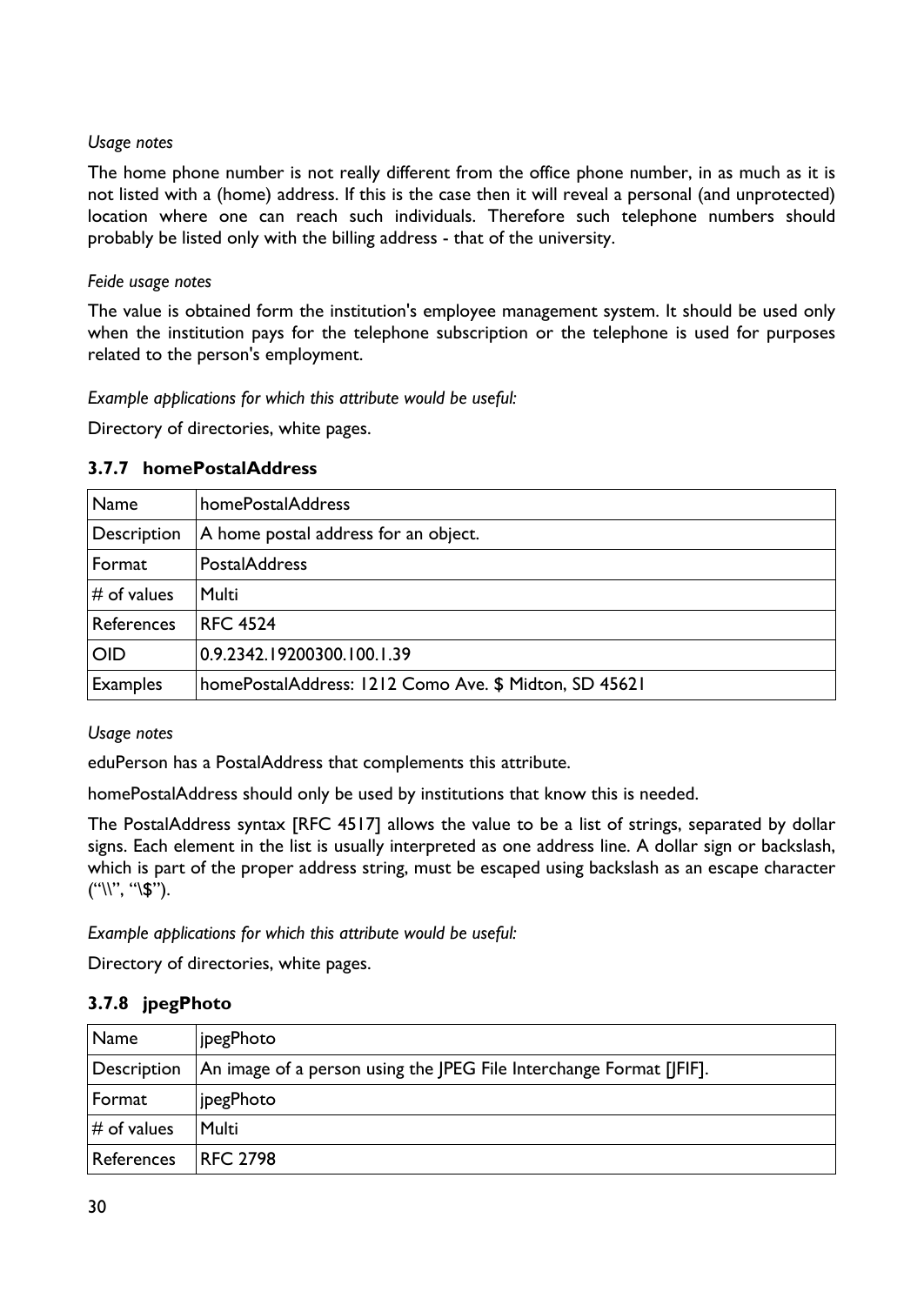| <b>OID</b> | 0.9.2342.19200300.100.1.60                                 |
|------------|------------------------------------------------------------|
| Examples   | $\sqrt{\frac{4}{1}}$ (Attribute value is in binary format) |

A smallish photo in jpeg format.

*Example applications for which this attribute would be useful:*

Student cards, physical entrance cards, white pages.

## **3.7.9 l (localityName)**

| Name            |                                                                                              |
|-----------------|----------------------------------------------------------------------------------------------|
| Description     | The name of a locality, such as a city, county or other geographic region<br>(localityName). |
| Format          | DirectoryString                                                                              |
| $#$ of values   | Multi                                                                                        |
| References      | X.520, RFC 4519                                                                              |
| <b>OID</b>      | 2.5.4.7                                                                                      |
| <b>Examples</b> | $\mathsf{I}: \mathsf{Oslo}$                                                                  |

#### *Usage notes*

When used as a component of a directory name, the locality name identifies a geographical area or locality in which the named object is physically located or with which it is associated in some other important way.

If used, it should hold names of locations to which the person is affiliated. For institutions with more than one campus this is relevant.

Location names as used by the postal service. The source of this attribute should be the employee or student management systems, and maintaining consistency with the localization used in each organization is a goal.

*Example applications for which this attribute would be useful:*

Directory of directories, white pages.

#### **3.7.10 labeledURI**

| Name          | <b>labeledURI</b>                               |
|---------------|-------------------------------------------------|
| Description   | Uniform Resource Identifier with optional label |
| Format        | CaseExactString                                 |
| $#$ of values | Multi                                           |
| References    | <b>RFC 2079</b>                                 |
| <b>OID</b>    | 1.3.6.1.4.1.250.1.57                            |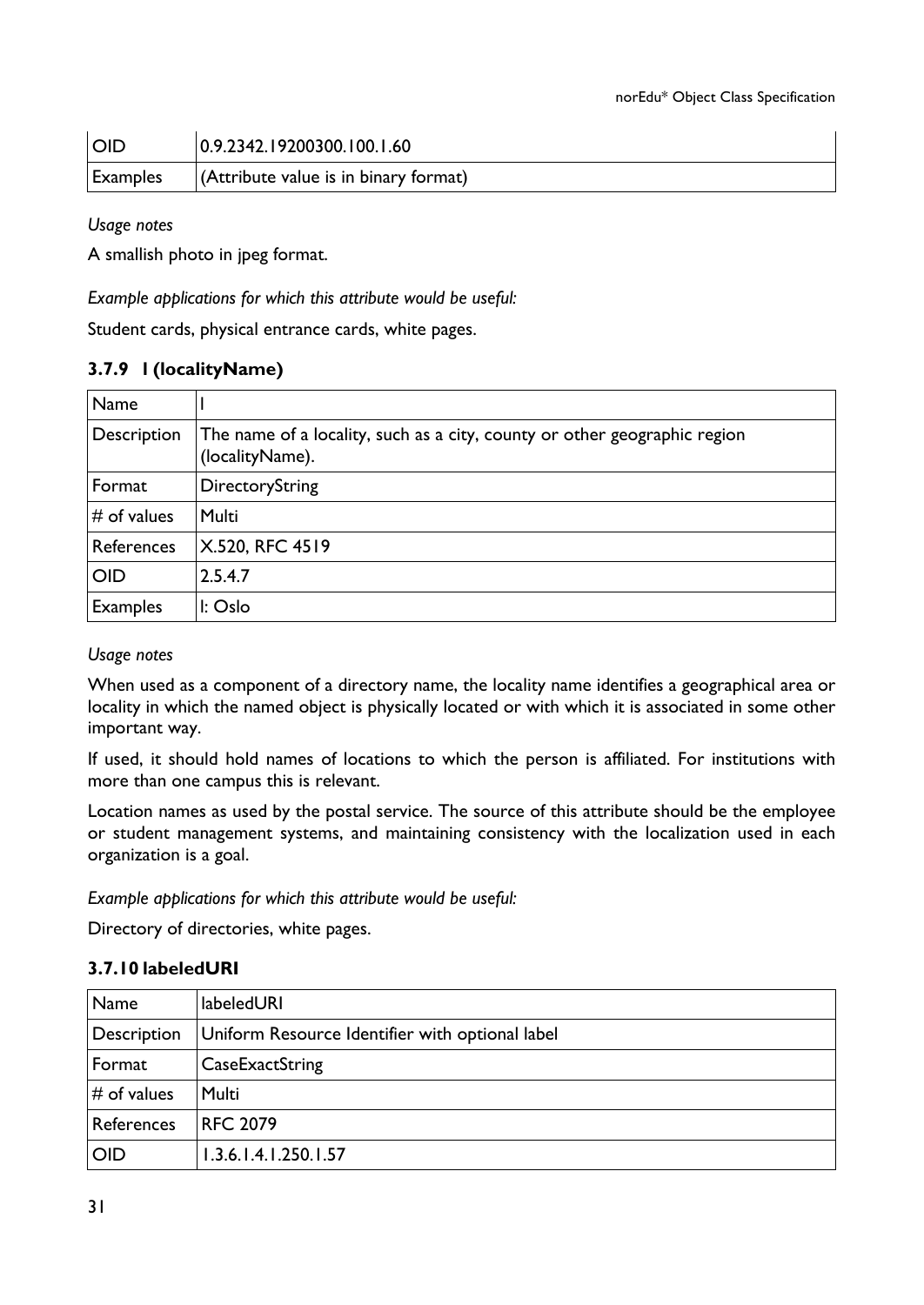| $\mathsf{I}$ Examples | labeledURI: ftp://ds.internic.net/rfc/rfc822.txt                       |
|-----------------------|------------------------------------------------------------------------|
|                       | labeledURI: http://www.umich.edu/%7Ersug/Idap/ LDAP Home Page          |
|                       | labeledURI: http://champagne.inria.fr/Unites/rennes.gif Rennes [photo] |

Commonly a URL for a web site associated with this person or entity. The vocabulary for the label portion of the value is not standardized.

For persons this is typically a private home page, or at least a privately maintained home page, as opposed to an institution-maintained page or a page representing an institution. As such it will probably be voluntary to have one, and even if this is not so it will probably be up to each individual to decide its content. This does not represent any special problems in a privacy perspective as long as the individuals who have home pages are made aware that their URLs are listed.

Examples of labeledURI Attribute Values:

The first example is of a labeledURI attribute value that does not include a label

The second example is of a labeledURI attribute value that contains a tilde character in the URL (special characters in a URL must be encoded). The label is "LDAP Home Page"

The third example includes a hint in the label to help the user realize that the URL points to a photo image. The label is "Rennes [photo]".

*Example applications for which this attribute would be useful:*

Directory of directories, local search engines, white pages.

| Name              | mail                                                                                                                           |
|-------------------|--------------------------------------------------------------------------------------------------------------------------------|
| Description       | The 'mail' (rfc822mailbox) attribute type holds Internet mail addresses in Mailbox<br>[RFC2821] form (e.g., user@example.com). |
| Format            | IA5 String                                                                                                                     |
| $#$ of values     | Multi                                                                                                                          |
| <b>References</b> | <b>RFC 4524</b>                                                                                                                |
| <b>OID</b>        | 0.9.2342.19200300.100.1.3                                                                                                      |
| <b>Examples</b>   | mail: sophus.lie@student.hia.no                                                                                                |

## **3.7.11 mail**

#### *Usage notes*

Preferred address for the "to:" field of email to be sent to this person or entity. Usually of the form firstname.lastname@univ.domain. Though multi-valued, there is often only one value.

Some mail clients will not display entries unless the mail attribute is populated. See the LDAP Recipe for further guidance on email addresses, routing, etc. [ldaprecipe].

#### *Feide usage notes*

Personal email address for a person. Obtained from the organization's email system or another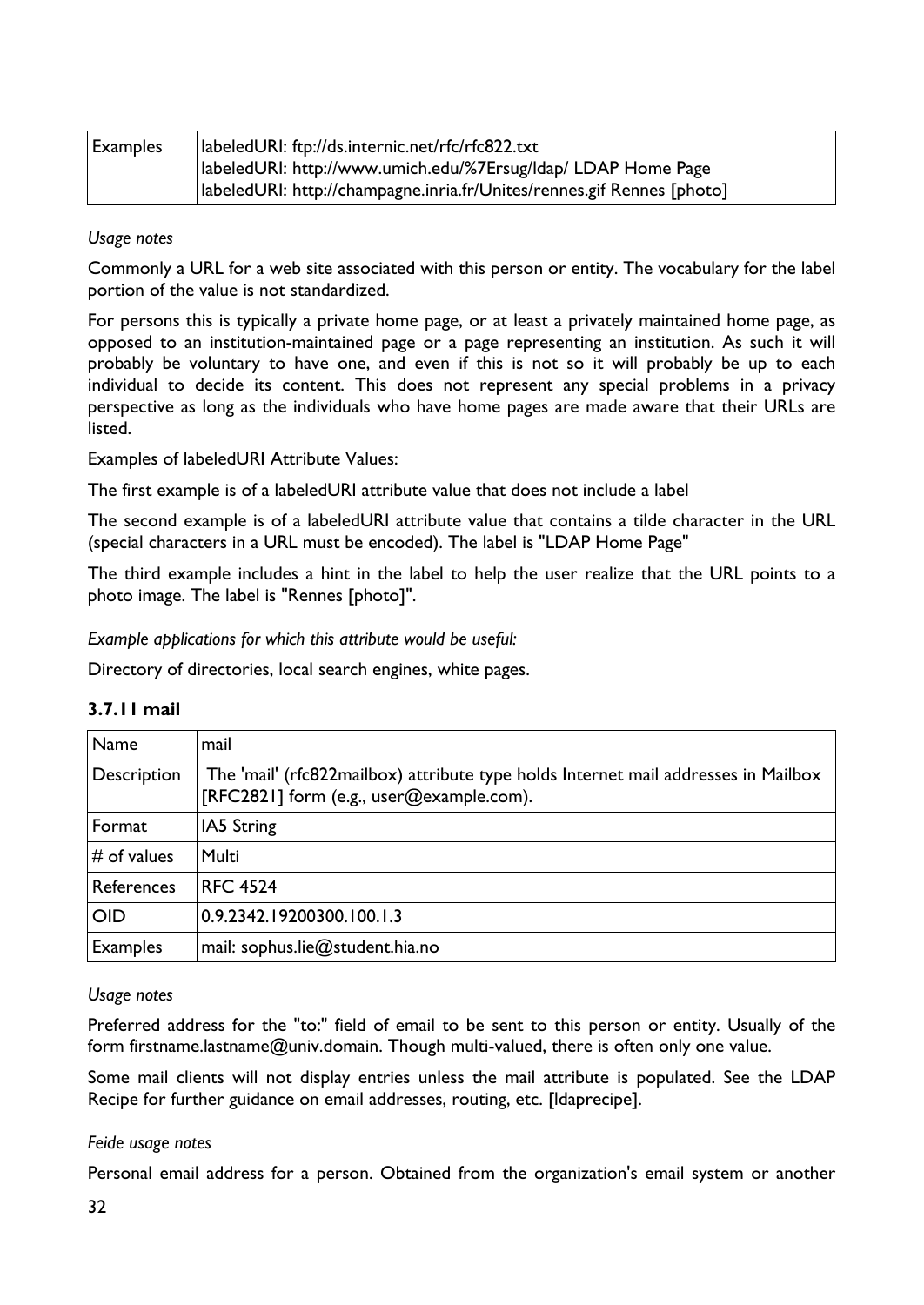authoritative source.

There is a rising problem with spam/UCE and other unwanted incoming email communication. In the educational institutions (at least in Norway), one has not made any clear decisions as to who owns e-mail addresses and if the users whose name they point to can use them for personal use. If one chooses to view an e-mail address, as a resource that the institution owns, then the listing of it, and the risks that follow with this - unwanted incoming communications, is more of an efficiency problem for the institution than an infringement of the users personal sphere.

On could say this is more of a mixed situation in as much as any communication that is aimed at the individual as a private person and not as a representative of an institution is as much an infringement of this individual's personal sphere as if he or she owned this e-mail address themselves. This argument however, is not valid for an institutions ability to prescribe that its employees (or students) should have accessible e-mail addresses. It is valid towards the senders of the unwanted communications in questions about whether or not one can bring charge against them as individuals, consumers etc.

#### *Example applications for which this attribute would be useful:*

Directory of directories, white pages, email client.

| 3.7.12 manager |  |
|----------------|--|
|----------------|--|

| Name            | manager                                              |
|-----------------|------------------------------------------------------|
| Description     | The manager of an object represented by an entry     |
| Format          | DistinguishedName                                    |
| $#$ of values   | Multi                                                |
| References      | <b>RFC 4524</b>                                      |
| <b>OID</b>      | 0.9.2342.19200300.100.1.10                           |
| <b>Examples</b> | manager: uid=twilliams, ou=people, dc=hobart, dc=edu |

#### *Usage notes*

This attribute carries the DN of the manager of the person represented in this entry.

For employees only. Taken from the employee management systems if used at all. Restricted to the person that is the immediate manager for the employee's job position.

*Example applications for which this attribute would be useful:*

Directory of directories, white pages.

#### **3.7.13 mobile**

| Name           | mobile                                                                                                                                                    |
|----------------|-----------------------------------------------------------------------------------------------------------------------------------------------------------|
| Description    | A mobile telephone number associated with a person. Attribute values should<br>comply with the ITU Recommendation E.123 [E.123]: i.e., "+44 71 123 4567." |
| Format         | <b>TelephoneNumber</b>                                                                                                                                    |
| $\#$ of values | Multi                                                                                                                                                     |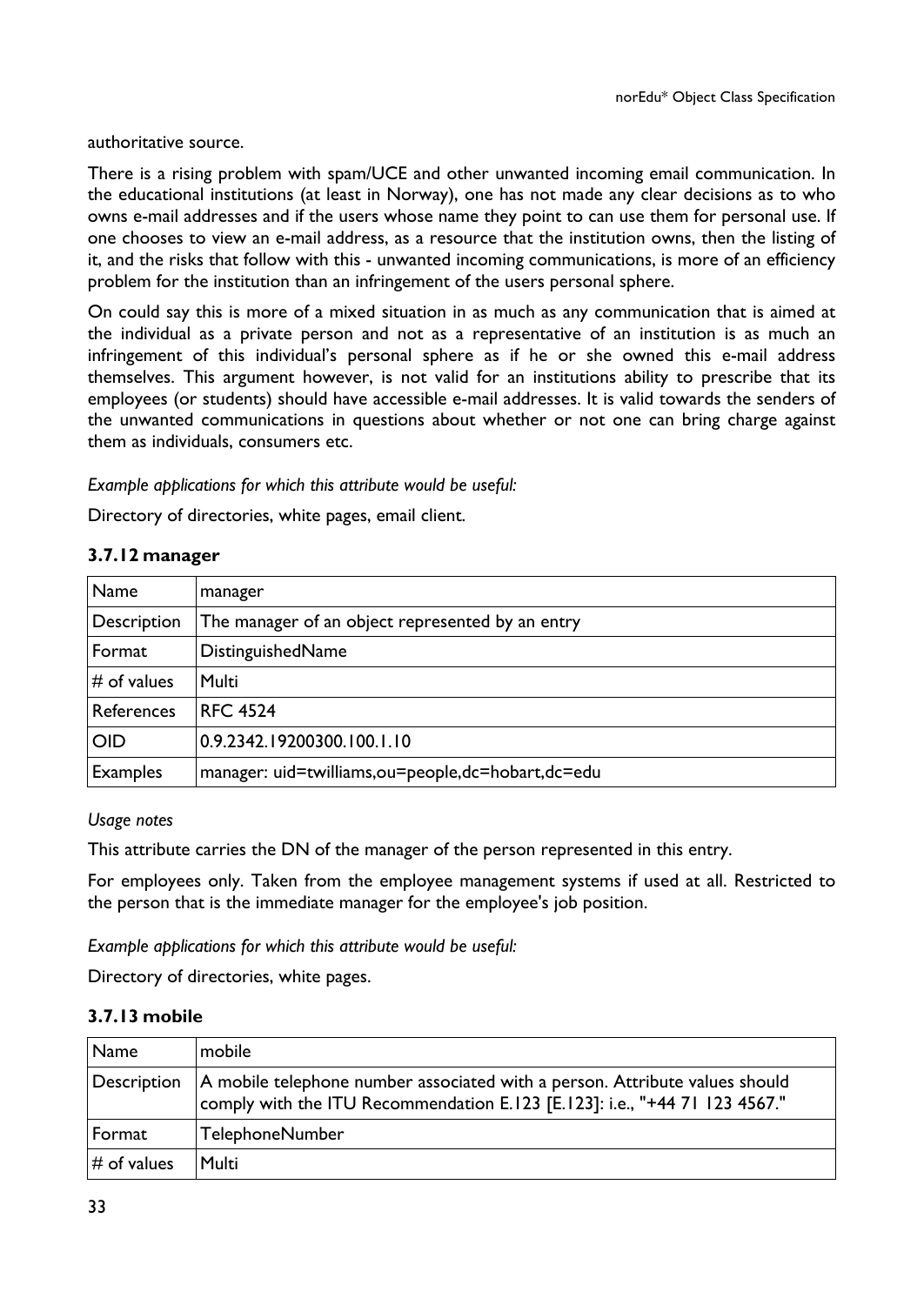| References RFC 4524 |                            |
|---------------------|----------------------------|
| <b>OID</b>          | 0.9.2342.19200300.100.1.41 |
| <b>Examples</b>     | mobile: +47 40404040       |

*Example applications for which this attribute would be useful.*

Directory of directories, white pages, SMS message with one-time password.

#### **3.7.14 o**

| <b>Name</b>     | O                                                                                                  |
|-----------------|----------------------------------------------------------------------------------------------------|
| Description     | Standard name of the top-level organization (institution) with which this person is<br>associated. |
| Format          | DirectoryString                                                                                    |
| $#$ of values   | <b>Multi</b>                                                                                       |
| References      | <b>RFC 4519</b>                                                                                    |
| <b>OID</b>      | 2.5.4.10                                                                                           |
| <b>Examples</b> | o: St. Cloud State                                                                                 |

#### *Usage notes*

Meant to carry the TOP-LEVEL organization name. Do not use this attribute to carry names of organizational sub-units.

The o attribute may list all the names of the institution, including the one found in eduOrgLegalName. Each name is one value of this multi-valued attribute.

*Example applications for which this attribute would be useful:*

Directory of directories, white pages.

#### **3.7.15 ou**

| Name            | ou                                        |
|-----------------|-------------------------------------------|
| Description     | The names of an organizational unit name. |
| Format          | DirectoryString                           |
| $#$ of values   | Multi                                     |
| References      | <b>RFC 4519</b>                           |
| <b>OID</b>      | 2.5.4.11                                  |
| <b>Examples</b> | ou: Faculty Senate                        |

#### *Usage notes*

When used as a component of a directory name it identifies an organizational unit with which the named object is affiliated.

The designated organizational unit is understood to be part of an organization designated by an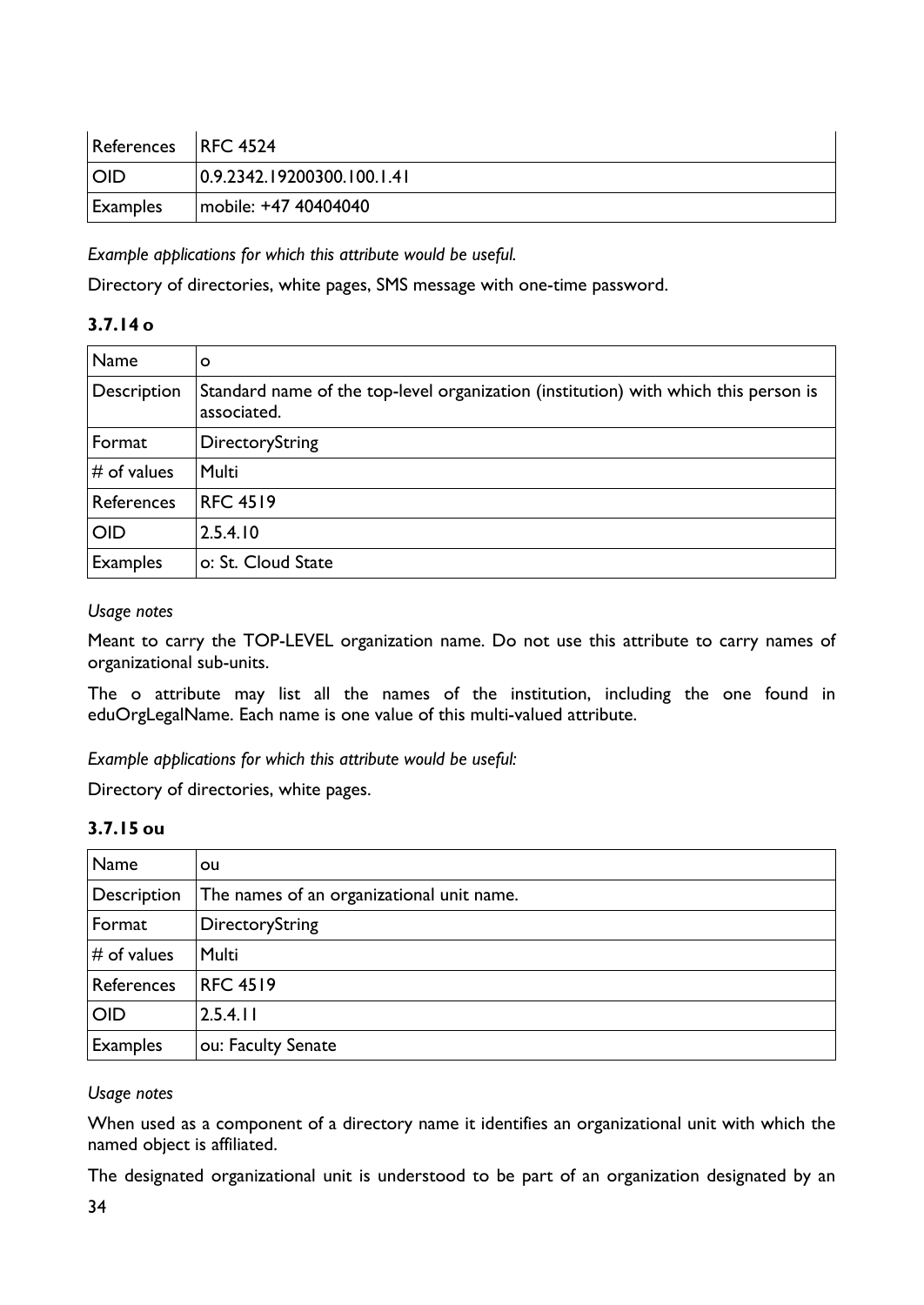OrganizationName [o] attribute. It follows that if an Organizational Unit Name attribute is used in a directory name, it must be associated with an OrganizationName [o] attribute.

An attribute value for Organizational Unit Name is a string chosen by the organization of which it is a part.

Administratively determined. Located in the employee and student directories.

*Example applications for which this attribute would be useful:*

Directory of directories, white pages, learning management systems.

#### **3.7.16 postalAddress**

| Name            | postalAddress                                                                                                           |
|-----------------|-------------------------------------------------------------------------------------------------------------------------|
| Description     | Campus or office address, specifying the address information required for the<br>physical postal delivery to an object. |
| Format          | <b>PostalAddress</b>                                                                                                    |
| $#$ of values   | <b>Multi</b>                                                                                                            |
| References      | X.520, RFC 4519                                                                                                         |
| <b>OID</b>      | 2.5.4.16                                                                                                                |
| <b>Examples</b> | postalAddress: P.O. Box 333 \$ Whoville, WH 99999                                                                       |

#### *Usage notes*

The PostalAddress syntax [RFC 4517] allows the value to be a list of strings, separated by dollar signs. Each element in the list is usually interpreted as one address line. A dollar sign or backslash, which is part of the proper address string, must be escaped using backslash as an escape character  $("\\", "\\$\$ .

The postalAddress is, with exception for individuals with a qualified requirement for anonymity, not considered a problematic piece of personal information.

#### *Feide usage notes*

Not assigned for students. Contains both mailbox address and postal number, even if these are separate attributes. Taken from the employee management system.

*Example applications for which this attribute would be useful:*

Directory of directories, white pages.

#### **3.7.17 postalCode**

| Name           | postalCode                                                       |
|----------------|------------------------------------------------------------------|
| Description    | Codes used by a Postal Service to identify postal service zones. |
| Format         | <b>DirectoryString</b>                                           |
| $\#$ of values | Multi                                                            |
| References     | $\mid$ X.520, RFC 4519                                           |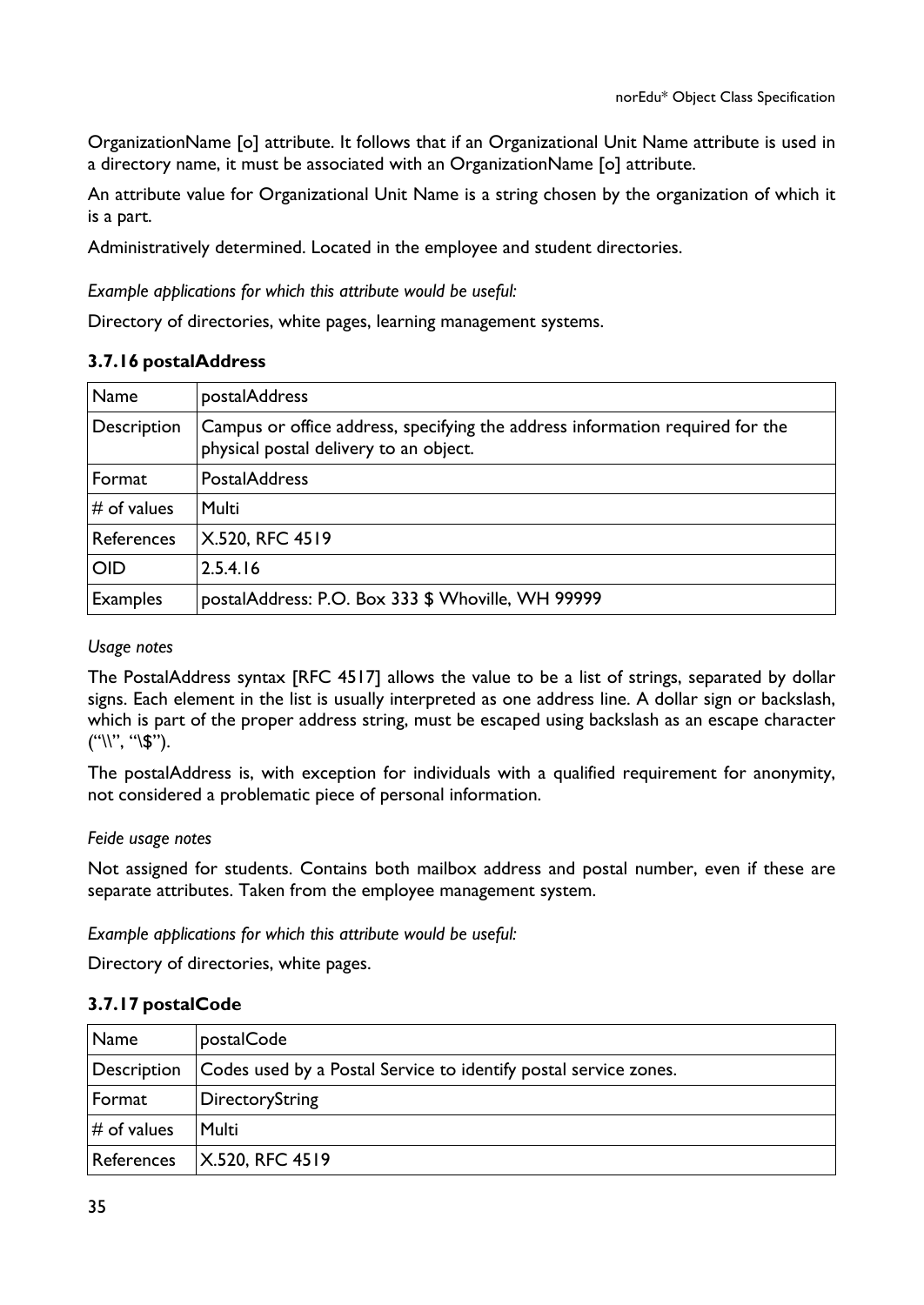| <b>OID</b> | 2.5.4.17 |
|------------|----------|
| Examples   | NO-7465  |

ZIP code in USA, postal code for other countries. If not prefaced by country code, assume local.

If this attribute value is present, it will be part of the object's postal address.

Regarded as unproblematic in a privacy perspective.

#### *Feide usage notes*

Campus postal code is taken from the employee management system.

*Example applications for which this attribute would be useful:*

Directory of directories, white pages.

#### **3.7.18 postOfficeBox**

| Name            | postOfficeBox                                                                    |
|-----------------|----------------------------------------------------------------------------------|
| Description     | The Postal Office Box by which the object will receive physical postal delivery. |
| Format          | DirectoryString                                                                  |
| $#$ of values   | Multi                                                                            |
| References      | X.520, RFC 4519                                                                  |
| <b>OID</b>      | 2.5.4.18                                                                         |
| <b>Examples</b> | postOfficeBox: 109260                                                            |

#### *Usage notes*

Each postal box identifier is a single value of this multi-valued attribute.

If present, the attribute value is part of the object's postal address.

Regarded as unproblematic in a privacy perspective.

*Feide usage notes*

postOfficeBox attributes are campus address taken from the employee management system.

*Example applications for which this attribute would be useful:*

Directory of directories, white pages.

#### **3.7.19 preferredLanguage**

| Name          | preferredLanguage                                                |
|---------------|------------------------------------------------------------------|
|               | Description   Preferred written or spoken language for a person. |
| Format        | ISO 639                                                          |
| $#$ of values | Single                                                           |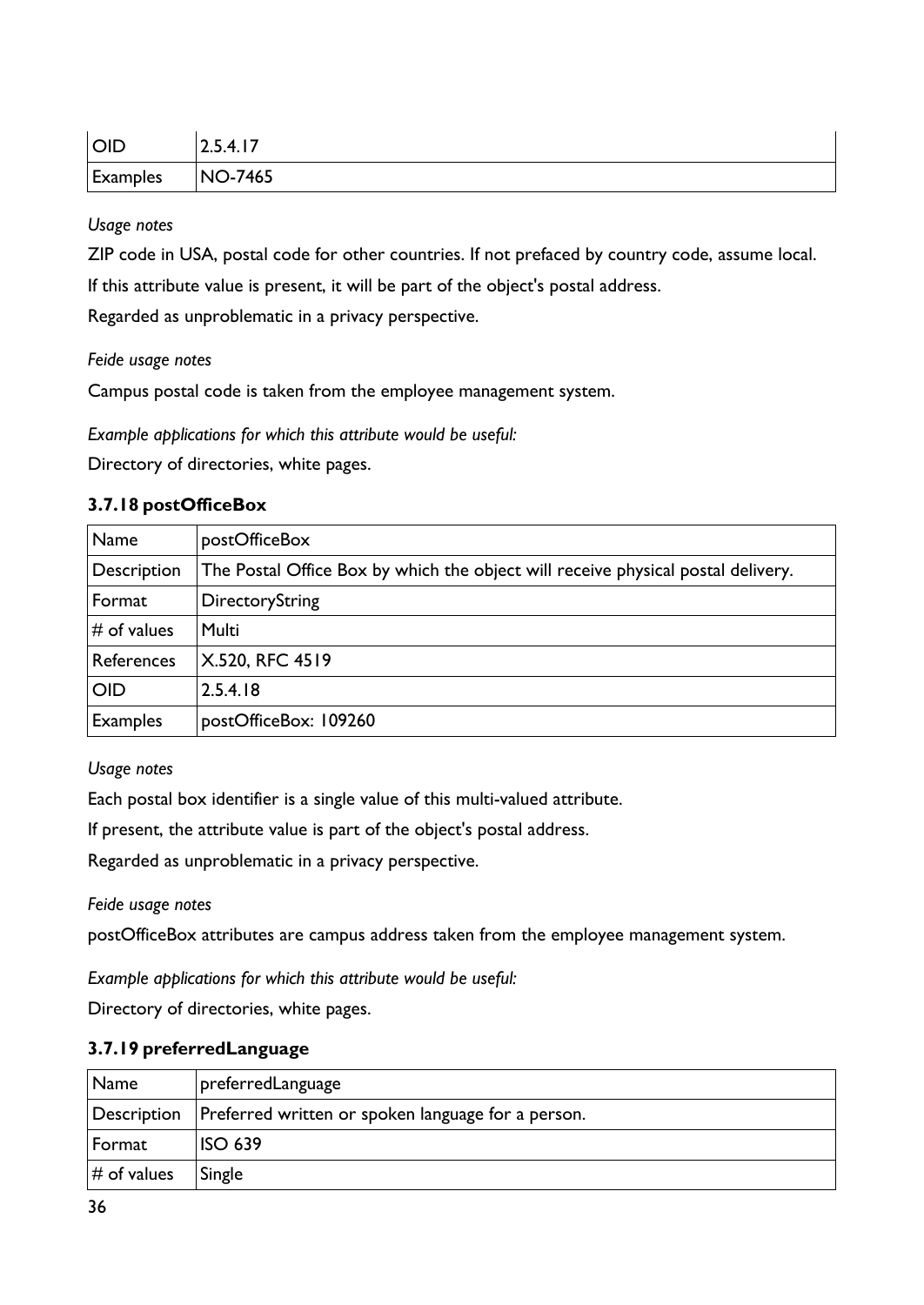|                 | References   RFC 2798, BCP 47, ISO 639, ISO 3166 |
|-----------------|--------------------------------------------------|
| <b>IOID</b>     | 2.16.840.1.113730.3.1.39                         |
| $\mid$ Examples | preferredLanguage: nn                            |

In a privacy perspective, language preference may in certain contexts be sensitive information: Any value other than the national language or English may possibly indicate the registered individuals ethnic origin. A given language preference may lead to an assumption of the individual's specific ethnic origin, or may indicate a non-specific, but non-native origin. It should therefore be held as confidential as possible without removing its practical use.

#### *Feide usage notes*

The attribute originates in student registry system.

Attribute values are restricted to two or three letter codes according to BCP 47: nn (Norwegian, nynorsk), nb (Norwegian, bokmål), no (Norwegian), en (English), se (Northern Sami), sma (Southern Sami) or smj (Lule Sami), used in accordance with recommendation in [BCP 47] based on [ISO 639] and [ISO 3166] country codes. If languages that indicate ethnicity are used, requirements for confidentiality rise to high.

*Example applications for which this attribute would be useful:*

Presentation of web pages in correct language, directory of directories, white pages.

| Name            | sn                                          |
|-----------------|---------------------------------------------|
| Description     | Surname or family name.                     |
| Format          | DirectoryString                             |
| $#$ of values   | <b>Multi</b>                                |
| References      | X.520, RFC 4519                             |
| <b>OID</b>      | 2.5.4.4                                     |
| <b>Examples</b> | sn: Carson-Smith<br>sn: Carson<br>sn: Smith |

#### **3.7.20 sn**

#### *Usage notes*

In X.520, this attribute is called surname.

Required. One of the two required attributes in the person object class from which eduPerson derives (the other is cn). As such it is one of eduPerson's three "core application utility" attributes. The third is eduPersonOrgDN.

37 If the person has a multi-part surname (whether hyphenated or not), store both 1) the whole surname including hyphens if present and 2) each component of a hyphenated surname as a separate value in this multi-valued attribute. That yields the best results for the broadest range of clients doing name searches. Beware of applications sorting persons by sn-cn, they may need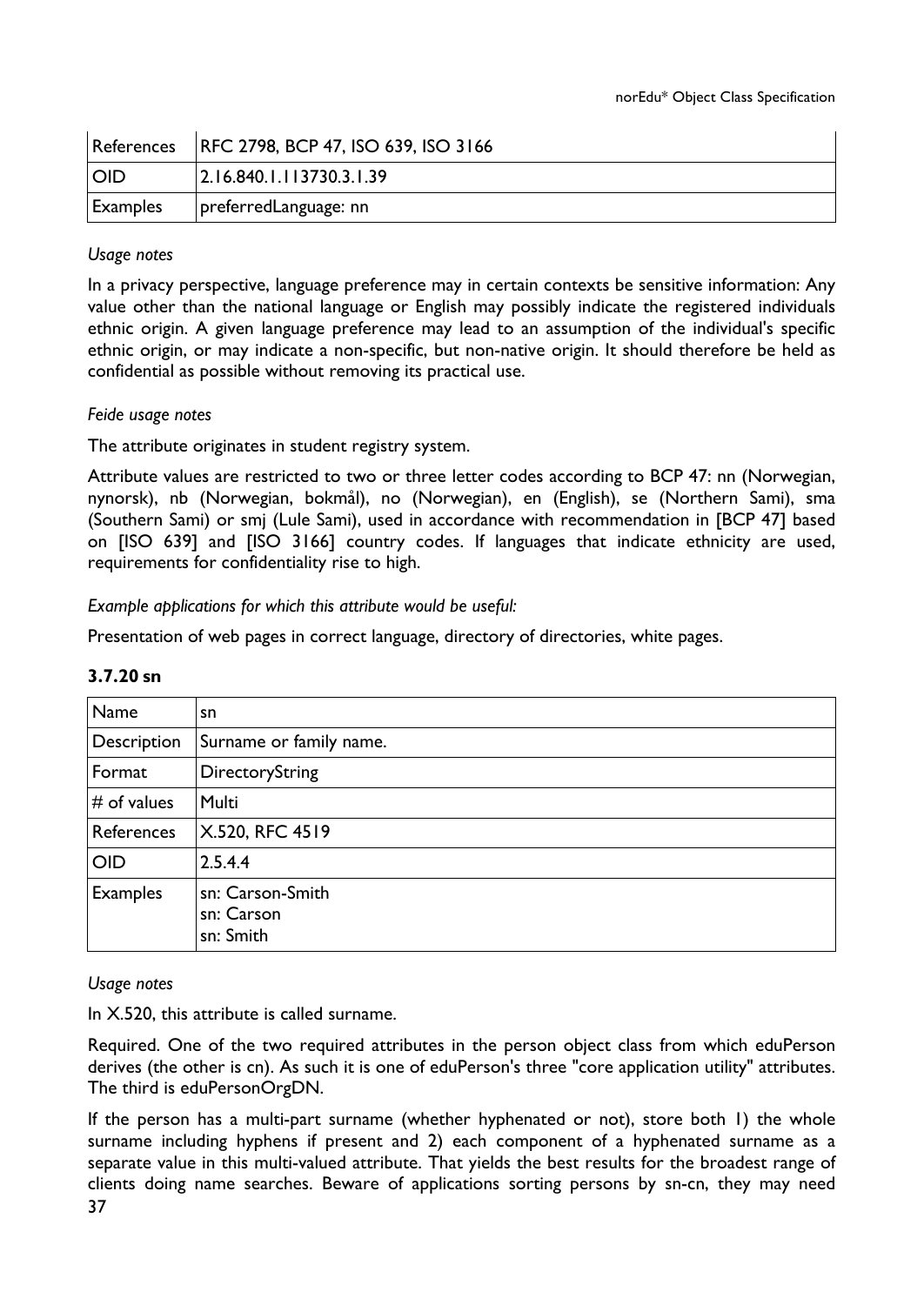access controls added to protect them from multivalued surnames.

#### *Feide usage notes*

Source is a student registry or human resource system.

All questions regarding the use of given names, middle names and surnames, are to be referred to the Norwegian naming legislation [navneloven].

*Example applications for which this attribute would be useful:*

All.

## **3.7.21 street**

| <b>Name</b>       | street                                                                                                         |
|-------------------|----------------------------------------------------------------------------------------------------------------|
| Description       | The physical address of the object to which the entry corresponds, such as an<br>address for package delivery. |
| Format            | DirectoryString                                                                                                |
| $#$ of values     | Multi                                                                                                          |
| <b>References</b> | X.520, RFC 4519                                                                                                |
| <b>OID</b>        | 2.5.4.9                                                                                                        |
| <b>Examples</b>   | street: 303 Mulberry St.                                                                                       |

#### *Usage notes*

The 'street' ('streetAddress' in X.500) attribute type contains site information from a postal address (i.e., the street name, place, avenue, and the house number). Each street is one value of this multi-valued attribute.

As long as the individual that the information relates to does not have any special need for anonymity, then this information is not problematic from a privacy point of view.

#### *Feide usage notes*

Sources are student registry or employee payroll system.

*Example applications for which this attribute would be useful:*

Directory of directories, white pages, door locks.

#### **3.7.22 telephoneNumber**

| Name          | telephoneNumber                                                                                                                   |
|---------------|-----------------------------------------------------------------------------------------------------------------------------------|
| Description   | Office/campus phone number. Attribute values should comply with the ITU<br>Recommendation E.123 [E.123]: i.e., "+44 71 123 4567." |
| Format        | <b>TelephoneNumber</b>                                                                                                            |
| $#$ of values | <b>Multi</b>                                                                                                                      |
| References    | $X.520,$ RFC 4519                                                                                                                 |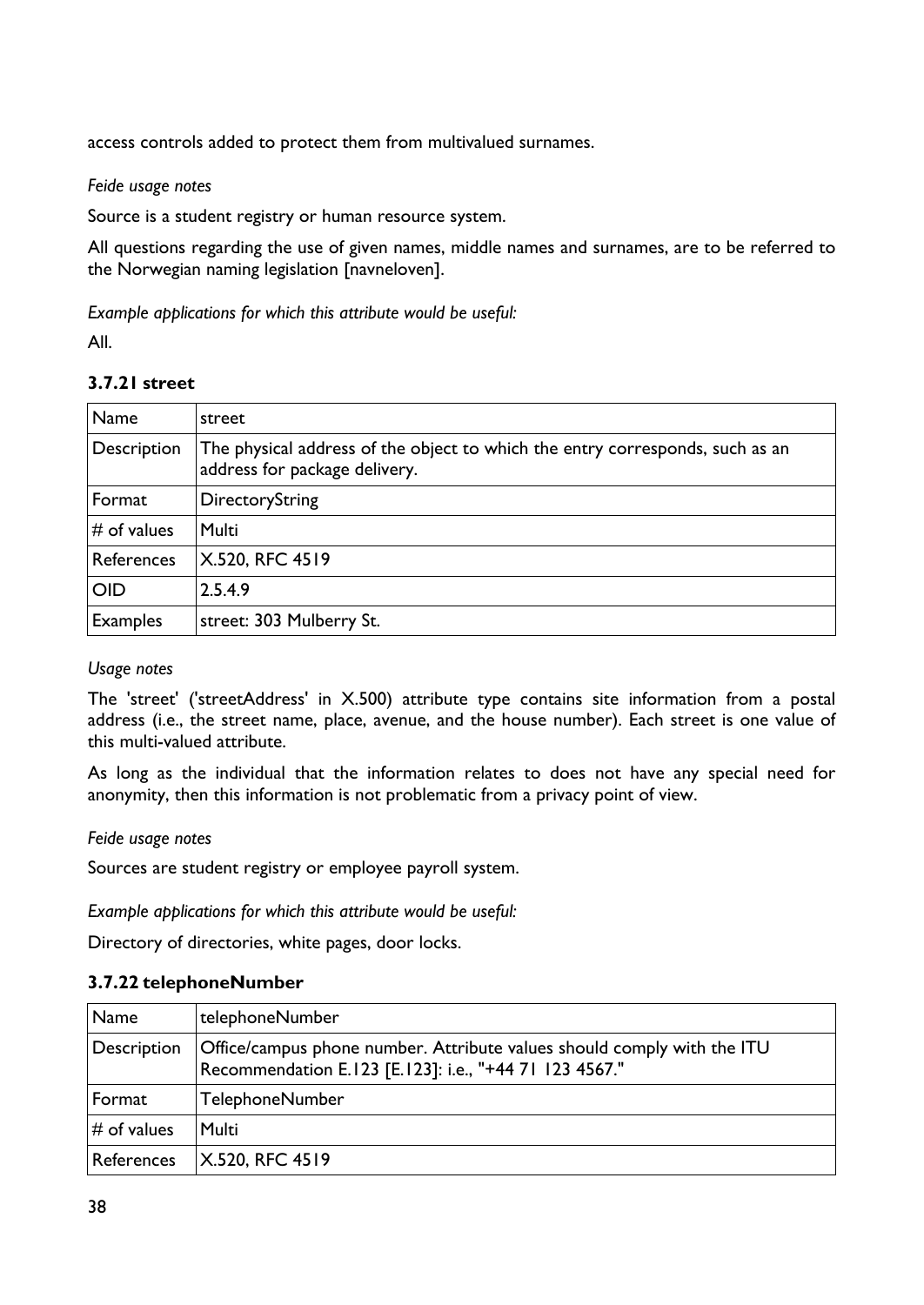| <b>OID</b> | 2.5.4.20                      |
|------------|-------------------------------|
| Examples   | telephoneNumber: +47 73593000 |

Telephone number confidentiality is not a problem in itself. If someone has a special need to be anonymous, then it will have to be possible to hide this. In addition one should be aware that if the phone number is listed with an address in a phone directory, then the number will have to be treated at lest as carefully as the address that is listed.

#### *Feide usage notes*

Sources are employee payroll system or PABX or switchboard.

*Example applications for which this attribute would be useful:*

Directory of directories, white pages.

#### **3.7.23 title**

| <b>Name</b>     | title                                                                                                             |
|-----------------|-------------------------------------------------------------------------------------------------------------------|
| Description     | The title of a person in their organizational context. Each title is one value of this<br>multi-valued attribute. |
| Format          | DirectoryString                                                                                                   |
| $#$ of values   | Multi                                                                                                             |
| References      | X.520, RFC 4519                                                                                                   |
| <b>OID</b>      | 2.5.4.12                                                                                                          |
| <b>Examples</b> | title: Assistant Vice-Deputy for Redundancy Reduction                                                             |

#### *Usage notes*

No controlled vocabulary, may contain anything. Student is not considered a title. Both academic titles and functions are covered in this attribute.

#### *Feide usage notes*

Source is an employee payroll system or student registry.

To encode employee category ("stillingskode"), the eduPersonEntitlement attribute (see page 16) is preferred over the title attribute, to ensure that unambiguous codes (represented by registered URNs) are used. Note that URNs registered by Feide currently does not include employee categories, but organizations owning a URN namespace may define their own values if needed.

*Example applications for which this attribute would be useful:*

Directory of directories, white pages.

#### **3.7.24 uid**

| Name uid |
|----------|
|----------|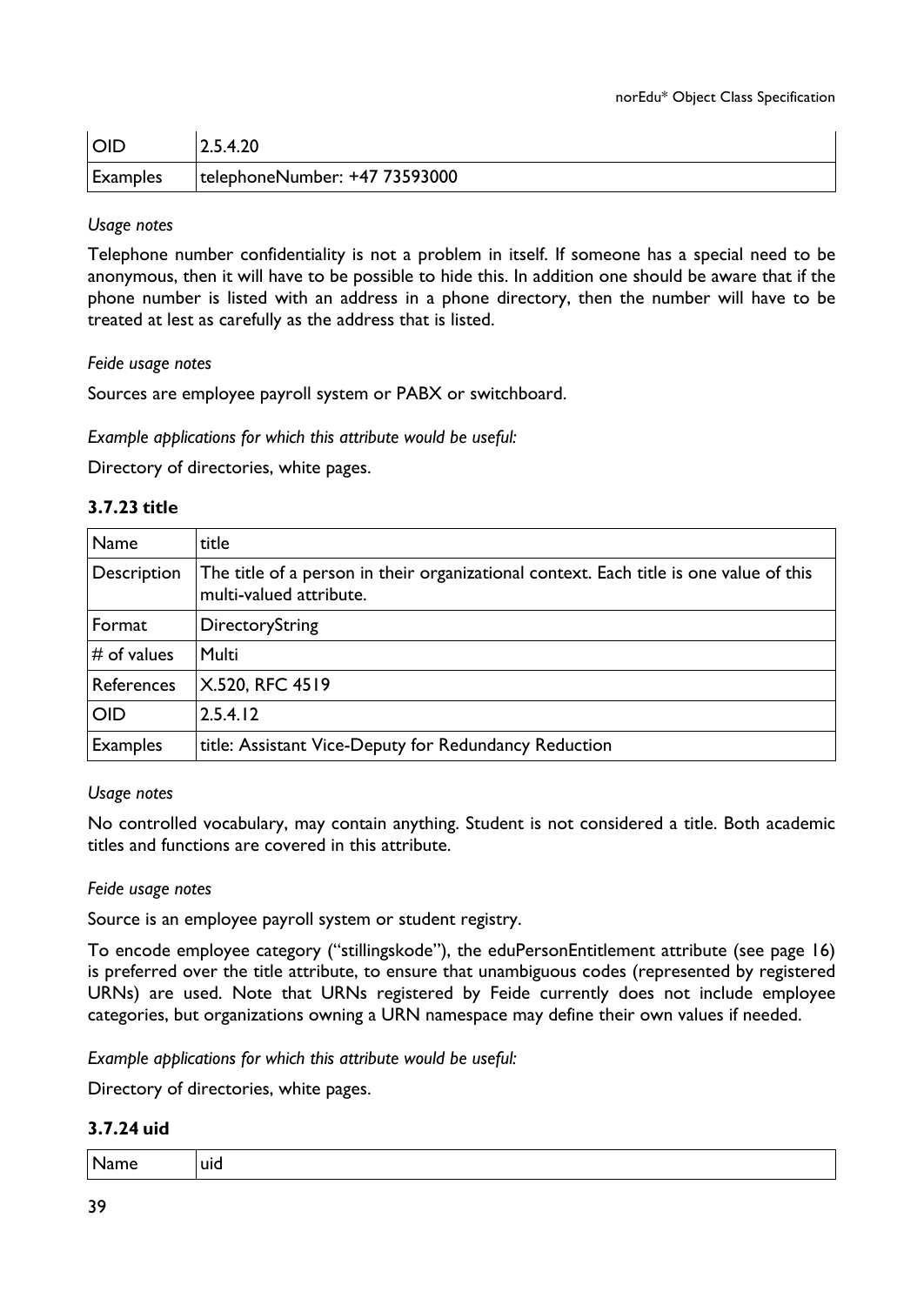| Description     | A computer system login name associated with the object |  |  |  |
|-----------------|---------------------------------------------------------|--|--|--|
| Format          | <b>DirectoryString</b>                                  |  |  |  |
| $\#$ of values  | <b>Multi</b>                                            |  |  |  |
| References      | <b>RFC 4519</b>                                         |  |  |  |
| <b>OID</b>      | 0.9.2342.19200300.100.1.1                               |  |  |  |
| <b>Examples</b> | uid: gmettes                                            |  |  |  |

A uid must be restricted to ASCII excluding space; avoiding punctuation is recommended. A common (stronger) restriction is a maximum length of 8 letters, restricted to [a-z, 0-9, -] must start with a letter. Likely only one value. See the extensive discussion in the "LDAP Recipe" [ldaprecipe].

A number of off-the-shelf directory-enabled applications make use of this inetOrgPerson attribute, not always consistently.

A uid in itself is just an identificator. If mapping from uid to other identifications, such as the NIN, can be done by others, then the uid will require the same level of confidentiality as the NIN.

This attribute is reused in eduPersonPrincipalName and the restrictions on reallocation defined for eduPersonPrincipalName apply.

#### *Feide usage notes*

Source is user management system or another authoritative system. A person should have a single uid per organization.

Notice that uid is not case sensitive. uid should be used as the first part of eduPersonPrincipalName (before "@"), hence only lower case letters is to be used in uid. See also eduPersonPrincipalName.

*Example applications for which this attribute would be useful:*

Controlling access to resources.

#### **3.7.25 userCertificate**

| Name            | userCertificate            |  |  |
|-----------------|----------------------------|--|--|
| Description     | A user's X.509 certificate |  |  |
| Format          | Certificate                |  |  |
| $#$ of values   | <b>Multi</b>               |  |  |
| References      | <b>RFC 4523</b>            |  |  |
| <b>OID</b>      | 62.5.4.36                  |  |  |
| <b>Examples</b> |                            |  |  |

*Usage notes*

RFC 4523 states that this attribute is to be requested and transferred using the attribute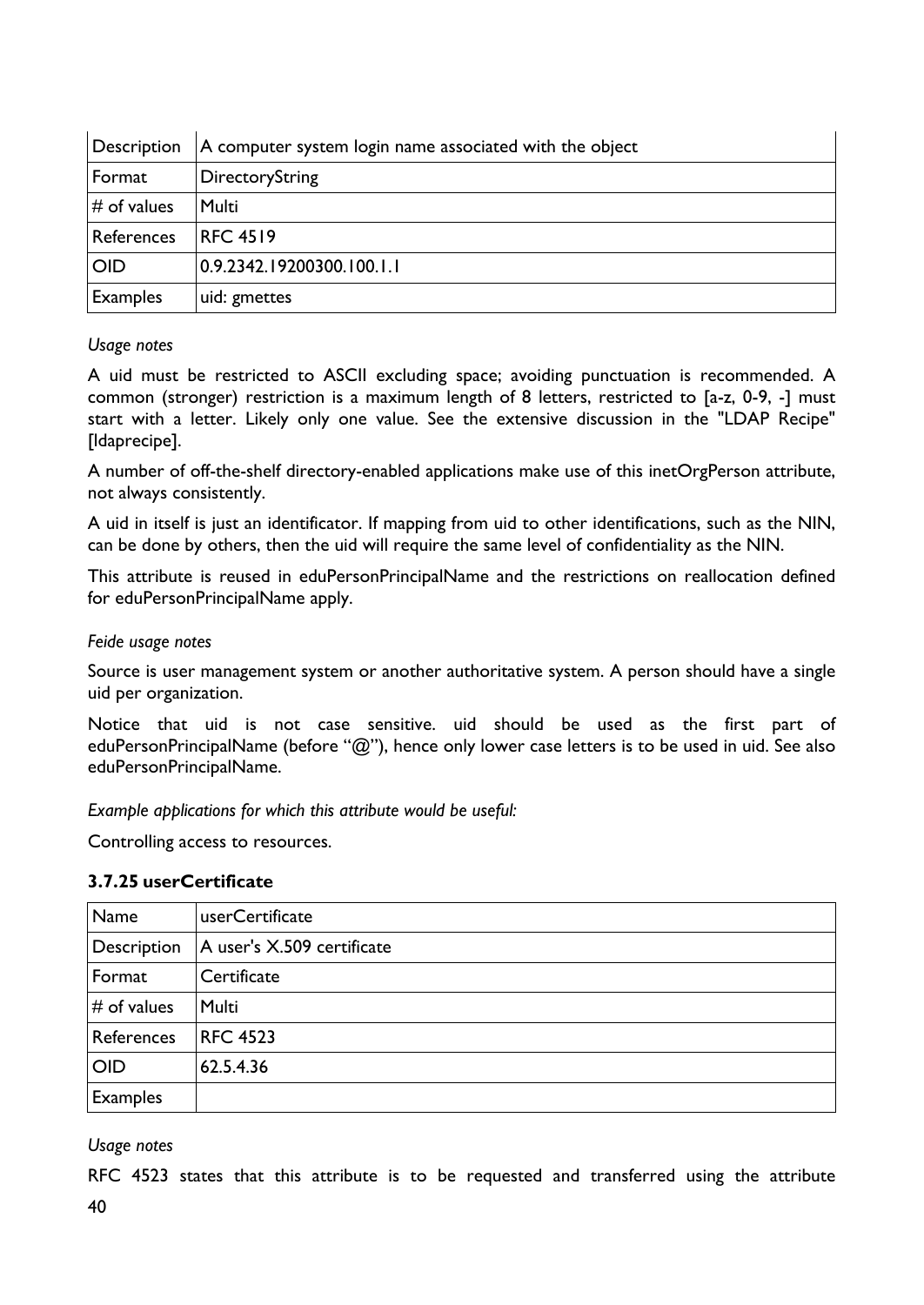description 'userCertificate;binary.' Incompatible implementations exist, see the IETF PKI work for details.

Note that userSMIMECertificate is in binary syntax (1.3.6.1.4.1.1466.115.121.1.5) whereas the userCertificate attribute is in certificate syntax (1.3.6.1.4.1.1466.115.121.1.8).

The confidentiality of a certificate in itself is not problematic, depending on what information one chooses to include in the certificate. It is probable that the information included will be a combination of different fields of information described in this document. The certificate will then be an accumulation of all the different fields' combined features.

Assigned by a CA (Certificate Authority). Each CA has a contract with the higher education institution.

The userCertificate attribute was defined in RFC 2256, but was moved to RFC 4523.

*Example applications for which this attribute would be useful:*

Email clients, controlling access to resources, validation of electronic signatures.

#### **3.7.26 userPassword**

| Name            | userPassword                                                                                                 |  |  |  |
|-----------------|--------------------------------------------------------------------------------------------------------------|--|--|--|
| Description     | The entry's password and encryption method in the following format:<br>{encryption method}encrypted password |  |  |  |
| Format          | OctetString                                                                                                  |  |  |  |
| $#$ of values   | Multi                                                                                                        |  |  |  |
| References      | <b>RFC 4519</b>                                                                                              |  |  |  |
| <b>OID</b>      | 2.5.4.35                                                                                                     |  |  |  |
| <b>Examples</b> | {SSHA}XtfcuWTPnI96jkPDEZfg1EzQ/39J8d9UGUbmNQ==                                                               |  |  |  |

#### *Usage notes*

The server must support the LDAP Simple Bind method over TLS (Transport Layer Security). Applications that use LDAP Bind methods that transmit plain text passwords, such as Simple Bind, must use TLS or SSL (Secure Sockets Layer) to protect the password.

The person entries must be associated with a password, so that people can bind to the server. Servers may support various ways to achieve this. Typically the person entry will contain an attribute like userPassword.

Even if the password stored in this attribute is hashed, the attribute should be protected by access controls so that nobody can read the attribute and it only can be used to authenticate. Preferably, Bind methods that transmit plain text passwords should also be disabled when TLS or SSL is not established on the connection, in order to teach users not to send plain text passwords.

#### *Feide usage notes*

Source is user management system or another authoritative system. All passwords must be hashed/encrypted using a strong encryption method, such as SSHA, to make it unreadable to an intruder. See [sechash] for approved hashing algorithms. See RFC 2307 for format information.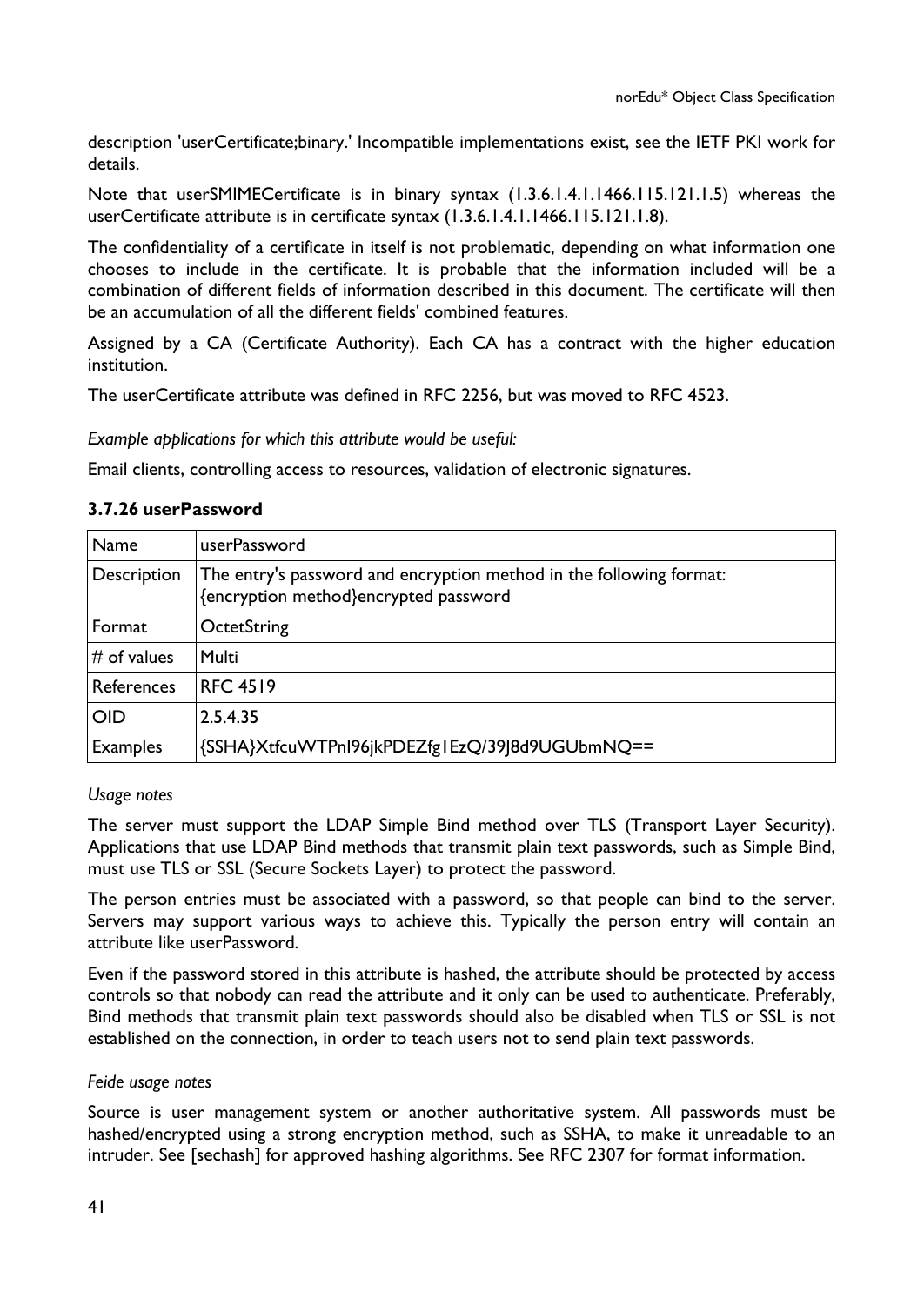It is recommended that passwords consist of a combination of upper and lowercase letters, digits and punctuation, have a length of at least 8 characters, and are not a word that can be found in an ordinary dictionary. For legacy reasons, national letters, such as æøå, should be avoided as they may cause interoperability problems with systems and browsers that do not support international character sets.

*Example applications for which this attribute would be useful:* 

Controlling access to resources.

#### **3.7.27 userSMIMECertificate**

| Name            | userSMIMECertificate                                                                                |
|-----------------|-----------------------------------------------------------------------------------------------------|
| Description     | An X.509 certificate specifically for use in S/MIME applications (see RFCs 2632,<br>2633 and 2634). |
| Format          | <b>Binary</b>                                                                                       |
| $#$ of values   | <b>Multi</b>                                                                                        |
| References      | <b>RFC 2798</b>                                                                                     |
| <b>OID</b>      | 2.16.840.1.113730.3.1.40                                                                            |
| <b>Examples</b> |                                                                                                     |

#### *Usage notes*

According to RFC 2798, "If available, this attribute is preferred over the userCertificate attribute for S/MIME applications." See also RFCs 2632, 2633 and 2634. RFC 2798 states that this attribute is to be stored and requested in the binary form, as 'userSMIMECertificate;binary.'

Semantic follow userSMIMECertificate in RFC 2798, "A PKCS#7 [RFC 2315] SignedData."

# **4 Document information**

This chapter is informative only, and does not form part of the norEdu\* specification.

# *4.1 Acknowledgments*

Editing team: Ingrid Melve, Jon Strømme, Bård Henry Moum Jakobsen, Anders Lund, Walter Tveter, Ketil Albertsen, Snorre Løvås, Annette Grande, Hildegunn Vada and Jaime Pérez. Contact address is aktive@feide.no

Thanks to Keith Hazelton and Internet2/NMI for allowing us to reuse the eduPerson and eduOrg documentation. Without your example and your kind help, this document would have been much harder to write.

Thanks to Peter Green for giving access to auEduPerson and answering questions. Thanks to the SWITCH AAI team for publishing switchEduPerson and documenting choices made.

Thanks to the GNOMIS community for feedback and support. Discussions on funetEduPerson attributes proved helpful.

Among other persons who provided valuable help and feedback are Steinar Hamre, Hallvard Furuseth, Per-Steinar Iversen and Tor Gjerde.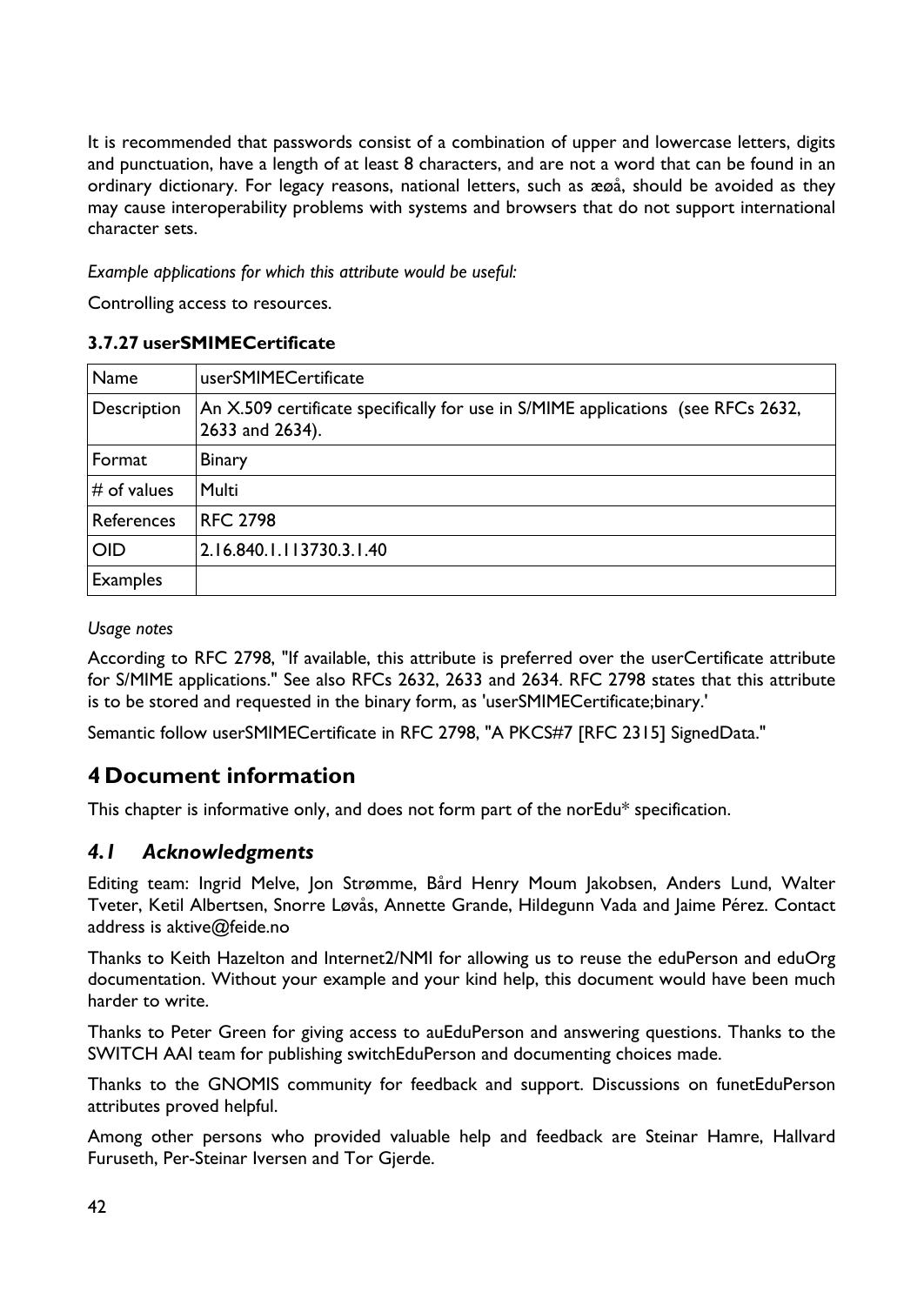# *4.2 References*

| [auEduPerson]     | "auEduPerson Schema",<br>http://www.aaf.edu.au/wp-<br>content/uploads/2012/05/aueduperson-200812.txt                                                                                                      |  |  |  |  |
|-------------------|-----------------------------------------------------------------------------------------------------------------------------------------------------------------------------------------------------------|--|--|--|--|
| <b>[BCP47]</b>    | A. Phillips, "Tags for Identifying Languages", BCP 47, Sep. 2009                                                                                                                                          |  |  |  |  |
| [eduOrg200210]    | "EduOrg Object Class Specification (200210)" Internet2 Middleware<br>Architecture Committee (MACE-Dir),<br>http://middleware.internet2.edu/eduperson/docs/internet2-mace-dir-<br>eduOrg-200210.pdf        |  |  |  |  |
| [eduPerson201203] | "eduPerson Object Class Specification (201203)" Internet2 Middleware<br>Architecture Committee (MACE-Dir),<br>http://middleware.internet2.edu/eduperson/docs/internet2-mace-dir-<br>eduperson-201203.html |  |  |  |  |
| [funetEduPerson]  | "FunetEduPerson schema",<br>http://www.csc.fi/hallinto/haka/maaritykset/funeteduperson-<br>skeema/fep_2.1.pdf                                                                                             |  |  |  |  |
| [GO-attributter]  | "Feides informasjonsmodell for grunnopplæringa",<br>http://www.feide.no/sites/feide.no/files/documents/go_attributter.pdf                                                                                 |  |  |  |  |
| [ISO639]          | ISO639-1 and ISO639-2, "Codes for the Representation of Names of<br>Languages", http://www.loc.gov/standards/iso639-2/                                                                                    |  |  |  |  |
| $[ISO3166]$       | "ISO 3166 code lists",<br>http://www.iso.org/iso/home/standards/country_codes.htm                                                                                                                         |  |  |  |  |
| [Idaprecipe]      | "A Recipe for Configuring and Operating LDAP Directories",<br>http://middleware.internet2.edu/dir/docs/ldap-recipe.htm                                                                                    |  |  |  |  |
| [navneloven]      | "Lov om personnavn (navneloven)", Norwegian naming legislation,<br>http://www.lovdata.no/all/nl-20020607-019.html                                                                                         |  |  |  |  |
| [RFC2079]         | Smith, M., "Definition of an X.500 Attribute Type and an Object Class to<br>Hold Uniform Resource Identifiers (URIs)", RFC 2079, Jan. 1997.                                                               |  |  |  |  |
| [RFC2798]         | M Smith, "Definition of the inetOrgPerson LDAP Object Class", RFC 2798,<br>Apr. 2002                                                                                                                      |  |  |  |  |
| [RFC2849]         | Goode, G., 'The LDAP Data Interchange Format (LDIF) - Technical<br>Specification" RFC 2849, Jun. 2000.                                                                                                    |  |  |  |  |
| [RFC3986]         | T. Berners-Lee, "Uniform Resource Identifier (URI): Generic Syntax", RFC<br>3986, Jan. 2005                                                                                                               |  |  |  |  |
| [RFC4510]         | K. Zeilenga, "LDAP: Technical Specification Road Map", RFC 4510, Jun.<br>2006                                                                                                                             |  |  |  |  |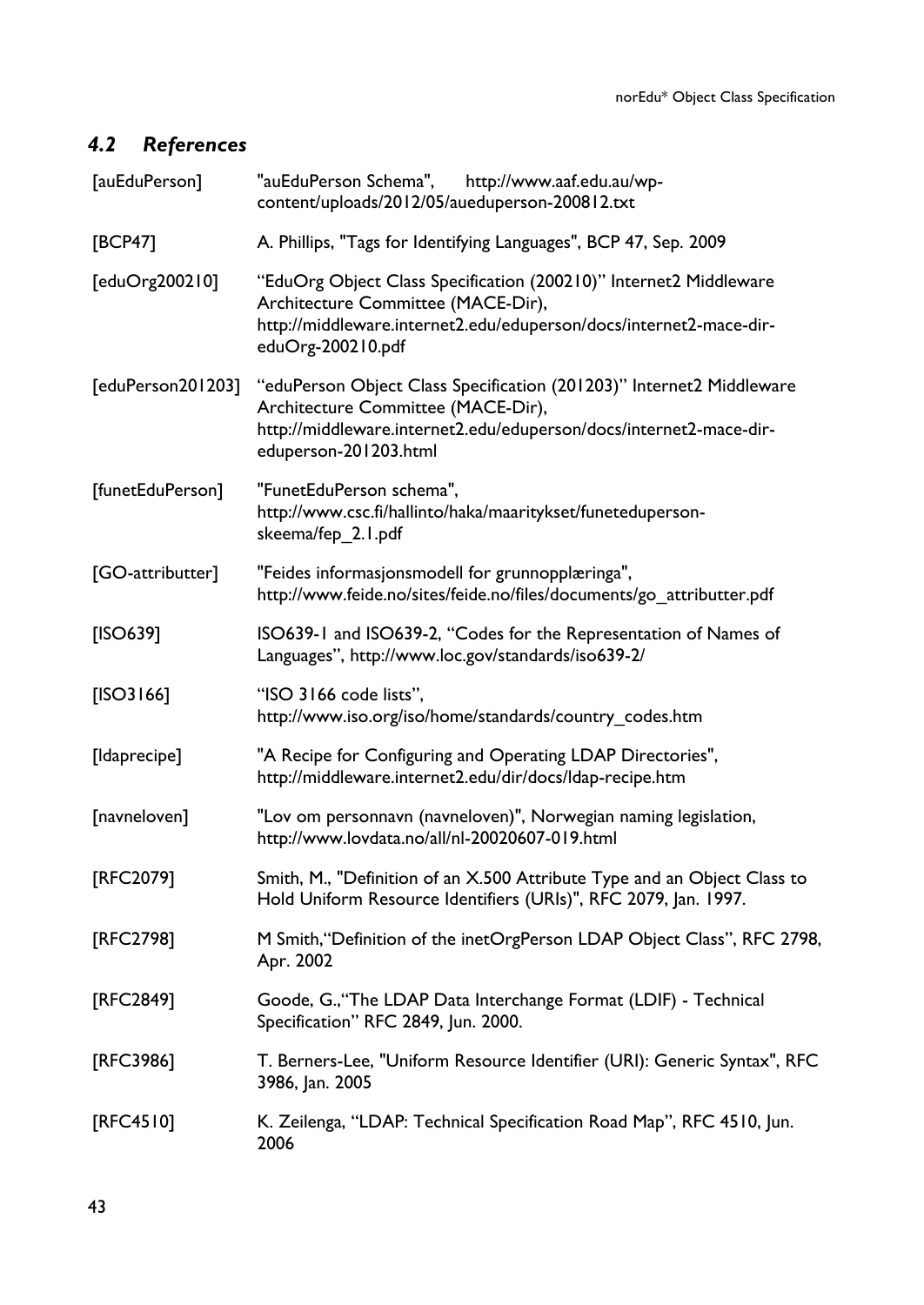| [RFC4511]        | J. Sermersheim, "LDAP: The Protocol", RFC 4511, Jun. 2006                                                                                                           |
|------------------|---------------------------------------------------------------------------------------------------------------------------------------------------------------------|
| [RFC4512]        | J. Sermersheim, "LDAP: Directory Information Models", RFC 4512, Jun.<br>2006                                                                                        |
| $[RFC4513]$      | R. Harrison, "LDAP: Authentication Methods and Security Mechanisms",<br>RFC 4513, Jun. 2006                                                                         |
| [RFC4514]        | K. Zeilenga, "LDAP: String Representation of Distinguished Names", RFC<br>4514, Jun. 2006                                                                           |
| [RFC4515]        | M. Smith, "LDAP: String Representation of Search Filters", RFC 4515, Jun.<br>2006                                                                                   |
| $[RFC4516]$      | M. Smith, "LDAP: Uniform Resource Locator", RFC 4516, Jun. 2006                                                                                                     |
| [RFC4517]        | S. Legg, "LDAP: Syntaxes and Matching Rules", RFC 4517, Jun. 2006                                                                                                   |
| [RFC4518]        | K. Zeilenga, "LDAP: Internationalized String Preparation", RFC 4518, Jun.<br>2006                                                                                   |
| [RFC4519]        | A. Sciberras, "LDAP: Schema for User Applications", RFC 4519, Jun. 2006                                                                                             |
| [RFC4520]        | K. Zeilenga, "Internet Assigned Numbers Authority (IANA) Considerations<br>for LDAP", RFC 4520, Jun. 2006                                                           |
| [RFC4524]        | K. Zeilenga, "COSINE LDAP/X.500 Schema", RFC 4524, Jun. 2006                                                                                                        |
| [saml]           | "Assertions and Protocols for the OASIS Security Assertion Markup<br>Language (SAML) V2.0", http://docs.oasis-open.org/security/saml/v2.0/saml-<br>$2.0$ -os. $zip$ |
| [schac]          | "SCHema for ACademia", TERENA, 2011,<br>https://wiki.refeds.org/display/STAN/SCHAC                                                                                  |
| [sechash]        | "Secure hashing - approved algorithms", NIST,<br>http://csrc.ncsl.nist.gov/groups/ST/toolkit/secure hashing.html                                                    |
| [UH-attributter] | "Feides informasjonsmodell for høgere utdanning",<br>http://www.feide.no/sites/feide.no/files/documents/uh_attributter.pdf                                          |

# *4.3 Change log*

## **4.3.1 From version 1.0 to 1.1**

- Changed OIDs for the Feide attributes that are not inherited from eduPerson or eduOrg.
- Changed names of Feide attributes (norEduPersonBirthDate, norEduPersonNIN, norEduPersonLIN, norEduOrgAcronym, norEduOrgUniqueNumber, norEduOrgUnitUniqueNumber).
- Changed norEduPersonNIN type from Integer to DirectoryString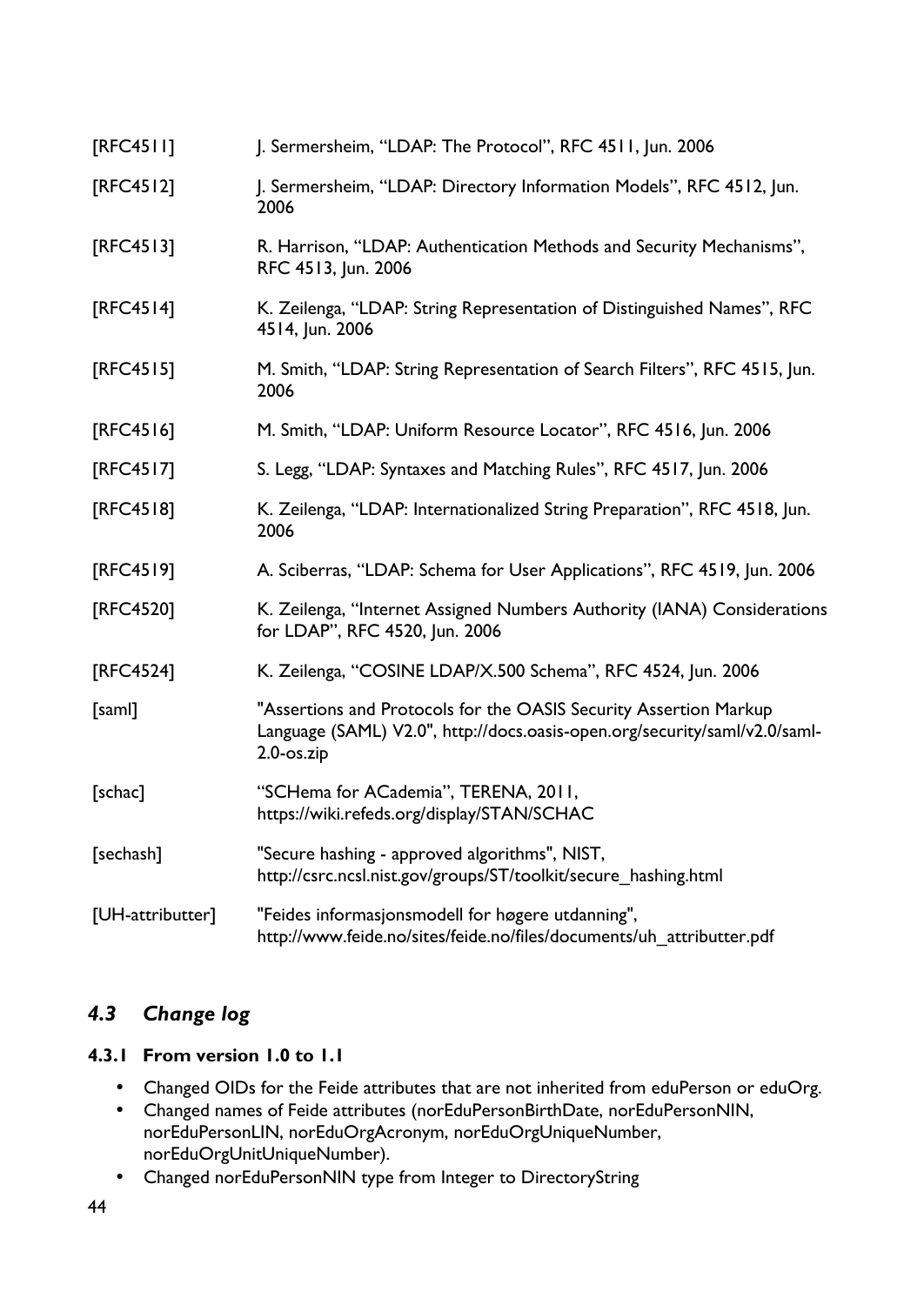- Changed givenName to MANDATORY, due to popular demand.
- Indexing information for eduOrg200210 updated and changed as result of testing
- Changed matching rules from caseExactIA5Match to caseExactMatch

## **4.3.2 From version 1.1 to 1.2**

- Changed givenName back to OPTIONAL, after discussions with service providers
- userSMIMECertificate and userCertificate both have the same confidentiality level of medium
- Fixed typos and removed warning about beta

## **4.3.3 From version 1.2 to 1.3**

- Changed object classes to Auxiliary to minimize interoperability problems.
- Removed all unused attributes from the document
- Feide realm specification, added feideSchema for versioning information of AT
- Restrictions on Feide name (eduPersonPrincipalName) changed to prevent reuse
- Added definitions for jpegPhoto, mobile, eduPersonEntitlement, eduPersonScopedAffiliation
- Changed data type from Integer to NumericString for norEduPersonBirthDate and norEduPersonNIN
- norEduPersonLIN is defined to include all scoped identifiers. The attribute must be parsed to separate the issuer from the value of the identifier.
- labeledURI may be part of norEduOrg, duplicates eduOrgHomePageURI and eduOrgWhitePageURI
- Added norEduOrgUniqueIdentifier (replaces norEduOrgUniqueNumber) and norEduOrgUnitUniqueIdentifier (replaces norEduOrgUnitUniqueNumber), and moved the two deprecated attributes to a new object class norEduObsolete
- Added federationFeideSchemaVersion attribute in the new object class federationFeideSchema

## **4.3.4 From version 1.3 to 1.4**

Schema related changes:

- norEdu\* objects now has no MUST attributes. In the Norwegian Feide federation, a number of attributes are defined as mandatory, as a federation defined restriction on use of the schema.
- Added attributes norEduOrgNIN and norEduOrgSchemaVersion.
- User password encryption method is no longer required to be MD5. However, a strong encryption method should be used.
- Included description of schac attributes schacHomeOrganization and schacUserPrivateAttribute, eduPerson attributes eduPersonNickname and eduPersonTargetedID, and common attribute dc.
- Obsoleted attribute federationFeideSchemaVersion and object class feideFederationSchema in favor of norEduOrgSchemaVersion, norEduOrgUniqueNumber in favor of norEduOrgUniqueIdentifier and norEduOrguUnitUniqueNumber in favor of norEduOrgUnitUniqueIdentifier.
- The norEdu\* grammar definitions in Appendix A and B is cleaned up and is now formally correct.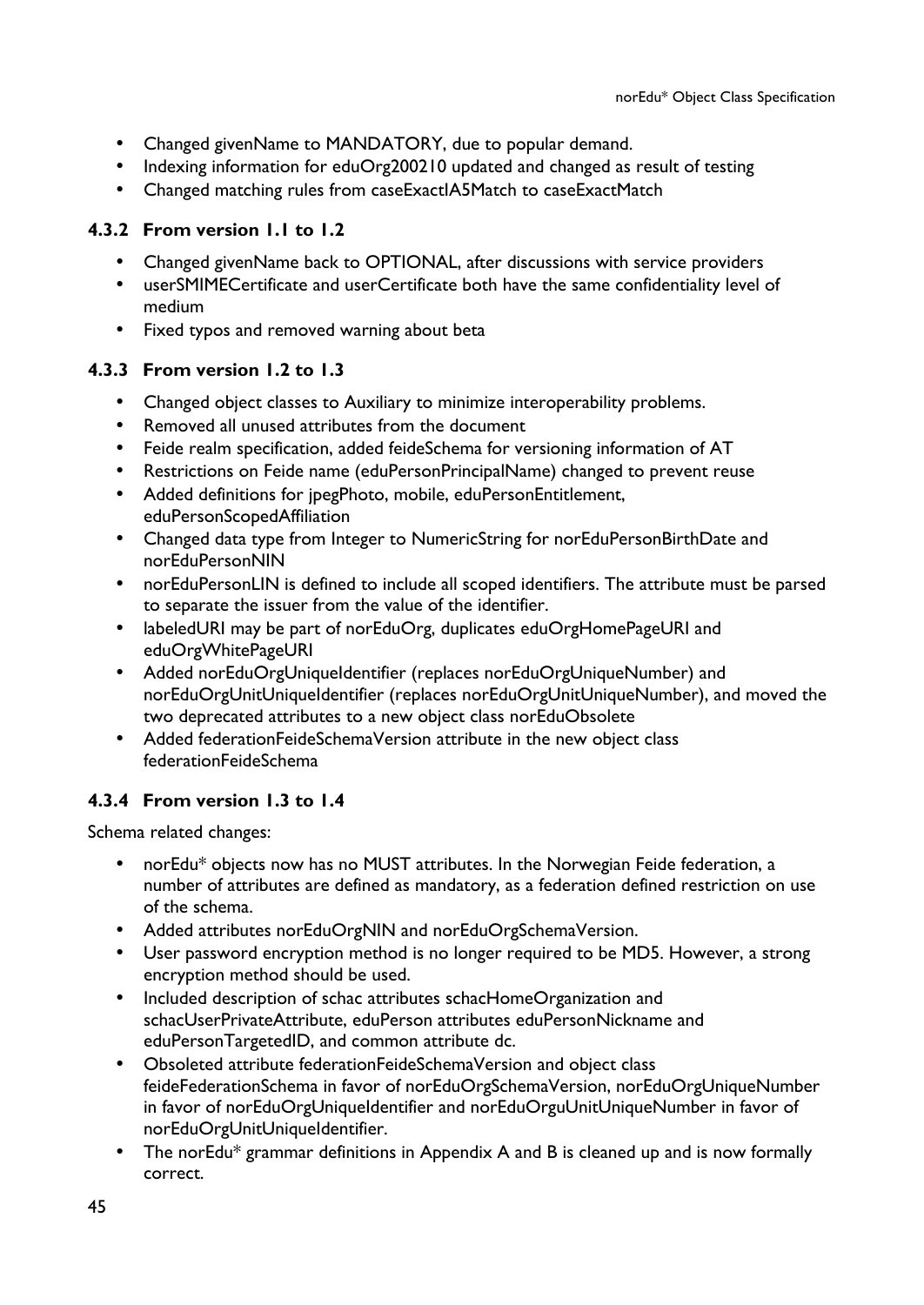Editorial changes:

- Removed search type info from individual attribute description. This information is found in the formal grammar in the appendix.
- References to eduPerson updated to include reference to 2004 version. Several citations of eduPerson descriptions updated to the 2004 version of eduPerson. All eduPerson attributes are now incorporated into the norEdu\* description.
- Moved obsolete attributes to appendix.
- Complete rewrite of introductory chapters, format of attribute descriptions etc. norEdu attributes are now described in alphabetical order (similar to schac and eduPerson/eduOrg schema descriptions). For the electronic document version, the majority of external references have been made clickable links (where such have been found).
- Added index of attributes, with clickable (intra document) links to the description and grammar.
- References to RFC 2251 to 2256 updated to refer to the revised LDAP RFCs 4510 to 4519.

Feide specific changes:

- Changed Feide relevance from Mandatory to Optional for the ou attribute.
- Added definition of Feide urn:mace:feide.no:value-def:foresatt for use in eduPersonEntitlement.
- In Feide, norEduOrgNIN (the "foretaksnummer", assigned by Brønnøysundregistrene) replaces norEduOrgUniqueIdentifier (assigned by SO) as a mandatory attribute.

## **4.3.5 From version 1.4 to 1.4.1**

- In the norEduOrg and norEduOrgUnit object classes, those common attributes which are neither specified in the MAY parts of the eduOrg/eduOrgUnit classes nor the X.521 organization object class. The affected attributes are, norEduOrg: dc, mail, labeledURI norEduOrgUnit: cn, mail, labeledURI (These were specified in norEdu 1.3, but the 1.4 class definitions included norEdu attributes only in the MAY part of the Appendix B definitions).
- The description of norEduOrgAcronym in chapter 3.1.1 stated that the attribute is to be used with the norEduOgr and norEduOrgUnit class, while it was omitted from the norEduOrgUnit class description in Appendix A. It is now included in both class definitions.
- The documentation now states explicitly that Appendix A and B are considered normative, i.e. part of the norEdu specification. Appendix C is informative, i.e. it is not a formal part of the specification.
- Chapter 1 now describes how information about new versions and revisions of the specification shall be distributed.

## **4.3.6 From version 1.4.1 to 1.5**

- Removed the column "Feide relevance" in the Attribute Survey table in 3.1. All information regarding Feide relevance is now found in the two documents "GO-attributter" and "UHattributter", for the primary and secondary school and higher education respectively.
- Added attribute description and definition for new attribute norEduPersonLegalName.
- Removed references to and information about the schac attributes.
- Updated information about userPassword. Changed the example from using MD5 to using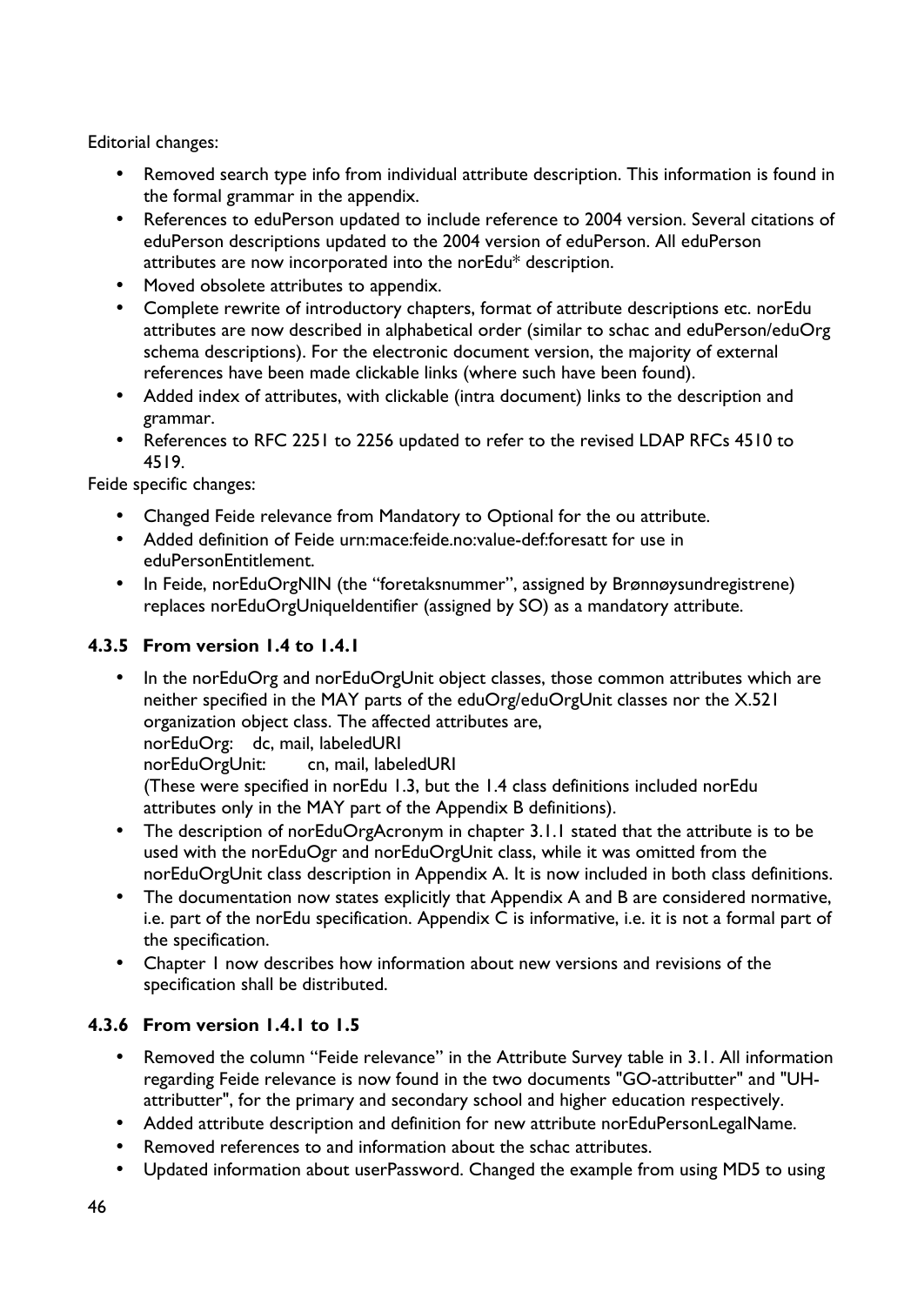the SSHA hashing algorithm. Also included a reference to a NIST recommendation for approved algorithms.

- Updated the document according to eduPerson200712 and eduPerson200806.
- Updated the Feide usage notes and the norEdu attribute descriptions with regard to the increasing use of this specification in primary and secondary education.

## **4.3.7 From version 1.5 to 1.5.1**

- Added one attribute definition from the schac schema (schacHomeOrganization).
- Updated the document according to eduPerson201203.
- Updated references.

## **4.3.8 From version 1.5.1 to 1.6**

- Added two attribute definitions to the norEdu schema for multi-factor authentication.
- Updated description of the schac schema as well as its reference.
- Updated links to the TERENA website.
- Updated references pointing to the attribute table.
- Those using this document should from now on monitor www.feide.no for new versions and changes of this document, and not aktive@feide.no, forum@feide.no or gnomis@uninett.no.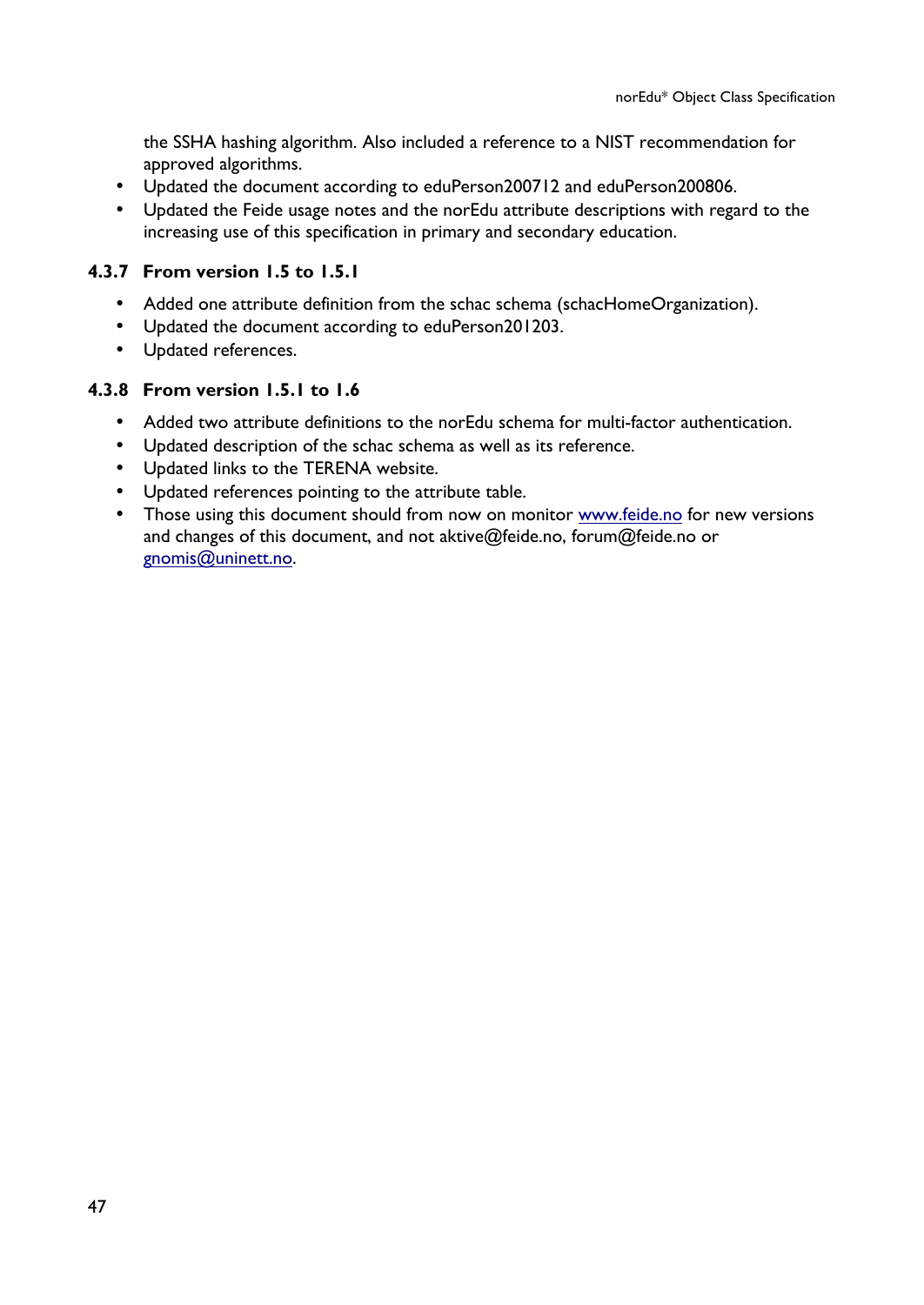# **Appendix A: Object classes (normative)**

This appendix is normative, to be considered an integral part of the norEdu\* specification.

## *norEdu*

norEdu\* has adopted the eduPerson and eduOrg object classes, but with some adaptations to the Nordic academic environment. Support for National Identity Numbers (norEduPersonNIN) and support for the numbering scheme for academic institutions have been added.

Note that when the norEdu\* schema is used in the Feide federation, several attributes which are optional (MAY) according to the schema definition, are mandatory by the Feide usage rules (equivalent to a schema MUST requirement).

#### **norEduOrg**

objectclass ( 1.3.6.1.4.1.2428.90.2.1 NAME 'norEduOrg' AUXILIARY DESC 'Supplementary attributes for an educational organization' MAY ( norEduOrgUniqueIdentifier \$ norEduOrgNIN \$ norEduOrgAcronym \$ norEduOrgSchemaVersion \$ dc \$ mail \$ labeledURI ) )

#### **norEduOrgUnit**

objectclass ( 1.3.6.1.4.1.2428.90.2.2 NAME 'norEduOrgUnit' AUXILIARY DESC 'Supplementary attributes for a unit of an educational organization' MAY ( norEduOrgUnitUniqueIdentifier \$ norEduOrgAcronym \$ cn \$ mail \$ labeledURI) )

#### **norEduPerson**

objectclass ( 1.3.6.1.4.1.2428.90.2.3 NAME 'norEduPerson' AUXILIARY DESC 'Supplementary attributes for a person affiliated with an educational organization' MAY ( norEduPersonNIN \$ norEduPersonLIN \$ norEduPersonBirthDate \$ norEduPersonLegalName \$ norEduPersonServiceAuthnLevel \$ norEduPersonAuthnMethod) )

### **norEduObsolete**

objectclass ( 1.3.6.1.4.1.2428.90.2.4 NAME 'norEduObsolete' AUXILIARY DESC 'Attributes obsoleted in norEdu 1.4 or later' MAY ( norEduOrgUniqueNumber \$ norEduOrgUnitUniqueNumber \$ federationFeideSchemaVersion) )

#### *eduPerson*

EduPerson is an auxiliary object class for campus directories designed to facilitate communication among higher education institutions. It consists of a set of data elements or attributes about individuals within higher education, along with recommendations on the syntax and semantics of the data that may be assigned to those attributes. The eduPerson attributes are found in the next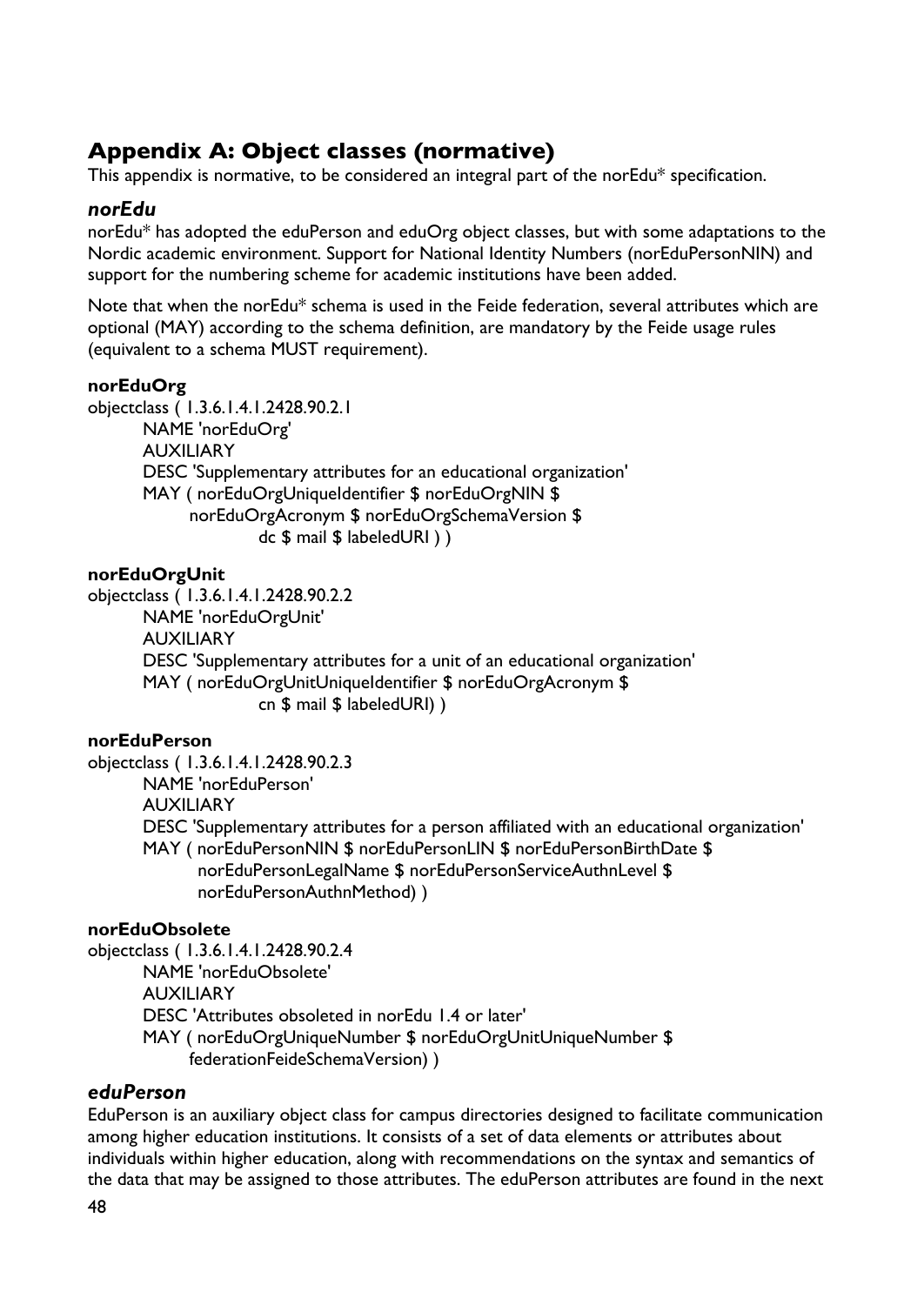section. All these attribute names are prefaced with eduPerson. The eduPerson auxiliary object class contains all of them as "MAY" attributes:

objectclass ( 1.3.6.1.4.1.5923.1.1.2 NAME 'eduPerson'

AUXILIARY

MAY ( eduPersonAffiliation \$ eduPersonNickname \$ eduPersonOrgDN \$ eduPersonOrgUnitDN \$ eduPersonPrimaryAffiliation \$ eduPersonPrincipalName \$ eduPersonEntitlement \$ eduPersonPrimaryOrgUnitDN \$ eduPersonScopedAffiliation \$ eduPersonTargetedID \$ eduPersonAssurance ) )

It is recommended that person entries have the person, organizationalPerson and inetOrgPerson object classes defined. The former two are defined in X.521 (2001) and inetOrgPerson is defined in RFC 2798 and based in part on RFC 2256 (now obsoleted by RFC 4519). EduPerson attributes would be brought in to the person entry as appropriate from the auxiliary eduPerson object class.

Attributes from the person, organizationalPerson and inetOrgPerson classes are listed. The purpose of listing them is primarily as a convenience to enterprise directory designers, but in some cases notes were added to clarify aspects of meaning or usage in the education community beyond what can be found in the original standards documents.

Additional information on eduPerson including LDIF for implementing the object class and attributes, is available at its home on the web: http://middleware.internet2.edu/eduperson/.

# *eduOrg*

eduOrg describes attributes for higher education organizations.

objectclass ( 1.3.6.1.4.1.5923.1.2.2 NAME 'eduOrg' AUXILIARY MAY (eduOrgHomePageURI \$ eduOrgIdentityAuthNPolicyURI \$ eduOrgLegalName \$ eduOrgSuperiorURI \$ eduOrgWhitePagesURI \$ cn))

# **Appendix B: Attribute definitions (normative)**

This appendix is normative, to be considered an integral part of the norEdu\* specification.

# *Attributes defined by norEdu\**

#### **norEduPersonNIN**

attributetype ( 1.3.6.1.4.1.2428.90.1.5 NAME 'norEduPersonNIN' DESC 'National Identity Number, assigned by public authorities' SYNTAX 1.3.6.1.4.1.1466.115.121.1.15 EQUALITY caseIgnoreMatch USAGE userApplications SINGLE-VALUE )

#### **norEduPersonLegalName**

attributetype ( 1.3.6.1.4.1.2428.90.1.10 NAME 'norEduPersonLegalName'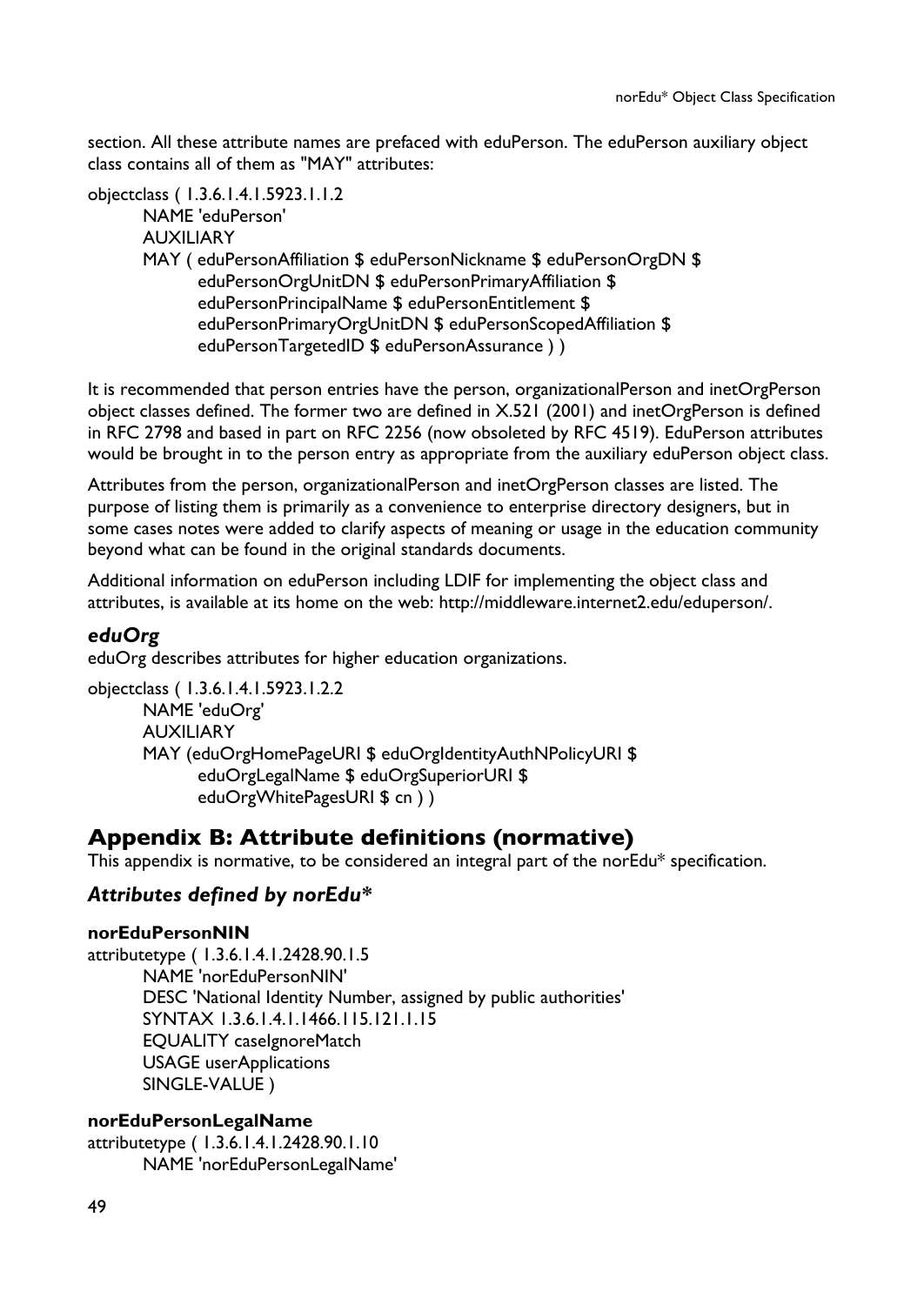DESC 'The legal name for the subject it is associated with' SYNTAX 1.3.6.1.4.1.1466.115.121.1.15 SUBSTR caseIgnoreSubstringsMatch EQUALITY caseIgnoreMatch USAGE userApplications SINGLE-VALUE )

#### **norEduPersonLIN**

attributetype ( 1.3.6.1.4.1.2428.90.1.4 NAME 'norEduPersonLIN' DESC 'Locally defined unique identifier for a person' SYNTAX 1.3.6.1.4.1.1466.115.121.1.15 SUBSTR caseIgnoreSubstringsMatch EQUALITY caseIgnoreMatch USAGE userApplications )

#### **norEduOrgAcronym**

attributetype ( 1.3.6.1.4.1.2428.90.1.6 NAME 'norEduOrgAcronym' DESC 'Acronym for the organization.' SYNTAX 1.3.6.1.4.1.1466.115.121.1.15 EQUALITY caseIgnoreMatch USAGE userApplications)

#### **norEduPersonBirthDate**

attributetype ( 1.3.6.1.4.1.2428.90.1.3 NAME 'norEduPersonBirthDate' DESC 'Birth date for a person.' SYNTAX 1.3.6.1.4.1.1466.115.121.1.27 EQUALITY integerMatch USAGE userApplications SINGLE-VALUE )

#### **norEduOrgSchemaVersion**

attributetype ( 1.3.6.1.4.1.2428.90.1.11 NAME 'norEduOrgSchemaVersion' DESC 'Version number of the norEdu schema used by the organization' SYNTAX 1.3.6.1.4.1.1466.115.121.1.15 EQUALITY caseIgnoreMatch USAGE userApplications )

#### **norEduOrgUniqueIdentifier**

attributetype ( 1.3.6.1.4.1.2428.90.1.7 NAME 'norEduOrgUniqueIdentifier' DESC 'Unique identifier describing the organization.' SYNTAX 1.3.6.1.4.1.1466.115.121.1.15 EQUALITY caseIgnoreMatch USAGE userApplications SINGLE-VALUE )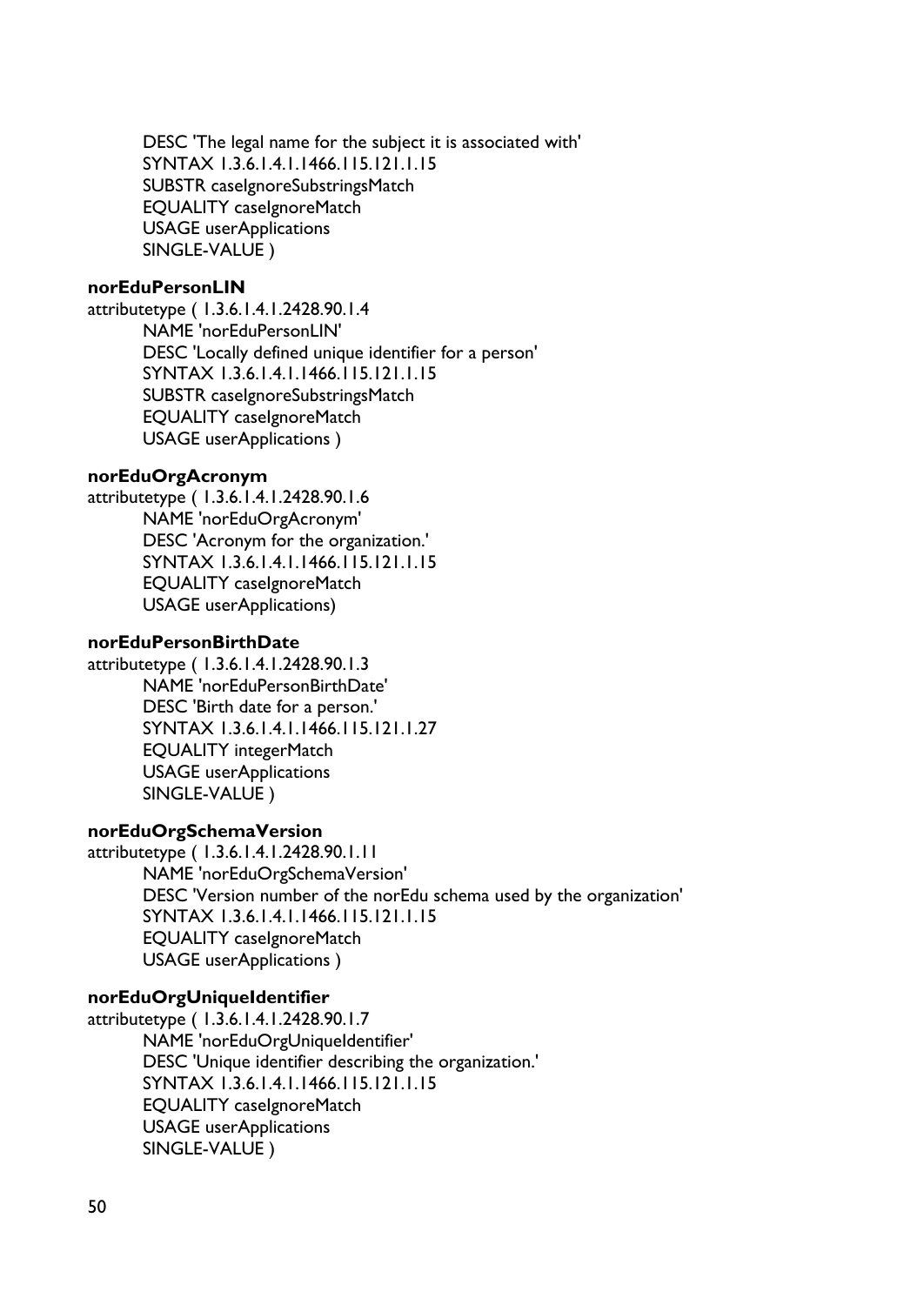#### **norEduOrgUnitUniqueIdentifier**

attributetype ( 1.3.6.1.4.1.2428.90.1.8

NAME 'norEduOrgUnitUniqueIdentifier' DESC 'Unique identifier describing the organizational unit.' SYNTAX 1.3.6.1.4.1.1466.115.121.1.15 EQUALITY caseIgnoreMatch USAGE userApplications SINGLE-VALUE )

#### **norEduOrgNIN**

attributetype ( 1.3.6.1.4.1.2428.90.1.12 NAME 'norEduOrgNIN' DESC 'Identifier assigned to the organization by public authorities' SYNTAX 1.3.6.1.4.1.1466.115.121.1.15 EQUALITY caseIgnoreMatch USAGE userApplications SINGLE-VALUE )

#### **norEduPersonServiceAuthnLevel**

attributetype ( 1.3.6.1.4.1.2428.90.1.13 NAME 'norEduPersonServiceAuthnLevel' DESC 'Authentication level enforcement policies.' SYNTAX 1.3.6.1.4.1.1466.115.121.1.15 EQUALITY caseIgnoreMatch USAGE userApplications )

#### **norEduPersonAuthnMethod**

attributetype ( 1.3.6.1.4.1.2428.90.1.14 NAME 'norEduPersonAuthnMethod' DESC 'List of authentication methods that can be used by the subject.' SYNTAX 1.3.6.1.4.1.1466.115.121.1.15 EQUALITY caseIgnoreMatch USAGE userApplications )

#### *Obsolete norEdu\* attributes*

#### **norEduOrgUniqueNumber**

attributetype ( 1.3.6.1.4.1.2428.90.1.1 NAME 'norEduOrgUniqueNumber' DESC 'The number describing the institution.' SYNTAX 1.3.6.1.4.1.1466.115.121.1.27 EQUALITY integerMatch USAGE userApplications SINGLE-VALUE )

#### **norEduOrgUnitUniqueNumber**

attributetype ( 1.3.6.1.4.1.2428.90.1.2 NAME 'norEduOrgUnitUniqueNumber' DESC 'The number describing the organizational unit.' SYNTAX 1.3.6.1.4.1.1466.115.121.1.27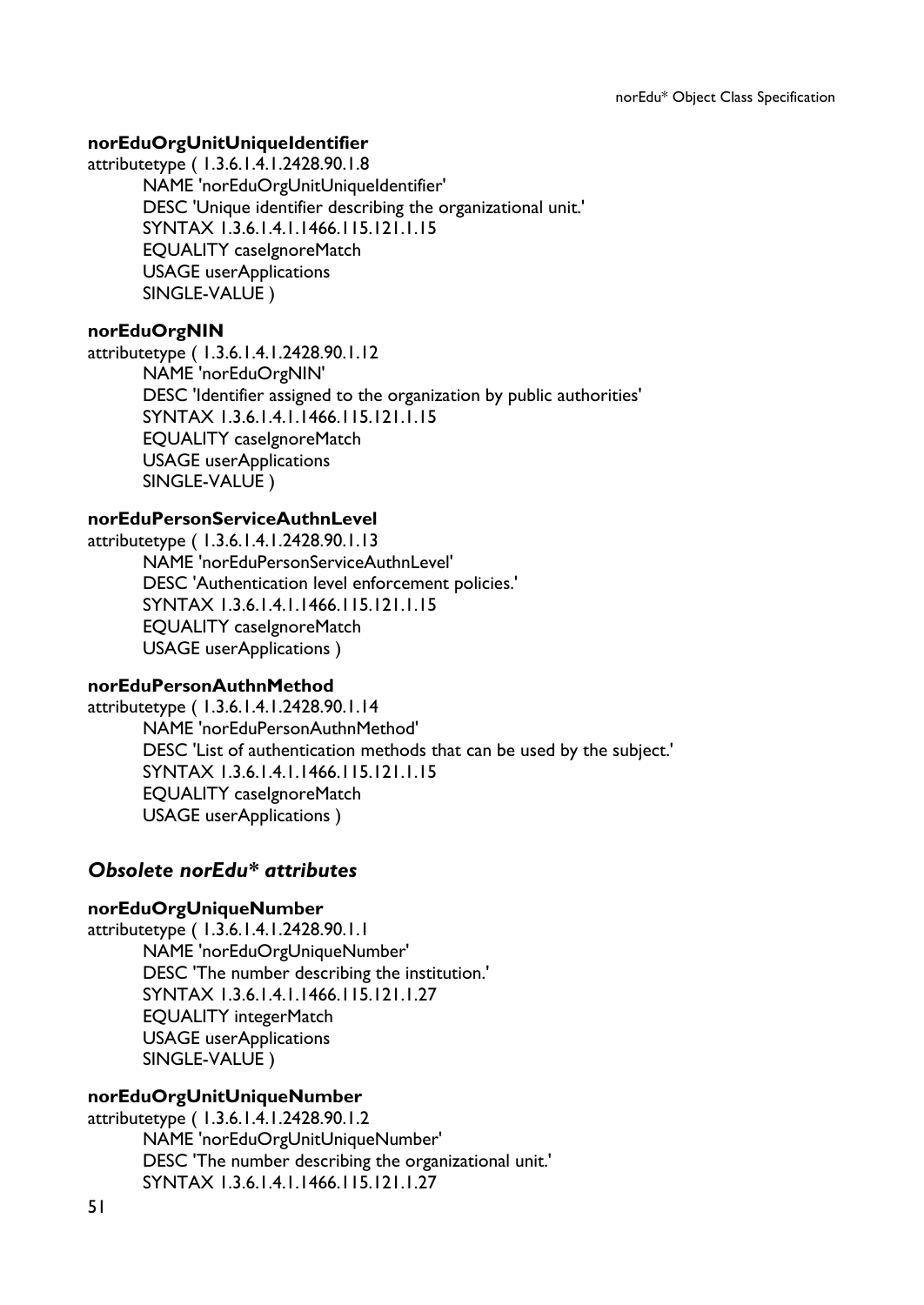EQUALITY integerMatch USAGE userApplications SINGLE-VALUE )

#### **federationFeideSchemaVersion**

attributetype ( 1.3.6.1.4.1.2428.90.1.9 NAME 'federationFeideSchemaVersion' DESC 'The norEdu scheme version used by the LDAP of the organization .' SYNTAX 1.3.6.1.4.1.1466.115.121.1.15 EQUALITY caseIgnoreMatch USAGE userApplications SINGLE-VALUE )

## *Attributes from schac*

## **schacHomeOrganization**

attributetype (1.3.6.1.4.1.25178.1.2.9 NAME 'schacHomeOrganization' DESC ' Domain name of the home organization.' SYNTAX 1.3.6.1.4.1.1466.115.121.1.15 EQUALITY caseIgnoreMatch SINGLE-VALUE )

## *Attributes from eduPerson*

#### **eduPersonAffiliation**

attributetype ( 1.3.6.1.4.1.5923.1.1.1.1 NAME 'eduPersonAffiliation' DESC 'eduPerson per Internet2 and EDUCAUSE' EQUALITY caseIgnoreMatch SYNTAX '1.3.6.1.4.1.1466.115.121.1.15' )

#### **eduPersonEntitlement**

attributetype ( 1.3.6.1.4.1.5923.1.1.1.7 NAME 'eduPersonEntitlement' DESC 'eduPerson per Internet2 and EDUCAUSE' EQUALITY caseExactMatch SYNTAX '1.3.6.1.4.1.1466.115.121.1.15' )

#### **eduPersonNickname**

attributetype ( 1.3.6.1.4.1.5923.1.1.1.2 NAME 'eduPersonNickname' DESC 'eduPerson per Internet2 and EDUCAUSE' EQUALITY caseIgnoreMatch SYNTAX '1.3.6.1.4.1.1466.115.121.1.15' )

#### **eduPersonOrgDN**

attributetype ( 1.3.6.1.4.1.5923.1.1.1.3 NAME 'eduPersonOrgDN' DESC 'eduPerson per Internet2 and EDUCAUSE' EQUALITY distinguishedNameMatch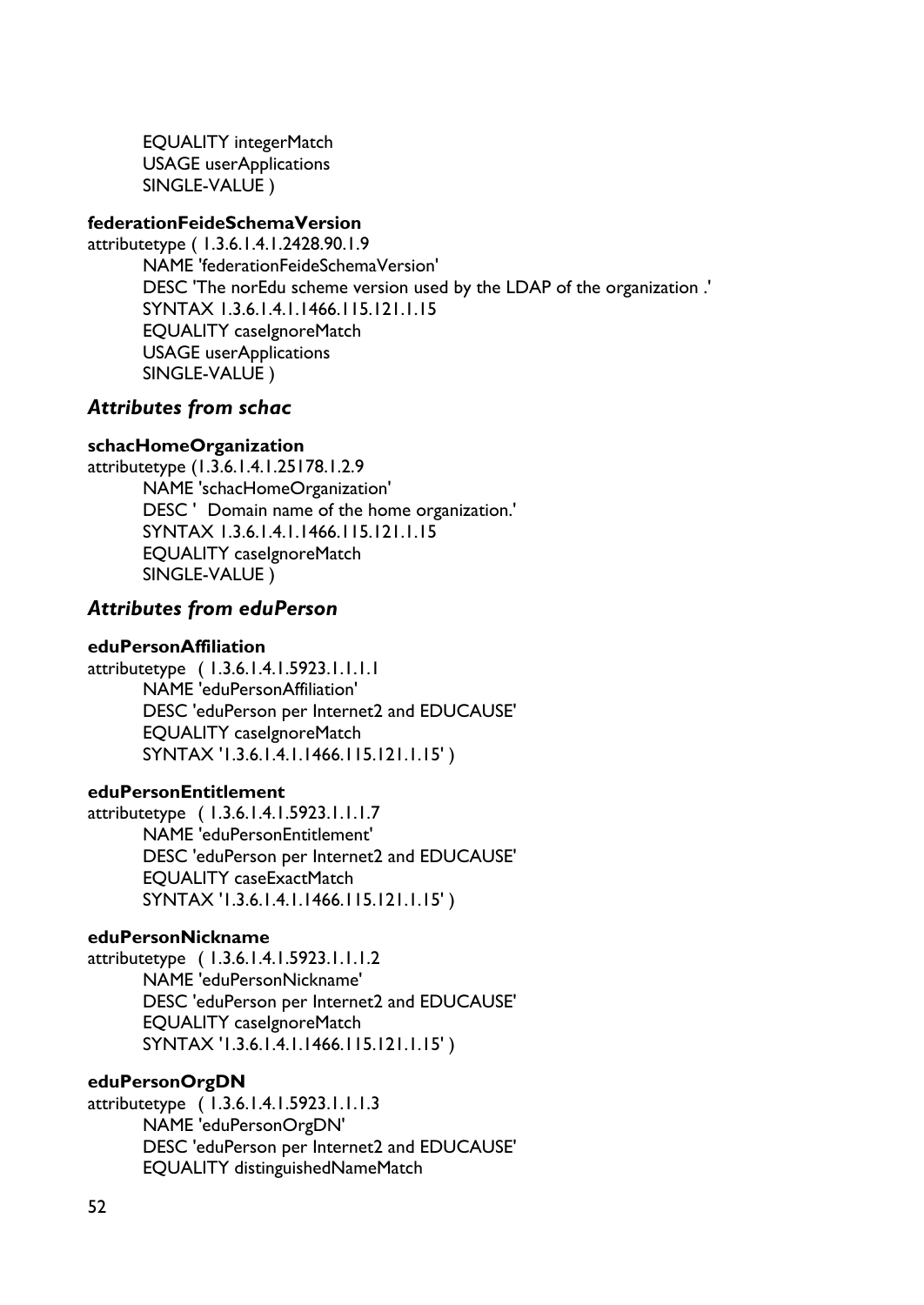SYNTAX '1.3.6.1.4.1.1466.115.121.1.12' SINGLE-VALUE )

#### **eduPersonOrgUnitDN**

attributetype ( 1.3.6.1.4.1.5923.1.1.1.4 NAME 'eduPersonOrgUnitDN' DESC 'eduPerson per Internet2 and EDUCAUSE' EQUALITY distinguishedNameMatch SYNTAX '1.3.6.1.4.1.1466.115.121.1.12' )

#### **eduPersonPrimaryAffiliation**

attributetype ( 1.3.6.1.4.1.5923.1.1.1.5 NAME 'eduPersonPrimaryAffiliation' DESC 'eduPerson per Internet2 and EDUCAUSE' EQUALITY caseIgnoreMatch SYNTAX '1.3.6.1.4.1.1466.115.121.1.15' SINGLE-VALUE )

#### **eduPersonPrimaryOrgUnitDN**

attributetype ( 1.3.6.1.4.1.5923.1.1.1.8 NAME 'eduPersonPrimaryOrgUnitDN' DESC 'eduPerson per Internet2 and EDUCAUSE' EQUALITY distinguishedNameMatch SYNTAX '1.3.6.1.4.1.1466.115.121.1.12' SINGLE-VALUE )

#### **eduPersonPrincipalName**

attributetype ( 1.3.6.1.4.1.5923.1.1.1.6 NAME 'eduPersonPrincipalName' DESC 'eduPerson per Internet2 and EDUCAUSE' EQUALITY caseIgnoreMatch SYNTAX '1.3.6.1.4.1.1466.115.121.1.15' SINGLE-VALUE )

#### **eduPersonScopedAffiliation**

attributetype ( 1.3.6.1.4.1.5923.1.1.1.9 NAME 'eduPersonScopedAffiliation' DESC 'eduPerson per Internet2 and EDUCAUSE' EQUALITY caseIgnoreMatch SYNTAX '1.3.6.1.4.1.1466.115.121.1.15' )

#### **eduPersonTargetedID**

attributetype (1.3.6.1.4.1.5923.1.1.1.10 NAME ' eduPersonTargetedID' DESC 'eduPerson per Internet2 and EDUCAUSE' EQUALITY caseExactMatch SYNTAX '1.3.6.1.4.1.1466.115.121.1.15' )

#### **eduPersonAssurance**

attributetype ( 1.3.6.1.4.1.5923.1.1.1.11 NAME 'eduPersonAssurance' DESC 'eduPerson per Internet2 and EDUCAUSE' EQUALITY caseExactMatch SYNTAX '1.3.6.1.4.1.1466.115.121.1.15' )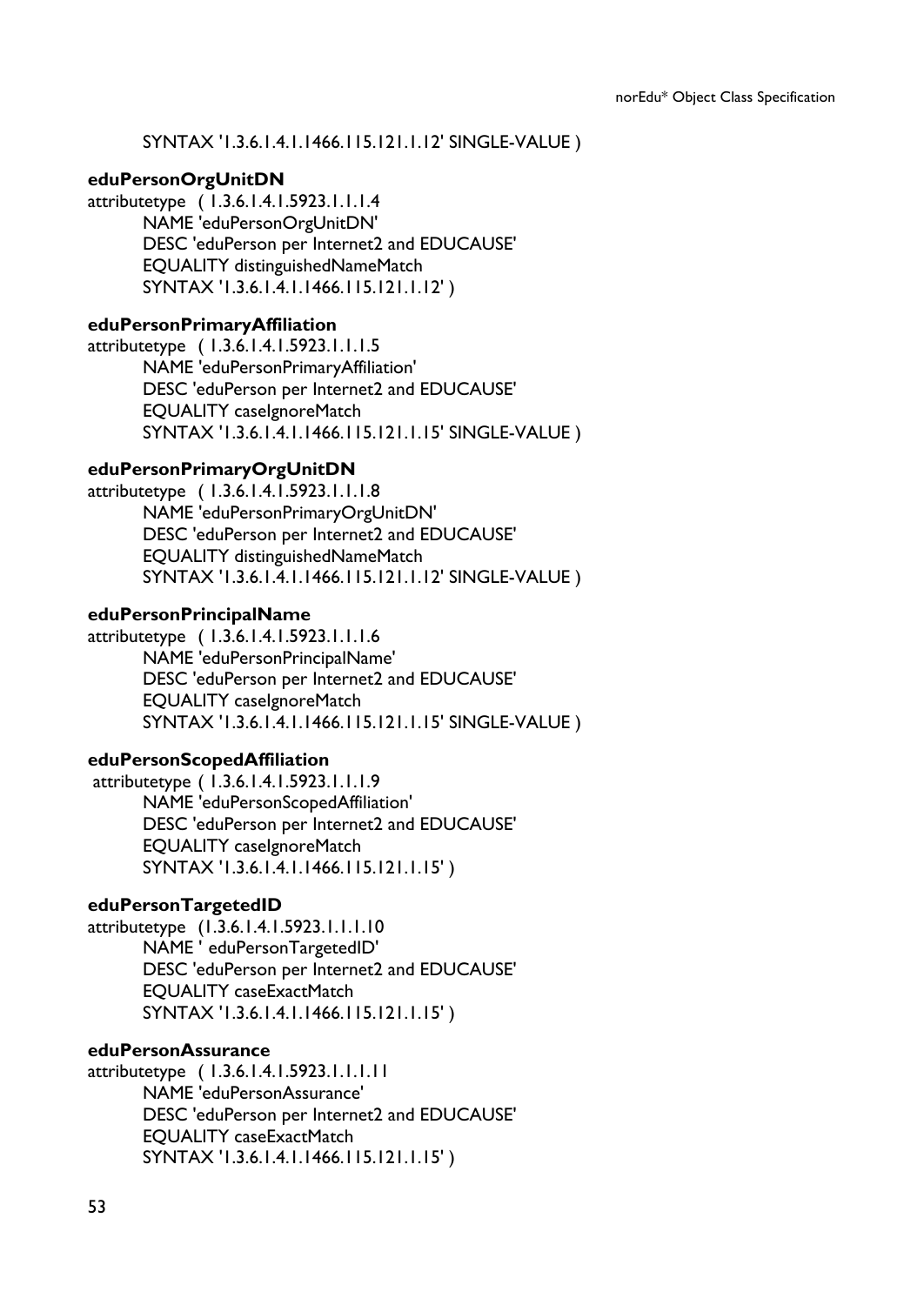# *Attributes from eduOrg*

## **eduOrgHomePageURI**

attributetype ( 1.3.6.1.4.1.5923.1.2.1.2 NAME ' eduOrgHomePageURI' DESC 'eduOrg per Internet2 and EDUCAUSE' EQUALITY caseExactMatch SYNTAX '1.3.6.1.4.1.1466.115.121.1.15' )

## **eduOrgIdentityAuthNPolicyURI**

attributetype ( 1.3.6.1.4.1.5923.1.2.1.3 NAME ' eduOrgIdentityAuthNPolicyURI' DESC 'eduOrg per Internet2 and EDUCAUSE' EQUALITY caseExactMatch SYNTAX '1.3.6.1.4.1.1466.115.121.1.15' )

## **eduOrgLegalName**

attributetype ( 1.3.6.1.4.1.5923.1.2.1.4 NAME ' eduOrgLegalName' DESC 'eduOrg per Internet2 and EDUCAUSE' EQUALITY caseIgnoreMatch SYNTAX '1.3.6.1.4.1.1466.115.121.1.15' )

#### **eduOrgWhitePagesURI**

attributetype ( 1.3.6.1.4.1.5923.1.2.1.6 NAME ' eduOrgWhitePagesURI' DESC 'eduOrg per Internet2 and EDUCAUSE' EQUALITY caseExactMatch SYNTAX '1.3.6.1.4.1.1466.115.121.1.15' )

# **Appendix C: Obsolete attributes**

This appendix is informative only, and does not form part of the norEdu\* specification.

# *Attributes obsoleted from norEdu\*1.3 to norEdu\*1.4*

## **norEduOrgUniqueNumber**

Obsoleted by norEduOrgNIN, norEduOrgUniqueIdentifier.

**Definition** 

The number assigned the higher educational institution by Universities and Colleges Admission Service (SO).

| Application utility class | $#$ values | Syntax         | Search type | <b>OID</b>              |
|---------------------------|------------|----------------|-------------|-------------------------|
| Standard                  | Single     | <b>Integer</b> | Eq          | 1.3.6.1.4.1.2428.90.1.1 |

#### **Notes**

Not relevant for persons. Format is 3 digits country code (000 for Norway) and 5 digits institution number. To contain the number obtained from FS/SUAF/USIT/UiO.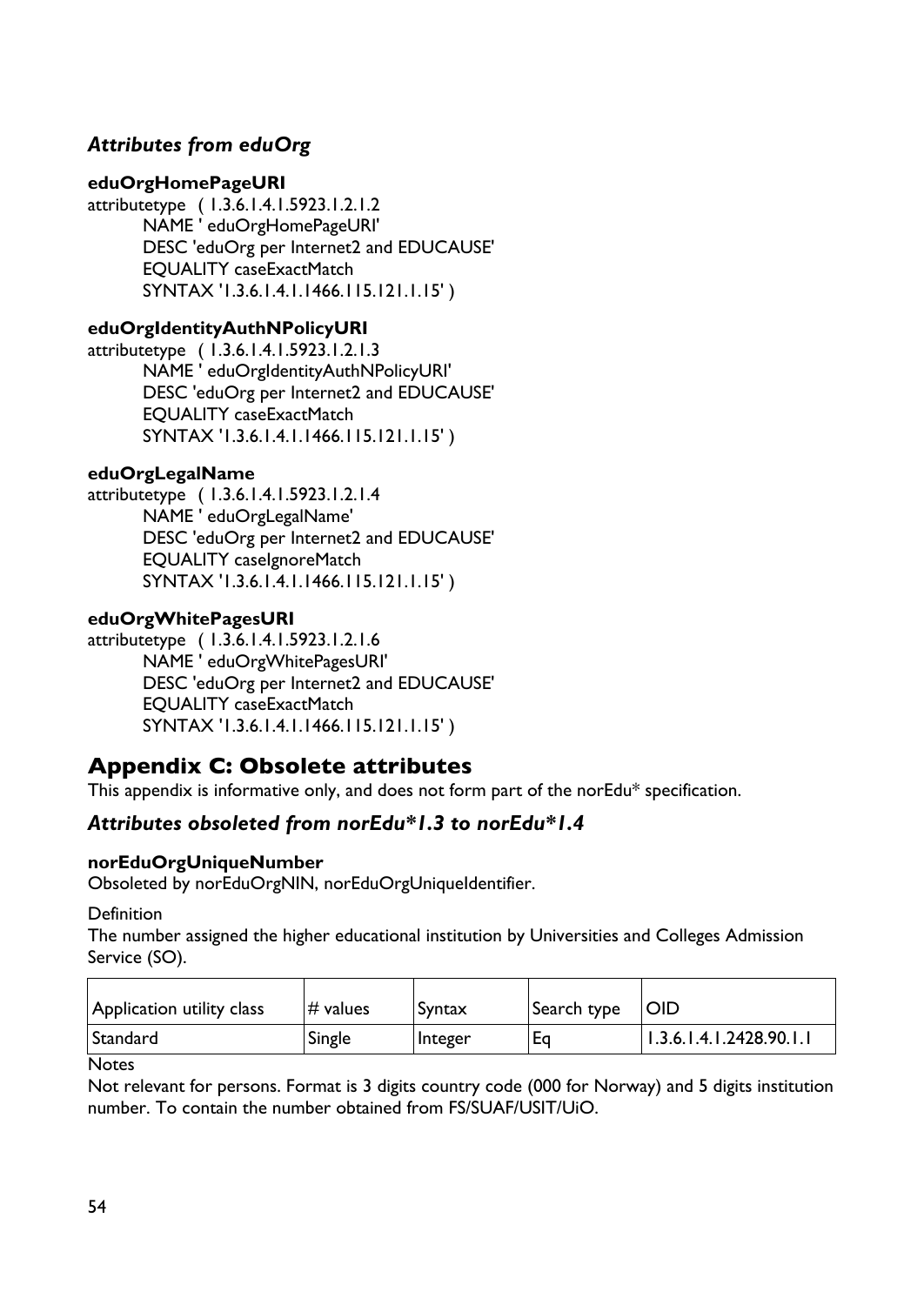| Confidentiality | Data integrity | Availability | Feide relevance   |
|-----------------|----------------|--------------|-------------------|
| None            | Medium         | Medium       | <b>DEPRECATED</b> |

SO and FS/SUA/USIT/UiO define institution numbers for institutions. The institution number is not an organization number as defined by the Norwegian Brønnøysund registry (Register of Business Enterprises) or a number identifying the institution as a legal entity. If those numbers are to be used they must be contained in separate attributes to be defined later.

Example (LDIF Fragment): norEduOrgUniqueNumber: 00000185

## **norEduOrgUnitUniqueNumber**

Obsoleted by norEduOrgUnitUniqueIdentifier

Definition

The number describing the organizational unit.

| Application utility class | $\#$ values | Syntax  | Search type $ OID $ |                                     |
|---------------------------|-------------|---------|---------------------|-------------------------------------|
| Standard                  | Single      | Integer | Pres, Eq            | $\parallel$ 1.3.6.1.4.1.2428.90.1.2 |

Notes:

Not relevant for persons

| Confidentiality | Data integrity | Availability | Feide relevance   |
|-----------------|----------------|--------------|-------------------|
| None            | Medium         | Medium       | <b>DEPRECATED</b> |

The institutions establish their own organizational structure and describe it using location codes ("stedkoder"). This is done as an integral part of FS, but the institutions may make corresponding definitions relating to employee registries or accounting systems. One way to use this is to contain a six-digit number of the form XXYYZZ where XX is organizational unit ("ENHET"), YY is section ("seksjon") and ZZ is group ("gruppe").

Example applications for which this attribute would be useful: Door locks, physical access control, web portals.

Example (LDIF Fragment): norEduOrgUnitUniqueNumber: 332244

#### **federationFeideSchemaVersion**

Obsoleted by norEduSchemaVersion.

Definition

Attribute containing the schema information for the federation. Version number of the norEdu\* specification in use.

| Application utility class | $#$ values | Syntax          | ' Search<br>type | <b>OID</b>              |
|---------------------------|------------|-----------------|------------------|-------------------------|
| Standard                  | Single     | DirectoryString | l Ea             | 1.3.6.1.4.1.2428.90.1.9 |

**Notes** 

To be used with the norEduOrg object class.